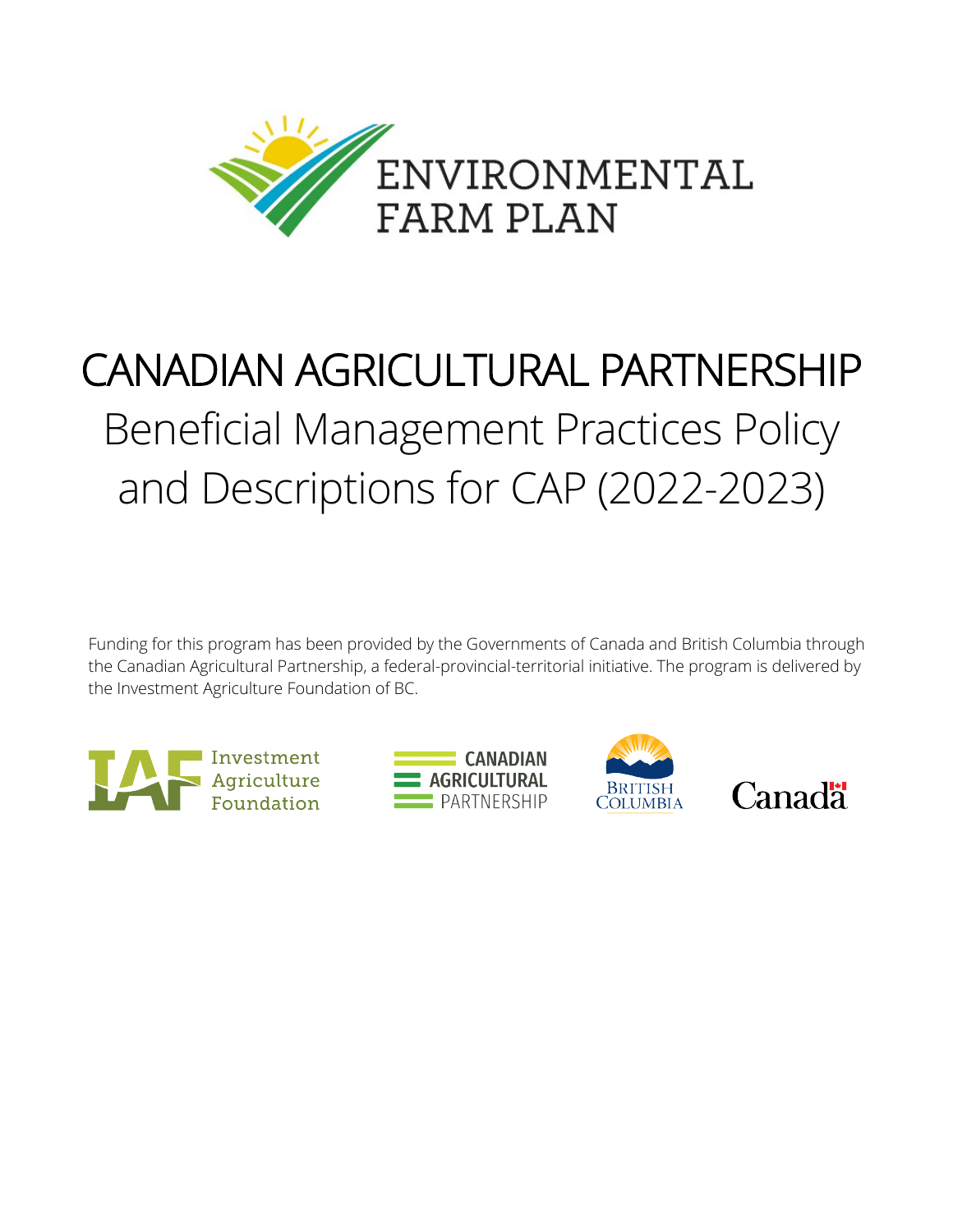

# **The Canada-British Columbia Environmental Farm Plan Program**

The Canada-British Columbia Environmental Farm Plan (EFP) Program complements and enhances the current stewardship practices of producers by focusing on enhancing regenerative agriculture and climate change priorities. The EFP program applies to all types and sizes of farm operations throughout the province. As a participant in this program, producers can identify their farm's environmental strengths, prioritize any potential risks to the environment, and take advantage of tools and techniques available to manage those risks.

# **Beneficial Management Practices Program**

Producers who have a completed and current EFP may be eligible to apply for cost-shared incentives through the Canadian Agricultural Partnership Beneficial Management Practices (BMP) Program to implement actions identified in their on-farm environmental action plans. The following document lists the BMP categories and practices eligible for cost-shared funding in British Columbia. Each Category or Practice Code specifies the percentage of the project costs and the maximum amount of funds payable from the program.

Regenerative agriculture BMP's on the list are marked with icons:

- $\mathbf{\mathcal{L}}$  Building soil fertility and health;
- Increasing water percolation; water retention, and clean and safe water runoff;
- $\ddot{\,}$  Enhancing and conserving biodiversity on farms, including pest management;
- Sequestering carbon and greenhouse gas reductions.

In addition to BMP Program funding in 2022/23, IAF will also be delivering additional cost-share funding for climate change BMPs through Agriculture and Agri-Food Canada's On-Farm Climate Action Fund (OFCAF). Eligible practices for this funding will include: nitrogen management, cover cropping and rotational grazing. Detailed information will be available on IAF's website in May 2022, with the first application intake occurring in June 2022.

# Application Steps for the Canadian Agricultural Partnership Beneficial Management Practices (BMP) Program

- 1. Complete an EFP for your farm and receive a 'Statement of Completion' from the Investment Agriculture Foundation (IAF) recognized Planning Advisor
- 2. Fill out a BMP application form (providing all requested identification and details of your project)
- 3. Applicant must sign the application form
- 4. Submit the application form to IAF

Due to COVID-19 precautions, applications will only be accepted by online submission through <https://app.bcfarmplan.ca/forms/BMP?type=planning>for planning applications and <https://app.bcfarmplan.ca/forms/BMP?type=project>for project applications. If using the PDF template, submissions can be emailed to [\(EFPBMP@iafbc.ca\).](mailto:(EFPBMP@iafbc.ca))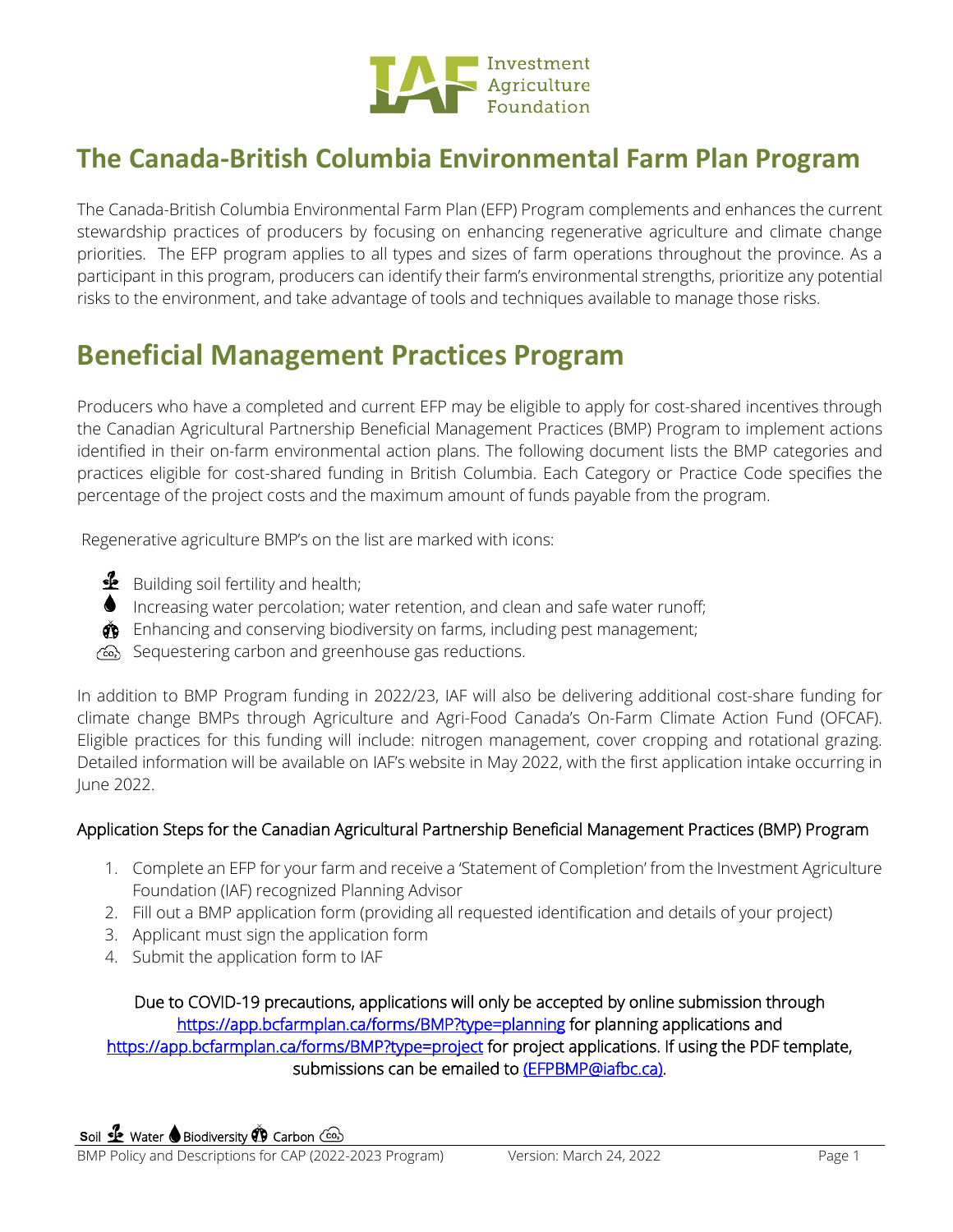

# **General Policy Statements and Conditions for the Canadian Agricultural Partnership Beneficial Management Practices (BMP) Program**

The following Beneficial Management Practices and Policy are for the Program Year 2022/2023, (to March 2023). This practices list and policy are subject to annual revision during the life of the Canadian Agricultural Partnership Agreement.

## 1. Access to the BMP program:

- Access will be based on an Environmental Farm Plan (EFP) that is less than 5 years old and reflects the current farm or ranch operation. The EFP must be renewed if it is more than 5 years old, or if there have been changes made to the farm or ranch operation that could have impacted the environmental risk. This does not imply the farm operation will be able to access BMP program dollars nor does it imply the farm cap will be reset.
- The farm or ranch operation must be in British Columbia and have valid "Farm Class" land as designated by the BC Assessment Authority or be a First Nations agricultural operation with designated authority to use the land.
- The applicant must have a valid business (GST) number.
- Access to certain BMPs require additional assessments, planning or design that must completed prior to approval (e.g., Nutrient or Riparian Management Plans). These BMPs are "linked", and the planning BMP must be completed and submitted prior to beginning a project. Concurrency of planning and/or technical assessment may be allowed for projects that are not contingent on a final design for the project construction activity or may be waived at the discretion of the Program Manager. All Planning BMPs require prior approval.
- 2. Date: Funding is designated to change practices on existing farm or ranch operations where an undesirable environmental risk(s) has been identified in the EFP. It is not designed for the development of new farm or ranch operations or to incent a change in enterprise type. The practice to be changed must have been in existence on the operation at the time of completion of the Environmental Farm Plan. The BMP funding is designated to make necessary changes to existing operations or practices that are impacting water quality, quantity, soil health, air quality, biodiversity or climate change.
- 3. Farm Cap: Overall farm cap for the BMP Program remains at \$70K for any farm that has or is participating in the Canada-BC Environmental Farm Plan Program. Those operations that participated in the BMP program under the Agricultural Policy Framework (APF), Continuity Year, Growing Forward, Growing Forward 2 and the Canadian Agricultural Partnership agreements which have not reached the \$70K farm cap can continue to access the program until such time as their farm cap has been reached.
- 4. Projects per Application: Each eligible project constitutes a single application, but some projects may include more than one practice code. Category caps and farm caps still apply.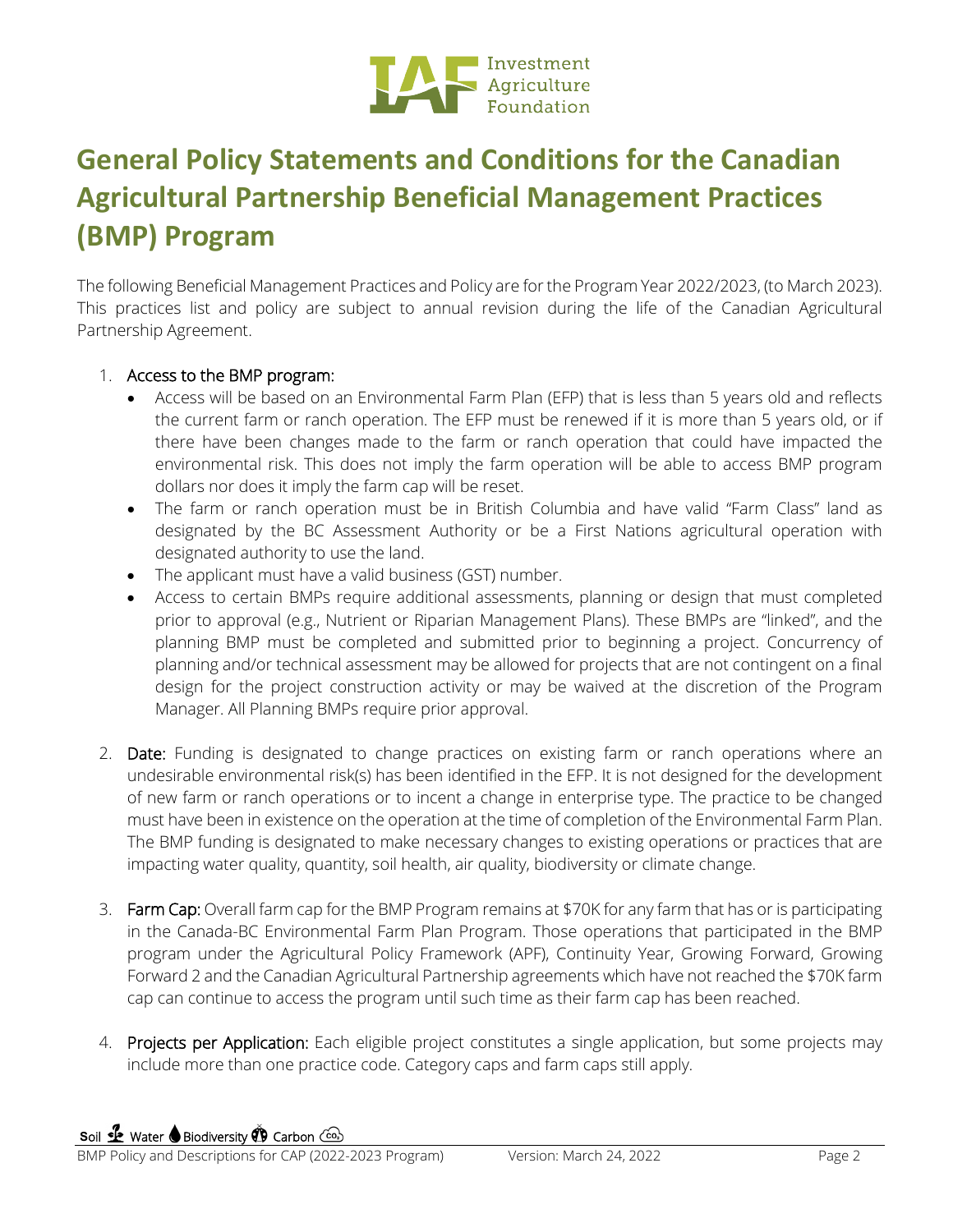

- 5. Number of project applications: Eligible farm or ranch operations are limited to two project or equipment related BMP applications per year per eligible farm enterprise. Planning, Technical Assessments or Engineered Designs which are necessary prior to the completion of a construction project are not included in this total.
- 6. Project justification: *The merits of each project will be considered*, *so* the following must be included with the BMP project application:
	- What environmental issue is being addressed by this project?
	- How will this project resolve the environmental issue?
- 7. Funding of partial projects: Funding for partial projects *will be evaluated on a case-by-case basis* and are eligible only when the partial projects, on their own, achieve significant environmental risk reduction. Requests for consideration must include justification or evidence of regulatory agency documentation which may have delayed project completion.
- 8. Equipment: Funding may be provided for the environmental enhancing components (incremental costs) of new or existing equipment. This is based on a project justification, cost estimates and may be subject to a technical review by appropriate experts. Equipment (e.g., mowers, sprayers, spreaders, wood residue grinders, etc.) purchases must only be new equipment or if used, they must be from a recognized and reputable farm equipment dealer who certifies the equipment has been reconditioned and is in good working order.
- 9. Planning or Technical Design BMP Applications and Reports: A detailed quote and CV are required from the preparer of the plan or design. The subsequent invoice will be required from a contractor who is proposed to complete or has completed the work. The quote and invoice should include itemized charges for consulting services and costs (i.e., hours, testing, and travel). Reports must clearly indicate issue(s) requiring action and the recommended actions or equipment required to achieve the desired agri-environmental outcomes (e.g., type of equipment currently in place and recommended new equipment).
- 10. Engineering or Technical Design: A detailed quote and CV are required from the preparer of the design unless the design is stamped by a qualified professional. For projects that require an engineering or technical design, the design work must be carried out by a qualified professional or by an individual with demonstrated training and experience. Engineering or technical design work may be an eligible cost as a standalone item. Engineering or design costs should be included as part of the BMP costs or as a standalone for structures that require engineering approval (i.e., structures, roofs, etc.).

If by regulatory statute the engineering or technical design must be carried out by an appropriately qualified professional, the term qualified professional means an applied scientist or technologist specializing in a relevant applied science or technology including, but not necessarily limited to, agrology, forestry, biology, engineering, geomorphology, geology, hydrology, hydrogeology or landscape architecture. An appropriately qualified professional must be registered in British Columbia with the appropriate professional organization and acting under that association's Code of Ethics and subject to disciplinary action by that association. They must also be someone who, through demonstrated suitable education, experience, accreditation and knowledge relevant to the matter, may be reasonably relied on to provide advice within their area of expertise.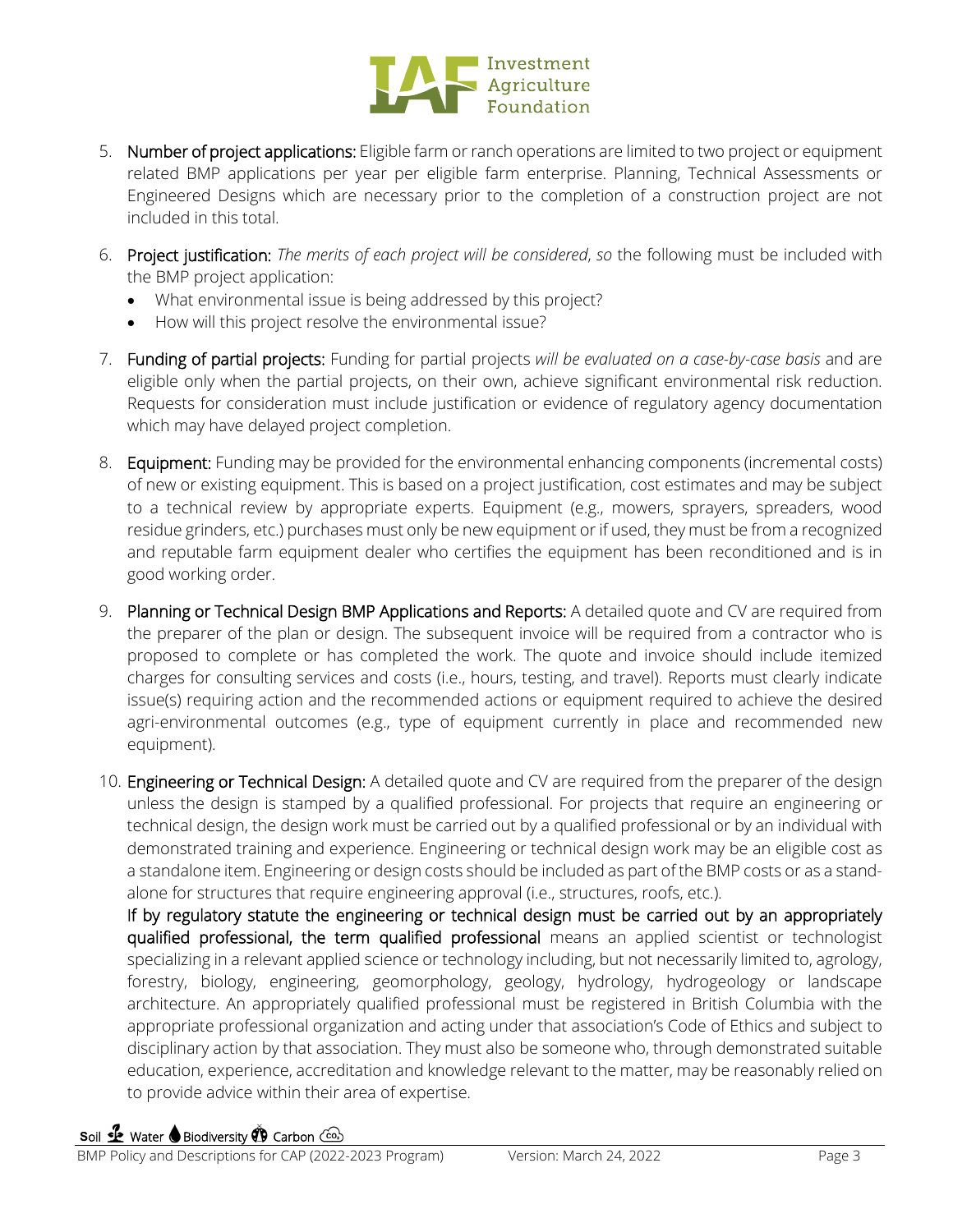

If there is no regulatory requirement for the engineering or technical designed to be carried out by a qualified professional, the technical design may be carried out by an individual who has suitable education, experience, accreditation, and knowledge, and may be reasonably relied on to provide advice within his or her area of expertise.

- 11. Application requirements: In addition to a valid EFP statement of completion and current BC property assessment notice, cost estimates or quotes are required for all projects.
	- Management plans or designs as required.
	- Legible sketches or drawings with labels indicating layout and details of projects are required for all projects related to planting of vegetation, fence or livestock watering installations, irrigation system installation and any construction projects (e.g., buildings or other structures).
- 12. Stacking: Program policy sets a percentage maximum amount of government funds which can be used towards the total project costs. For Canadian Agricultural Partnership environmental and climate programming this has been set at 100% of the total eligible costs of the BMP Project.
- 13. In-kind: The primary purpose for allowing in-kind contributions to cover a portion of the project costs is to reduce the cash cost to the applicant.
	- Eligible for in-kind:
		- i. Reasonable hours of labour invested by the applicant, his/her dependants and business partner(s) may be claimed.
		- ii. Equipment costs associated with equipment owned by the applicant and considered essential to implement the approved project.

| Category          | Description                                            | Rate       |
|-------------------|--------------------------------------------------------|------------|
| Labour            | General labour (e.g. building, planting etc.)          | \$20/hour  |
| Small Equipment & | Farm Tractor and Implements - up to 80 hp (does not    | \$60/hour  |
| Labour            | include hand tools or motorized tools less than 25 hp) |            |
| Medium Equipment  | Farm Tractor and Implements - 80 to 120 hp             | \$90/hour  |
| & Labour          | (e.g., tandem axle dump truck)                         |            |
| Large Equipment & | Farm Tractor and Implements - greater than 120 hp      | \$140/hour |
| Labour            | (e.g., excavator, loader backhoe or land scraper)      |            |
|                   |                                                        |            |

iii. The maximum allowable in-kind labour and equipment rates are:

- If approved, actual labour and equipment hours must be tracked and submitted.
- Not eligible for in-kind funding:
	- i. Materials or supplies in a farm's inventory (on-hand), or products produced on the farm and contributed to the project by the applicant.
	- ii. Applicant costs associated with education, project planning, supervision, or administration.
- For Categories 10 and 11 the maximum in-kind contributions are limited to \$10,000 of the total eligible cost share.
- For all other Categories the total estimated in-kind contributions are limited to 25% of the total eligible project costs.
- For in-kind related to fencing projects see Policy Item 14.
- For in-kind related to shelterbelts, hedgerows, and vegetative buffers planting see Policy Item 15.

# **Soil Se** Water Biodiversity **O** Carbon Co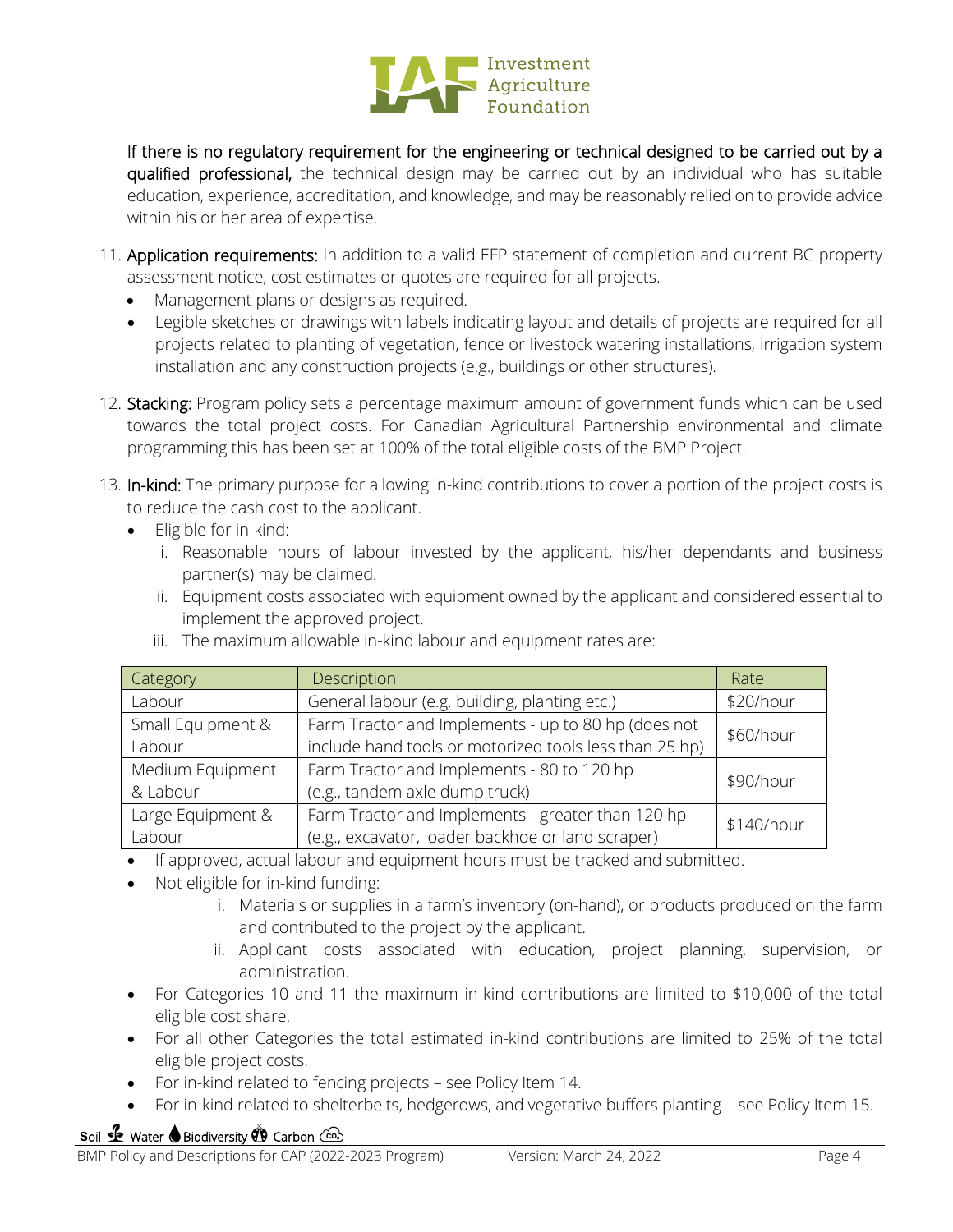

If a farm business plans to claim in-kind contributions, accurate estimates must be reflected in the total project cost submitted with the project application. All proposed use of in-kind labour and equipment must be identified on the initial BMP project application. Refer to the BMP Application Form for more details. *IAF will make a final determination, on what the number of hours and a reasonable rate is for the hours claimed, based on the BMP being implemented and the nature of the work performed.*

- 14. Fencing costs (all fences): The maximum amount of eligible costs for materials, labour and equipment is \$20.00 (at 60% cost share = \$12.00 from the program) per meter. This is regardless of whether the fence is installed by the applicant or by a fencing contractor. In-kind labour and equipment for producer installed fencing will be reviewed for applicant installed fences. In-kind costs will be 100% of the receipted value of purchased fence materials. If approved, actual labour and equipment hours must be tracked and submitted.
- 15. Tree and Shrub Planting Costs: The maximum amount of eligible cost for any tree or shrub planting materials and planting is \$85 per tree/shrub exclusive of establishment costs. This applies to contractor or applicant planting.
	- Where a contractor is supplying and installing plants there is no in-kind eligibility.
	- Where an applicant is completing the planting, the maximum in-kind valuation for establishing shelterbelts, hedgerows or vegetative buffers will be 100% of the plant materials cost to a maximum of \$5.00 per meter (\$1.50 per foot) of the planting. This is inclusive of the materials and planting costs.
		- o Note: one row of 30 meters or three rows of 10 meters each are equivalent with a total linear length of 30 meters
- 16. Area Based Projects: Where neighbouring producers in an area work together to resolve a defined environmental issue, participants may be eligible for an alternate funding arrangement.
	- a. Individual projects: Where projects are implemented as a collaborative effort by two or more producers working together to resolve a defined environmental issue.
		- If approved, projects would be funded based on Project Code criteria plus an incentive premium equivalent to a 10% lift in the individual practice code cost share up to the Practice Code Cap.
		- Applications need to identify the environmental issue and the neighbouring operations that are working to resolve the issue. Applications must be received within the same program year.
	- b. Pooled Projects: Where the project occurs at an individual location but is shared by two or more producers.

Pooled Project Guidelines:

- All applicants must have a current Statement of Completion.
- Applicants or agent must consult IAF Program staff.
- Applicants and Program staff must agree that a pooled project may be the most appropriate and cost-effective approach to developing the BMP.
- All applicants will obtain all necessary regulatory approvals, including any required environmental assessment as a group.

## **Soil Se** Water Biodiversity **OD** Carbon Co.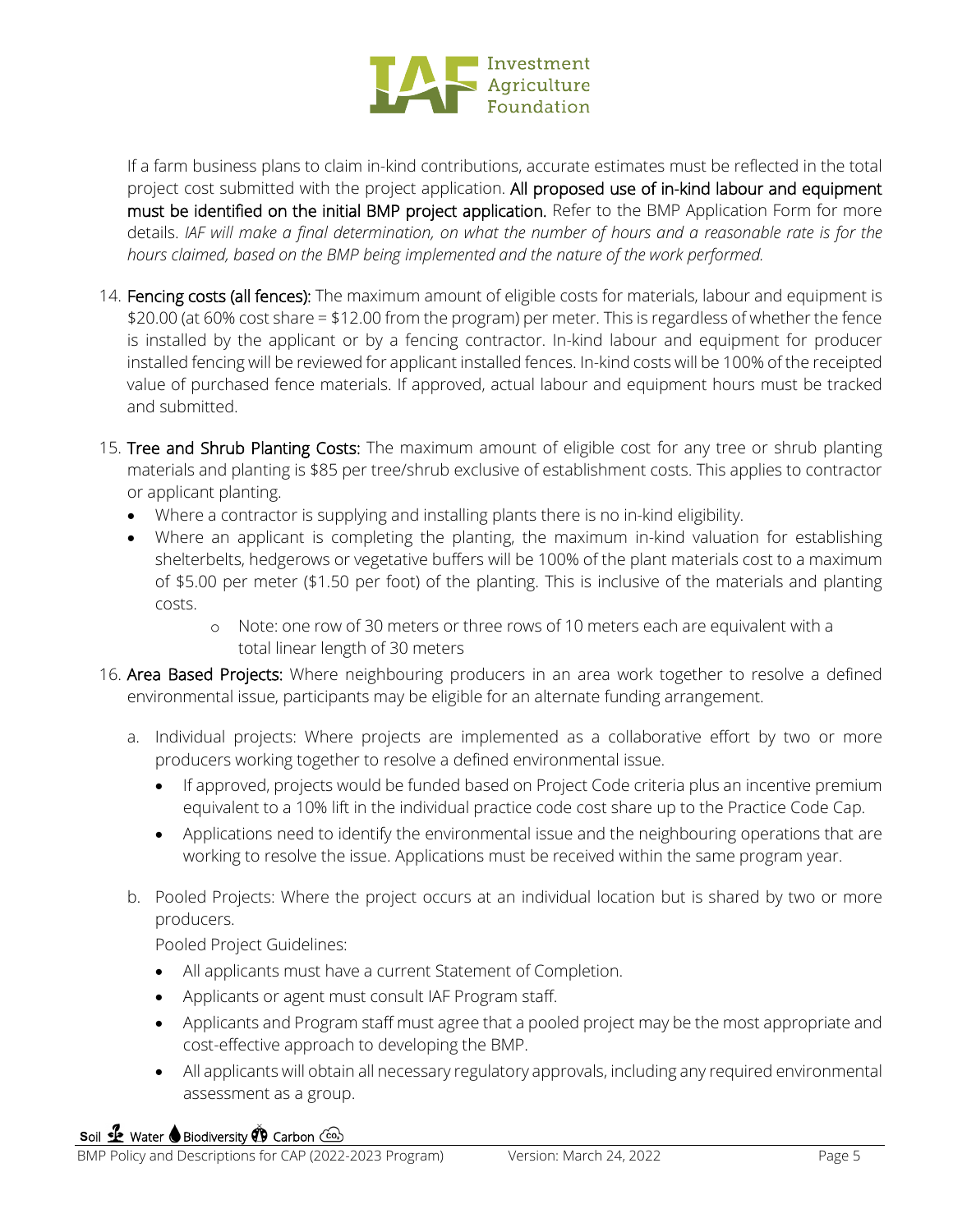

- Applicants will apply for Canadian Agricultural Partnership BMP funding based on actual individual costs of the total project.
- Applications and invoices for pooled projects must clearly indicate the participants in the project and the share of the total project cost each applicant is responsible for.
- 17. Project initiation: Projects will be considered ineligible for funding if any portion of the project has been initiated prior to approval.
- 18. Project completion: All projects must be completed by the deadline outlined on their funding approval letter. Work, invoices and project summary report must be completed and dated on or before the deadline date outline in the approval letter. Projects will be considered cancelled if the paperwork is not received by the deadline date; the funding will then be reallocated to other projects.

If a project extension is required, the applicant may request written approval by program administration to extend their project work beyond the deadline date. A project extension will only be considered in extenuating circumstances (i.e., delays as a result of regulatory approval or significant environmental conditions such as forest fires or flooding).

- 19. Changes to Project: Once a project is approved it must be completed as per the application and approval unless written communication from the Program agrees to changes to the project. Projects may be subject to cancellation if they are not completed as approved. This applies to equipment purchases and construction projects. Projects that require planting of any form of vegetation (i.e. tree or shrubs) as vegetative buffers or riparian plantings must be based on the approved planting designs in required management plans and/or approved plans and description in the project application.
- 20. Caps and Cost Shares for BMP Categories: These are valid for the 2022-2023 BMP Program Year; however, they are subject to revision.
- 21. Evidence of payment: The program requires you to provide proof of payment for all invoices, and proof of payment must be under the Legal Name on your application. Proof of payment can be a paid company invoice(s) showing the amount as fully paid with a zero-balance owing and the contact information for the company, processed cheque with invoice, or credit card statement as evidence of payment. Cash payments will not be eligible unless accompanied by an official company voucher and proof of payment. Financing or monthly payments to a contractor will not be eligible. Barter/exchange transactions are not eligible.
- 22. Cancelled Projects: Any projects cancelled by the applicant or that exceed the time deadline are considered cancelled. Any materials or services obtained for a cancelled project are not eligible for payment if a new application is received at a later date. A previously started but cancelled project is eligible for further consideration, however, all costs incurred for materials or services under the previous application will be ineligible for funding under the new application.
- 23. Livestock Premises ID: The Ministry of Agriculture, Food and Fisheries is responsible for providing a livestock and poultry premises identification system for the BC livestock sector. A premises is any parcel of land where animals are kept, assembled, raised or disposed of. Premises ID is an important part of a full traceability system that also includes animal identification and animal movement. In the event of an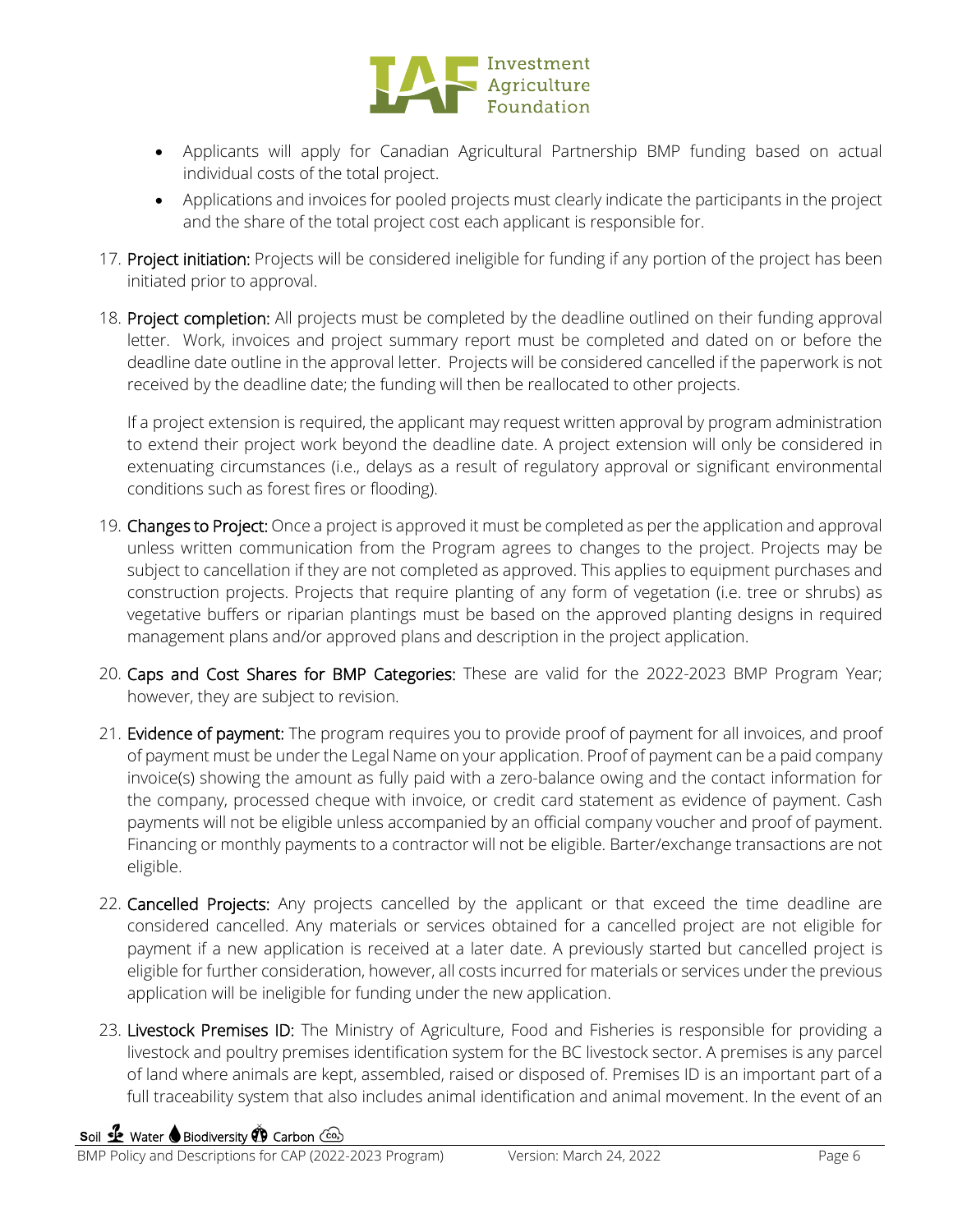

animal health or disaster emergency, the faster suspect animals can be identified, the better. To be eligible for the Canadian Agricultural Partnership program funding livestock operations that are required to register with the B.C. Premises Identification Program must provide their 9-digit B.C. Premises Identification Number.

A Premises Identification Number is a unique national number assigned to a piece of land by the government of British Columbia and is a critical component of the National Livestock Traceability System. If you have livestock or poultry on your property, you are required to provide your 9-digit BC Premises Identification Number (e.g. BC33A13P4 or BC44TR55E) to be eligible for this cost-shared funding. If you have not previously registered your premises with the BC Ministry of Agriculture, Food and Fisheries, please visit the BC Premises ID Program website at [www.gov.bc.ca/premisesidprogram](http://www.gov.bc.ca/premisesidprogram) or email [BCPID@gov.bc.ca](mailto:BCPID@gov.bc.ca) or call (Toll Free) 1-888-221-7141 or (604) 556-3001 to register your premises.

- 24. Irrigation Projects Category 18: Additional project description details are required for projects within Practice Codes 1804B, 1805 and 1806 to fully evaluate these projects. Each application must include all the applicable information identified below:
	- Evidence of Water License or application (if surface or ground water)
	- A certified irrigation design/management plan (including all elements as described under Category 2901)
	- The application or plan must include a detailed indication of the proposed increase in water use efficiency for the entire system (this increase must be noted in an irrigation management plan)
	- Water source and water delivery energy source (i.e., if pumped indicate fuel type, or gravity or purveyed)

The merit-based ranking system for 1804B mainline replacement is structured as follows:

| Indicator/component                                                                  | Maximum Point Value |
|--------------------------------------------------------------------------------------|---------------------|
|                                                                                      |                     |
|                                                                                      |                     |
|                                                                                      |                     |
| The merit-based ranking system for 1805 system replacement is structured as follows: |                     |
| Indicator/component                                                                  | Maximum Point Value |
|                                                                                      |                     |
|                                                                                      |                     |
|                                                                                      |                     |
|                                                                                      |                     |

\* Funding will be allocated to projects with the highest rank first and then in descending order until budget allocation is exhausted or ranking falls below 45 points whichever comes first.

- Applications for Practice Code 3302 1 (Replacement of fossil-fuel-driven motors with electrical motors) which accompany applications for either Practice Code 1804B or 1805 will be considered as part of the evaluation of the merit-based ranking.
- Applications which include both Practice Codes 1804B and 1805 will be evaluated as combined components of a single project.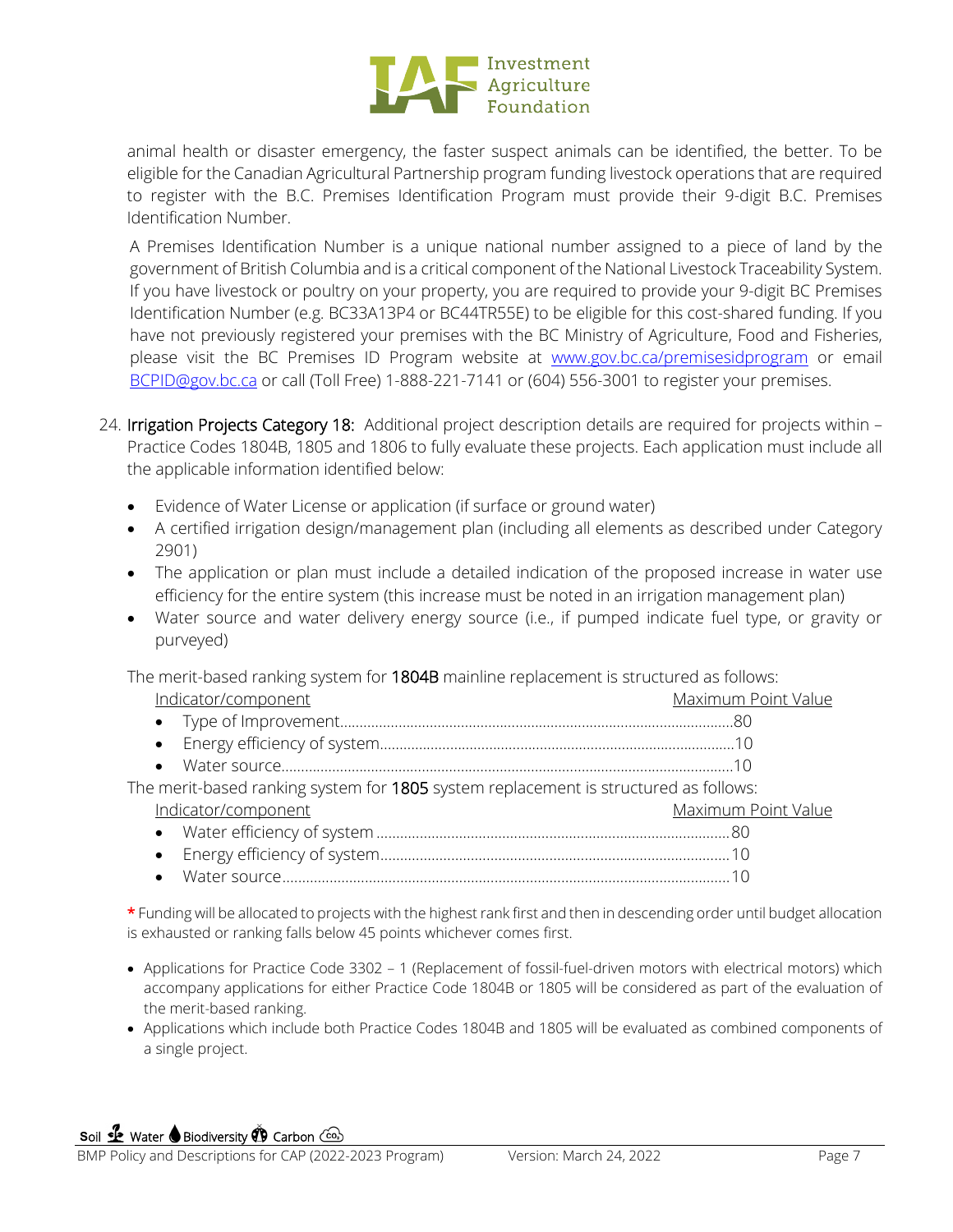

- 25. Riparian Project Category 10 and 11: Additional project description details are required for projects within Practice codes 1001, 1002, 1003, 1006, 1101 to fully evaluate these projects. Each application must include all the applicable information identified below:
	- A certified riparian design/management plan (including all elements as described under Category 3001)
	- The application or plan must include a detailed indication of the proposed riparian restoration
	- Drinking water source
	- Fisheries information for the water source (barriers to fish Practice Code 1006/1101)
	- Livestock stream access
	- Environmental sensitivity of the water source (i.e., sensitive stream or sensitive aquifer)
	- Identification of any critical habitat for federally listed species at risk associated with water source and/or project location
	- Impact of livestock or machinery crossings (Practice Code 1006/1101)
	- A quote for all project components linked to the certified irrigation management plan description
	- Practice codes 1006 & 1101 will also require proof of application for Section 11 permits for work to be done in or around a stream (as applicable)

The merit based ranking system for:

- 1001 alternative watering systems to manage livestock
- 1002 riparian health establishment
- 1003 fencing to manage grazing and improve riparian condition and function

|  | Maximum Point Value |
|--|---------------------|
|  |                     |
|  |                     |
|  |                     |
|  | 20                  |
|  |                     |
|  |                     |

The merit based ranking system for

1006 - improved stream crossings

1101 - erosion control and riparian habitat structures is as follows:

| <b>Indicator Component</b> | Maximum Point Value |
|----------------------------|---------------------|
|                            |                     |
|                            |                     |
|                            |                     |
|                            | 20                  |
|                            |                     |
|                            |                     |

Funding will be allocated to projects with the highest rank first and then in descending order until budget allocation is exhausted, or ranking falls below 45 points whichever comes first.

26. Nutrient Management Plans (NMP) (Practice Codes 2401 A and B): Farm or ranch operations that have completed a NMP prior to February 28<sup>th</sup>, 2019 and after April 1, 2016 are only eligible for funding under these practice codes if their NMP no longer meets the "in-force" Sections of the *Code of Agricultural Practice for Environmental Management* (BC Reg 8/2019). Operations that have not previously completed a NMP are eligible to access these practice codes if all other BMP Program eligibility requirements are met.

## **Soil Se** Water Biodiversity **O** Carbon Co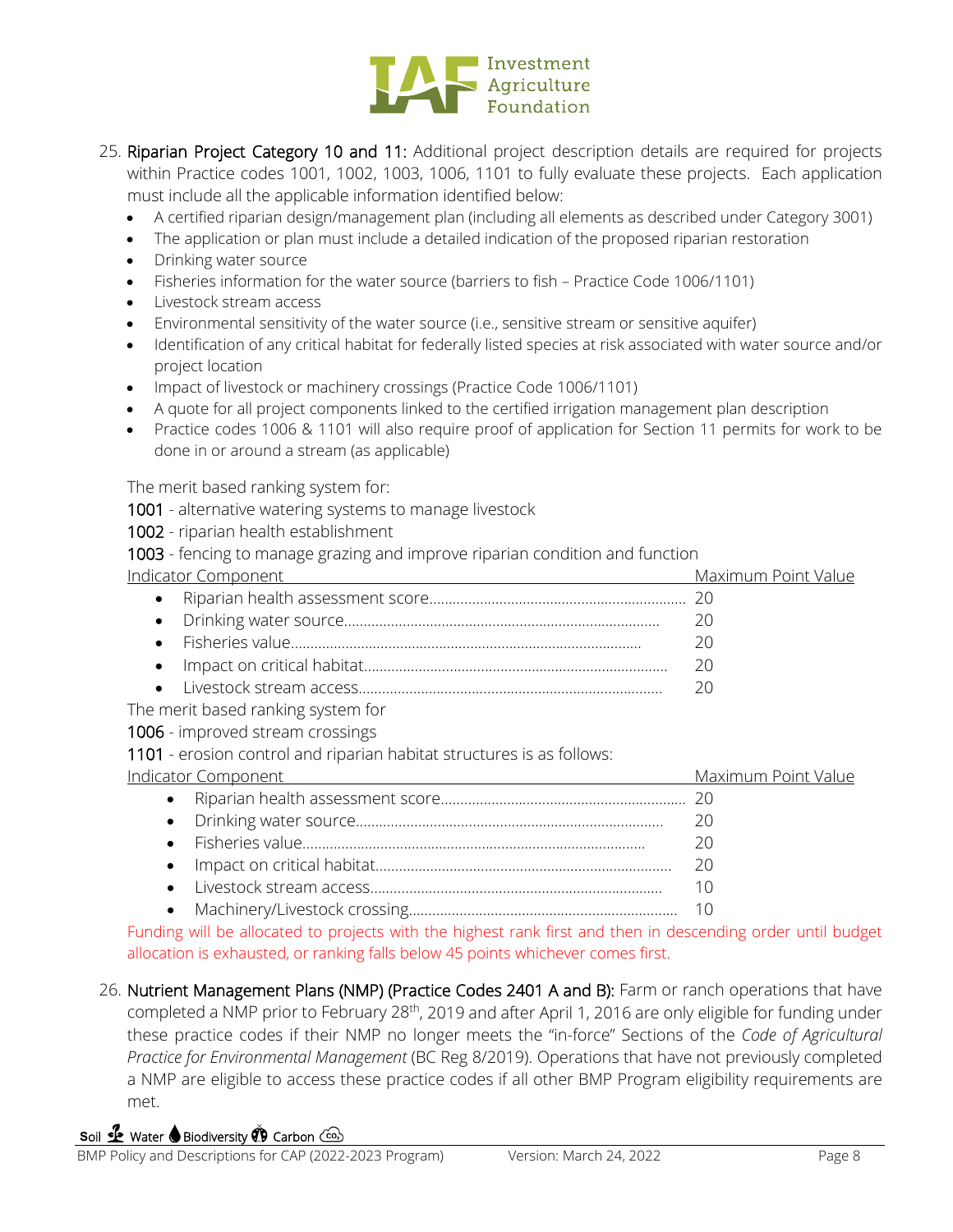

- 27. Subscription and rental fees: Monthly or annual subscription fees (e.g., satellite, cellular or internet uplinks for data transmission) or monthly or annual rental fees for equipment (e.g., weather stations) are not eligible for reimbursement. The exception to this would be the one-time rental of equipment or tools required for construction of a project (e.g., excavators).
- 28. Arm's Length Transactions: All businesses from which goods or services are purchased must be at Arm's Length from the applicant, meaning not related to the applicant, not affiliated with the applicant, or controlled in any way by the applicant.
- 29. Ineligible expenses: Unless specified in a BMP Practice Code, the following costs are ineligible:
	- Fertilizer, seed and crop protection products
	- Fees for permits, approvals or legal activities
	- Typical farm equipment and related accessories or attachments (including tractors, skid steers and trailers)
	- Costs of on-going activities
	- Maintenance or repair costs
	- Financing charges, loan interest payments, bank fees and charges
	- Maintenance or extended warranties on equipment, electronics or technology purchases
	- New building construction including sheds, barns, or storages (for products or by-products)
	- Expenses incurred prior to approval, or expenses after the project completion date unless consent is received from the program
- 30. Legislation: All projects must abide by all applicable federal, provincial and local government laws and regulations, including, but not limited to, the Federal and Provincial environmental assessment and protection acts, trade agreements, and zoning bylaws. It is the responsibility of the applicant, not the Program, to ensure compliance.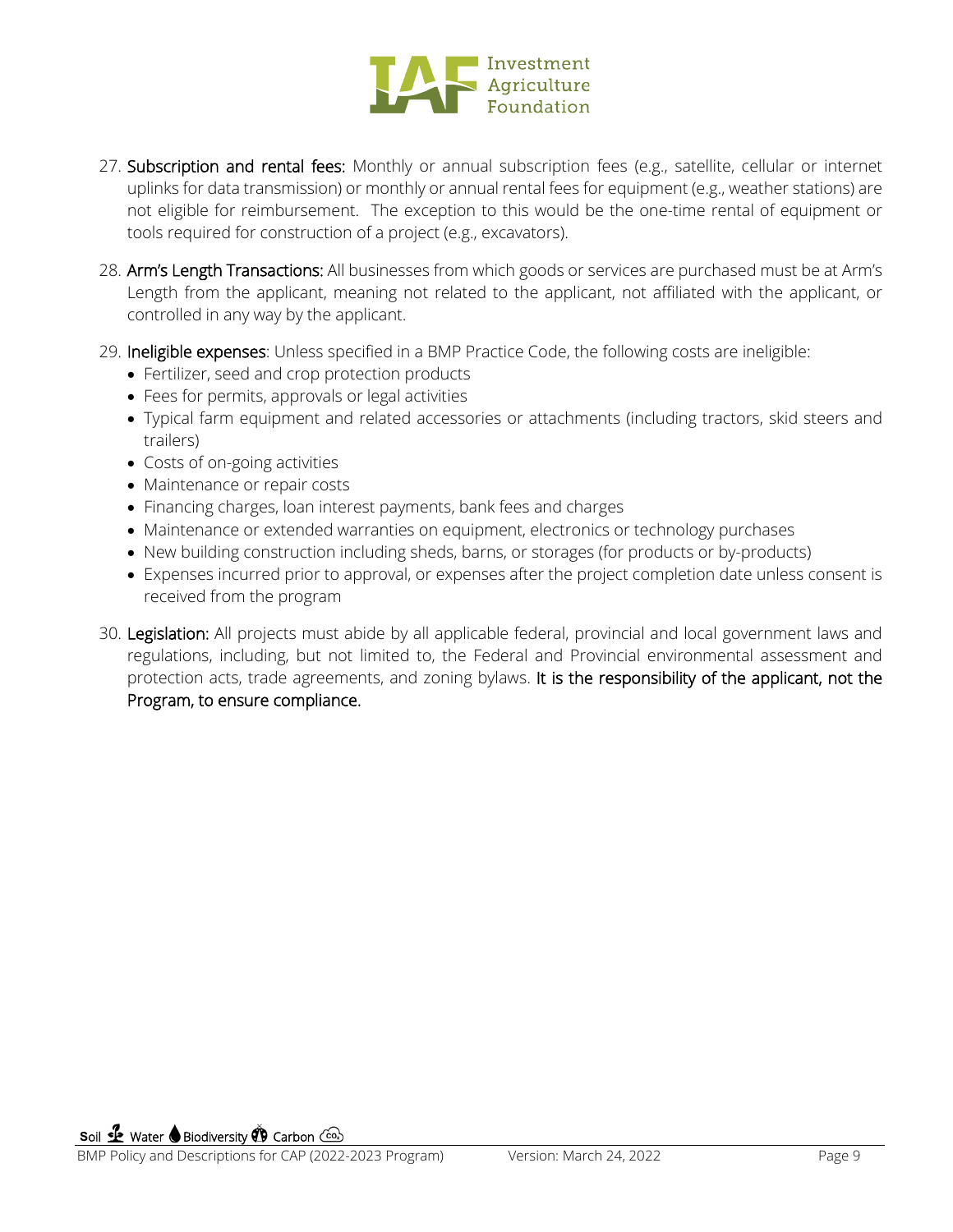

# Beneficial Management Practice Codes: Grouped by environmental impact or agricultural operation activity

#### Reducing Impacts on Air Quality and Climate Change page 13

| <b>Practice Codes</b> | <b>Practice Description</b>                                                     | Pg |
|-----------------------|---------------------------------------------------------------------------------|----|
| 1901                  | Establishment of vegetative shelterbelts, buffers or hedgerows                  | 13 |
| $3101 - 1 /$          | Covered manure storage (for enclosed - methane capture)                         | 14 |
| 3101-2                |                                                                                 |    |
| 3101-3                | Feed additives to manage enteric fermentation in ruminants                      | 15 |
| 3201                  | Improved drainage on intensively managed forage                                 | 15 |
| 3302-1                | Replacement of fossil fuel driven engines with electric motors                  | 15 |
| 3302-2                | Power line extension                                                            | 16 |
| 3302-3                | Replacement of fossil fuel driven engines with electric battery pack            | 16 |
| 3303                  | Alternative energy technology                                                   | 16 |
| 3304                  | Replacement of fossil fuel dependent space heating with renewable energy source | 16 |
| 3305                  | Low disturbance placement of seed and fertilizer                                | 16 |
| 3307                  | Thermal energy efficiency improvements                                          | 17 |
| 3308                  | Lighting efficiency improvements                                                | 17 |
| 3310                  | Energy monitoring and controls                                                  | 17 |
| 3310 (A)              | Grain dryer energy efficiencies                                                 | 18 |

#### Improving Land, Water Quality and Enhancing or Protecting Biodiversity \* page 19

| <b>Practice Codes</b> | <b>Practice Description</b>                                            | Pg |
|-----------------------|------------------------------------------------------------------------|----|
| 0501                  | Storm water/runoff management around confined livestock facilities     | 19 |
| 0601                  | Relocation of livestock confinement (water)                            | 19 |
| 0704                  | Wintering site management                                              | 20 |
| 0901                  | <b>Well Protection</b>                                                 | 20 |
| 0903                  | Construction of new agricultural water storage dams                    | 20 |
| 0904                  | Construction of new dugouts for farm water use                         | 20 |
| 0905                  | Installation of roof rainwater harvesting systems for farm water use   | 21 |
| 1001                  | Alternative watering systems for livestock (riparian)                  | 21 |
| 1002                  | Riparian habitat establishment                                         | 22 |
| 1003                  | Fencing to improve grazing and improve riparian condition and function | 23 |
| 1004                  | Native range restoration or establishment                              | 23 |
| 1005                  | Grazing management in uplands surrounding riparian area                | 24 |
| 1006                  | Improved stream crossings (riparian)                                   | 24 |
| 1101                  | Erosion control and riparian habitat structures                        | 25 |
| 1304                  | Cover cropping for soil health and erosion control                     | 26 |
| 2204                  | Relocation of livestock confinement (biodiversity)                     | 27 |
| 2204 (A)              | Habitat Structures and enhancement                                     | 27 |
| 2206                  | Protection of wildlife (flushing bars)                                 | 27 |
| 2207                  | Creation of pollinator habitat                                         | 27 |
| 2208                  | Creation of corridors for connecting habitat                           | 28 |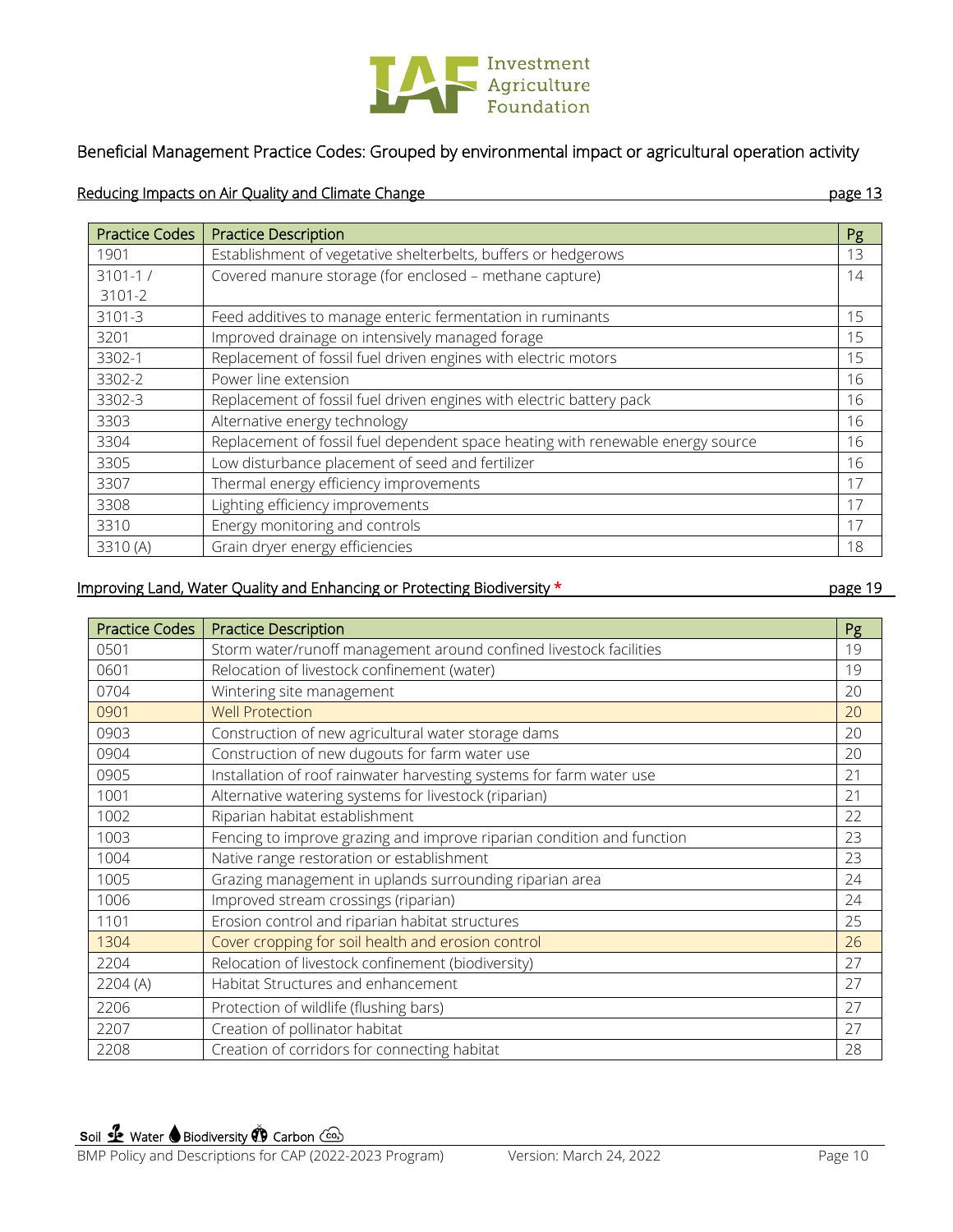

|      | Improving Management of Nutrients (manure and waste water) | page 29 |
|------|------------------------------------------------------------|---------|
|      | Practice Codes   Practice Description                      | Pg      |
| 0105 | Assessment and monitoring of existing manure storages      | 29      |
| 0201 | Manure treatment systems                                   | 29      |
| 0301 | Improved land application of agricultural by-products      | 29      |
| 1701 | Recycling of waste water streams                           | 30      |
| 3203 | Improved fertilizer application technology                 | 30      |

#### Agricultural Input & Waste (residuals) Management page 31

| <b>Practice Codes</b> | <b>Practice Description</b>                                                          | Pg |
|-----------------------|--------------------------------------------------------------------------------------|----|
| 0801 (B)              | Improved on-farm fuel storage                                                        | 31 |
| 0801 (C)              | Improved on-farm pesticide storage                                                   | 31 |
| 0802 (A/B)            | Improved residuals management (mortalities / pruning's)                              | 31 |
| 0803                  | Composting of agricultural wastes (residuals)                                        | 32 |
| 0805                  | Wood residue management (chippers or forced air burners)                             | 32 |
| 1601 (A/B/C)          | Improved pesticide management (sprayers / movers)                                    | 32 |
| 1602                  | Pest monitoring to enhance pest management planning                                  | 32 |
| 3202                  | Precision guidance applications (GPS - management of nutrients/pesticides/residuals) | 33 |

#### Irrigation Water Management **page 34**

|                       |                                                                                                 | <u>reger</u> |
|-----------------------|-------------------------------------------------------------------------------------------------|--------------|
| <b>Practice Codes</b> | <b>Practice Description</b>                                                                     | Pg           |
| 1802                  | Weather stations or improved irrigation system management tools                                 | 34           |
| 1804(A)               | Irrigation Infrastructure Improvement - nozzles, gaskets, sprinklers, suction screen and intake | 34           |
|                       | pipes                                                                                           |              |
| 1804 (B)              | Irrigation Infrastructure Improvement - mainline                                                | 34           |
| 1805                  | Irrigation system replacement                                                                   | 35           |
| 1806                  | Improved irrigation water conveyance (ditch to pipe)                                            | 35           |

#### Proposal based applications expression and page 36

|      |                                                                        | ------ |
|------|------------------------------------------------------------------------|--------|
|      | Practice Codes   Practice Description                                  | Pσ     |
| 3501 | Creative environmental regenerative agriculture solutions (Innovation) | $\sim$ |

#### Planning, Technical Assessments or Engineered Designs **page 37** and page 37

For all plans, technical assessments or engineering designs a quote and a CV is required from the plan/design writer.

| Basic Plans (100% up to identified limit) |                                          |                      |    |
|-------------------------------------------|------------------------------------------|----------------------|----|
| <b>Practice Codes</b>                     | <b>Practice Description</b>              | <b>Funding Limit</b> | Pg |
| 2401(A)                                   | Nutrient management planning (voluntary) | \$3K                 | 37 |
| 2501                                      | Integrated pest management planning      | \$1K                 | 38 |
| 2601                                      | Grazing management planning              | \$1K                 | 38 |
| 2801                                      | Biodiversity planning                    | \$2K                 | 38 |
| 2901                                      | Irrigation management planning           | \$1.5K               | 38 |
| 2902                                      | Storm water or drainage management plans | \$3K                 | 39 |
| 3001                                      | Riparian management planning             | \$1K                 | 39 |
| 3401                                      | Vegetative buffer planning               | \$2K                 | 39 |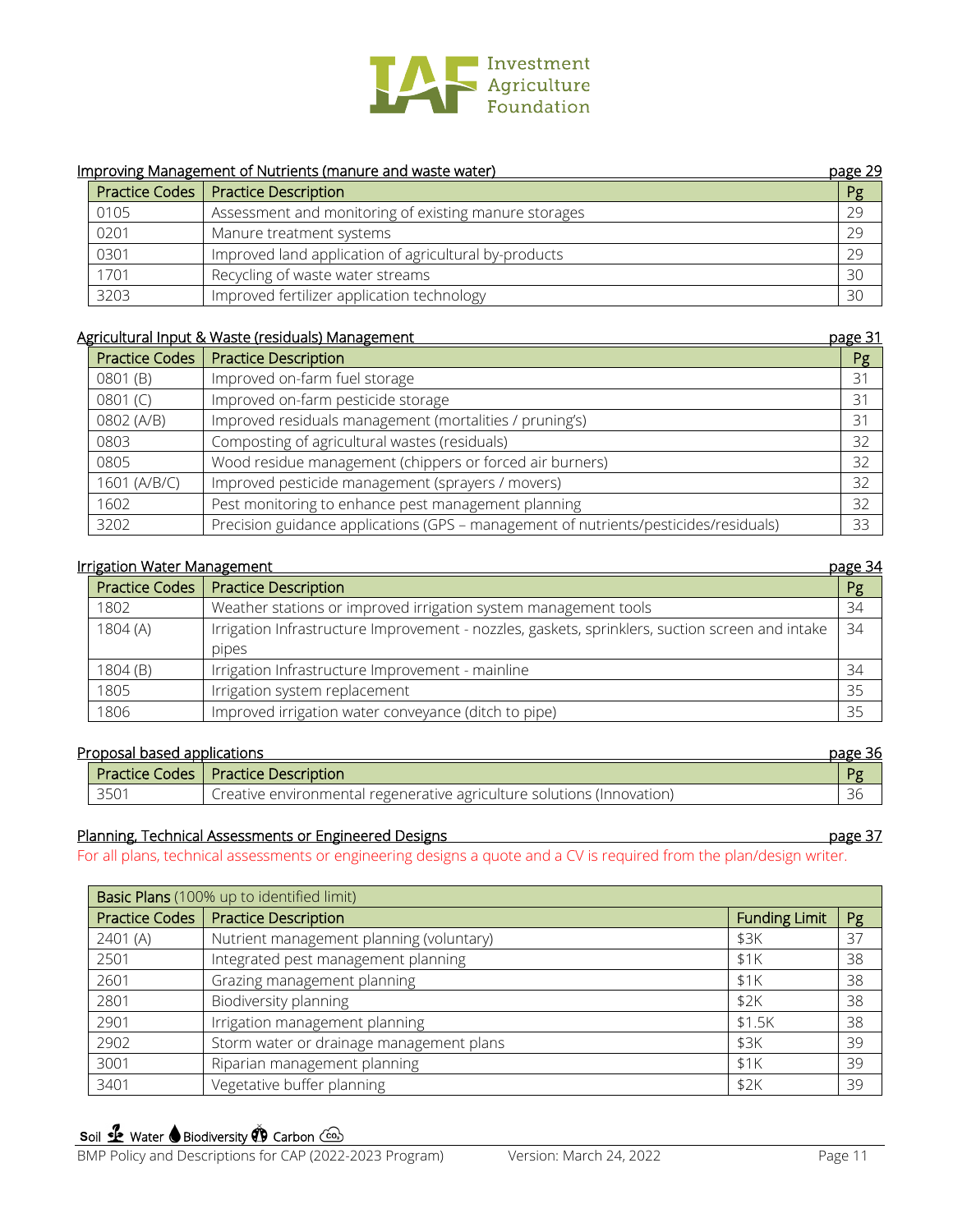

| Complex Plans (100% of first \$3K and 80% to max program payment \$10K) |                                                                                                                                                                                                    |    |
|-------------------------------------------------------------------------|----------------------------------------------------------------------------------------------------------------------------------------------------------------------------------------------------|----|
| <b>Practice Codes</b>                                                   | <b>Practice Description</b>                                                                                                                                                                        | Pg |
| 0106                                                                    | Engineering or technical design work by a qualified professional (earthen manure storage<br>structure assessment as per Section 24: Code of Agricultural Practice for Environmental<br>Management) | 40 |
| 0804                                                                    | Engineering or technical design work by a qualified professional (organic residuals -<br>composting)                                                                                               | 40 |
| 3301                                                                    | Energy Assessments completed by qualified professional                                                                                                                                             | 40 |
| (100% of first \$3K and 50% to max program payment \$6K)                |                                                                                                                                                                                                    |    |
| 2401 (B)                                                                | Nutrient management planning (regulatory)<br>(As per Sections 56 and 57: Code of Agricultural Practice for Environmental Management)                                                               | 40 |

| Basic Designs (100% for first \$5K and 80% to a max program payment of \$15K) |                                                                                                      |    |  |
|-------------------------------------------------------------------------------|------------------------------------------------------------------------------------------------------|----|--|
| <b>Practice Codes</b>                                                         | <b>Practice Description</b>                                                                          | Pg |  |
| 0204                                                                          | Engineering or technical design work by a qualified professional (manure treatment)                  | 41 |  |
| 0503                                                                          | Engineering or technical design work by a qualified professional (confined livestock area<br>runoff) | 41 |  |
| 0603                                                                          | Engineering or technical design work by a qualified professional (confined livestock<br>relocation)  | 41 |  |
| 1702                                                                          | Engineering or technical design work by a qualified professional (wastewater - nutrient<br>recovery) | 41 |  |

| Intermediate Designs (100% to \$5K and 80% to a max program payment of \$20K) |                                                                                                |    |  |  |
|-------------------------------------------------------------------------------|------------------------------------------------------------------------------------------------|----|--|--|
|                                                                               | Practice Codes   Practice Description                                                          |    |  |  |
| 1007                                                                          | Engineering or technical design work by a qualified professional (riparian areas out of water) | 41 |  |  |
| 1102                                                                          | Engineering or technical design work by a qualified professional (riparian areas in water)     | 41 |  |  |

| <b>Complex Designs (50% to \$20K)</b> |                                                                                                              |     |  |  |
|---------------------------------------|--------------------------------------------------------------------------------------------------------------|-----|--|--|
|                                       | Practice Codes   Practice Description                                                                        |     |  |  |
| 3102                                  | Engineering or technical design work or technical feasibility studies (methane emission<br>reduction)        | 42  |  |  |
| 3309                                  | Engineering or technical design work or technical feasibility studies (carbon dioxide emission<br>reduction) | -42 |  |  |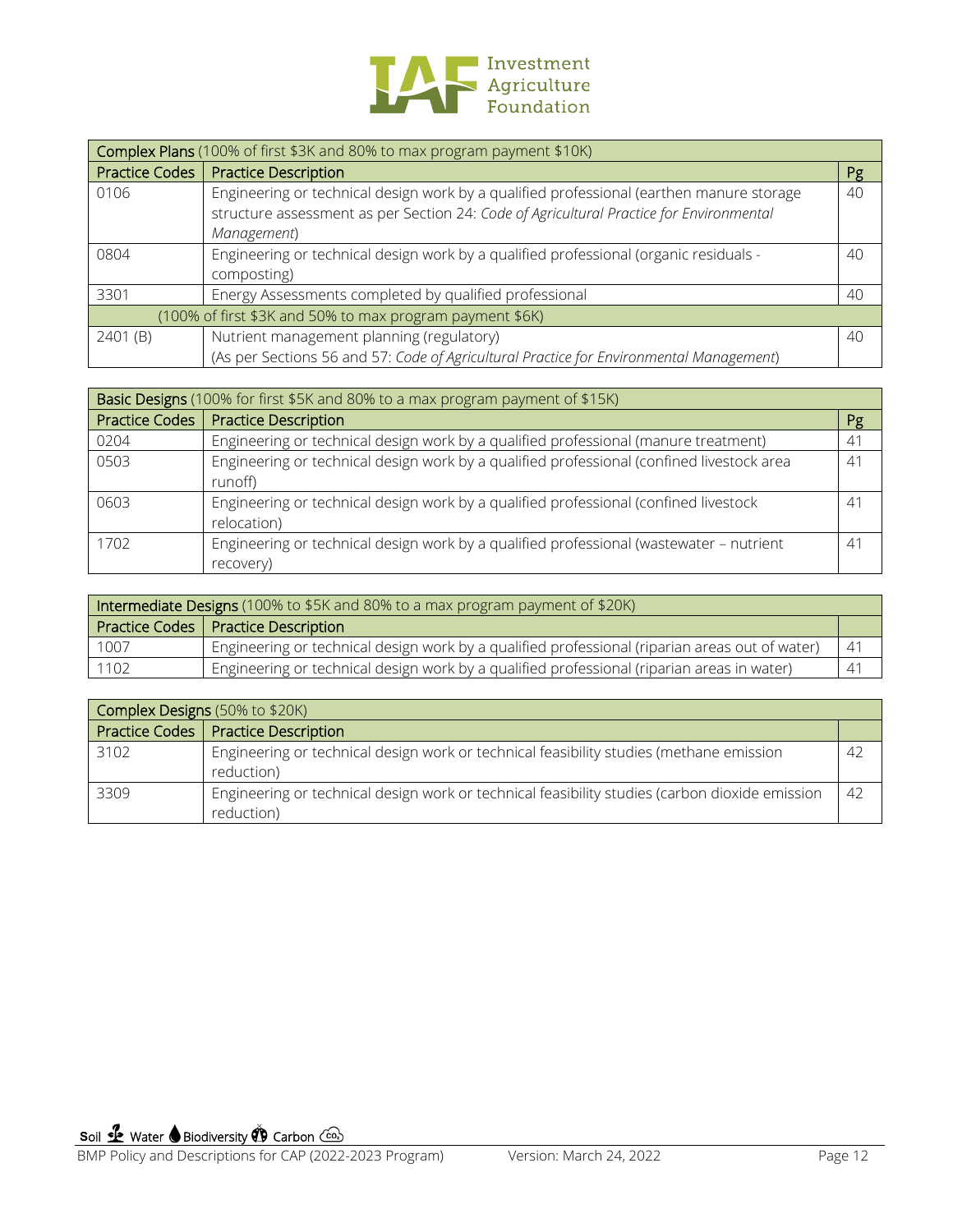

## Reducing Impacts on Air Quality and Climate Change

| Practice Codes:                                                               |                                                                |
|-------------------------------------------------------------------------------|----------------------------------------------------------------|
| 1901 - Establishment of vegetative shelterbelts, buffers or                   | 3303 - Alternative energy technology<br>٠                      |
| hedgerows                                                                     | 3304 - Replacement of fossil fuel dependant space heating with |
| 3101-1/3101-2 - Covered manure storage (enclosed - methane<br>$\bullet$       | renewable energy source                                        |
| capture)                                                                      | 3305 - Low disturbance placement of seed and fertilizer        |
| 3101-3 - Feed additives to manage enteric fermentation in<br>$\bullet$        | 3307 - Thermal energy efficiency improvements                  |
| ruminants                                                                     | 3308 - Lighting efficiency improvements                        |
| 3201 - Improved drainage on intensively manage forage<br>$\bullet$            | 3309 - Engineering or technical design work or technical       |
| 3302-1 - Replacement of fossil fuel driven engines with electric<br>$\bullet$ | feasibility studies (air quality or energy)                    |
| motors                                                                        | 3310 - Energy monitoring and controls                          |
| 3302-2 - Power line extension<br>$\bullet$                                    | 3310 (A) - Grain dryer energy efficiency                       |

- 3302-2 Power line extension
- 3302-3 Replacement of fossil fuel driven engines with electric battery pack

| Cap                                                                                                                                                                                                                                                                                                                                                                                                                                                                                                                                                                                                                                                                                                                                                                                                                                                                                                                                                                                                                                                                                                                                                                                                                                                                                                                                                                                                                                                                                                                                                      | Required plans<br>or actions to be<br>completed<br>prior to, or<br>concurrent<br>with a project                                                                                                                                                                                                                                                                                                                                                     | <b>Target Area and</b><br>Commodity |
|----------------------------------------------------------------------------------------------------------------------------------------------------------------------------------------------------------------------------------------------------------------------------------------------------------------------------------------------------------------------------------------------------------------------------------------------------------------------------------------------------------------------------------------------------------------------------------------------------------------------------------------------------------------------------------------------------------------------------------------------------------------------------------------------------------------------------------------------------------------------------------------------------------------------------------------------------------------------------------------------------------------------------------------------------------------------------------------------------------------------------------------------------------------------------------------------------------------------------------------------------------------------------------------------------------------------------------------------------------------------------------------------------------------------------------------------------------------------------------------------------------------------------------------------------------|-----------------------------------------------------------------------------------------------------------------------------------------------------------------------------------------------------------------------------------------------------------------------------------------------------------------------------------------------------------------------------------------------------------------------------------------------------|-------------------------------------|
| Buffer, Hedgerow and Shelterbelt Establishment (19)                                                                                                                                                                                                                                                                                                                                                                                                                                                                                                                                                                                                                                                                                                                                                                                                                                                                                                                                                                                                                                                                                                                                                                                                                                                                                                                                                                                                                                                                                                      |                                                                                                                                                                                                                                                                                                                                                                                                                                                     |                                     |
| 1901 - Establishment of<br>The desired outcome of the shelterbelt, buffer or<br>60%<br>$\bullet$<br>vegetative shelterbelts,<br>hedgerow establishment must be identified in the<br>buffers or hedgerows<br>\$15K<br>plan and reflected in the proposed design and<br>species mix<br>$\mathbf{\Phi} \, \mathbf{\hat{w}} \, \mathbf{\odot}$<br>Tree materials only for planting around fields and<br>$\bullet$<br>buildings<br>Staking to support young trees from winter<br>damage<br>Buffers and hedgerows can be single or multi-row<br>$\bullet$<br>Shelterbelts must be multi-row (2 rows minimum)<br>$\bullet$<br>Maintenance for the year after the planting year<br>can be included as part of the project proposal<br>but is subject to the availability of funding in<br>following program year<br>Renovations or supplemental plantings will be<br>$\bullet$<br>considered<br>Plant or enhance native vegetation (e.g. non-<br>$\bullet$<br>woody species such as grass, forbs, legumes) to<br>increase buffer width around existing habitats,<br>including field margins, riparian areas, dugouts,<br>wetlands, or to connect native grass or woodland<br>parcels.<br>Plant appropriate grass, shrub or tree species for<br>improved cover for selected species at risk or re-<br>establishment of a specific plant species at risk<br>Ineligible items:<br>Establishment of trees or shrubs that are<br>intended for harvesting for economic benefit<br>within 15 years such as fruit orchards, Christmas<br>trees, ornamental nursery stock | Vegetative<br>Buffer Plan<br>(3401)<br>A Vegetative<br><b>Buffer Plan is</b><br>required for<br>shelterbelt or<br>hedgerow<br>plantings in all<br>regional<br>districts of<br>Vancouver<br>Island, the<br>Okanagan and<br>Similkameen<br>Valleys,<br>Thompson-<br>Nicola, Fraser<br>Valley and<br>Metro<br>Vancouver<br>areas<br>A Biodiversity<br>Management<br>Plan (2801) is<br>required if the<br>intent is to<br>install a buffer<br>strip for | Province wide                       |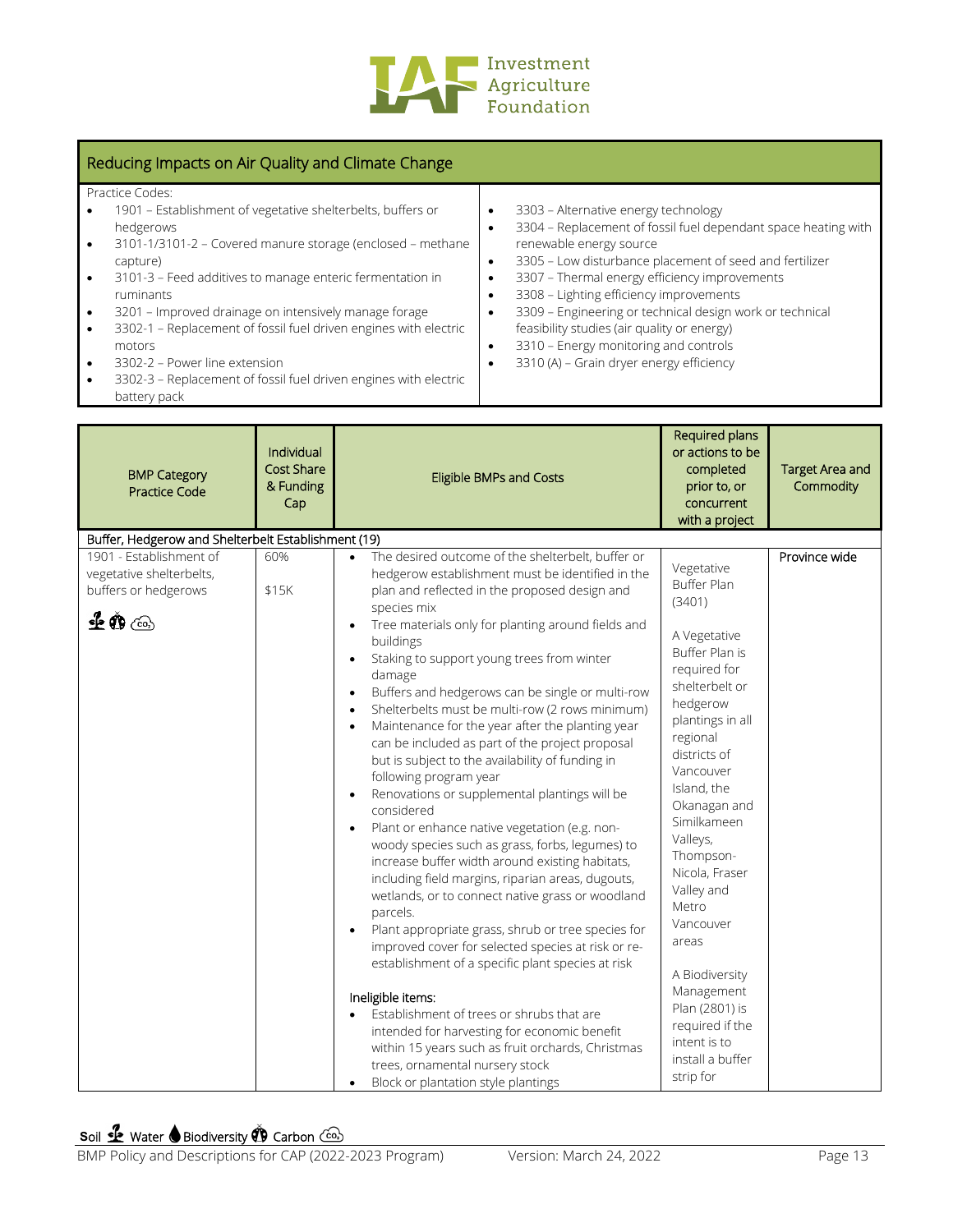

| <b>BMP Category</b><br><b>Practice Code</b>                                                                                                                                                                                                                                                                  | Individual<br><b>Cost Share</b><br>& Funding<br>Cap | <b>Eligible BMPs and Costs</b>                                                                                                                                                                                                                                                                                                                                                                                                                                                                                                                                                                                                                                                                                                                                                               | Required plans<br>or actions to be<br>completed<br>prior to, or<br>concurrent<br>with a project | <b>Target Area and</b><br>Commodity             |
|--------------------------------------------------------------------------------------------------------------------------------------------------------------------------------------------------------------------------------------------------------------------------------------------------------------|-----------------------------------------------------|----------------------------------------------------------------------------------------------------------------------------------------------------------------------------------------------------------------------------------------------------------------------------------------------------------------------------------------------------------------------------------------------------------------------------------------------------------------------------------------------------------------------------------------------------------------------------------------------------------------------------------------------------------------------------------------------------------------------------------------------------------------------------------------------|-------------------------------------------------------------------------------------------------|-------------------------------------------------|
|                                                                                                                                                                                                                                                                                                              |                                                     | Buffer, hedgerow and shelterbelt renovations<br>$\bullet$<br>costs incurred after establishment, or the<br>purchase and relocation of established trees<br>Buffer, hedgerow and shelterbelt rejuvenation<br>$\bullet$<br>Landscape quality or landscaping type plantings<br>$\bullet$<br>Breaking and reseeding of existing native forages;<br>$\bullet$<br>Costs for planting cover or companion crops;<br>$\bullet$<br>Seed containing noxious or prohibited weeds as<br>listed in The Weed Control Act.                                                                                                                                                                                                                                                                                   | enhancing<br>biodiversity                                                                       |                                                 |
| Methane (CH4) Emission Reduction (31)                                                                                                                                                                                                                                                                        |                                                     |                                                                                                                                                                                                                                                                                                                                                                                                                                                                                                                                                                                                                                                                                                                                                                                              |                                                                                                 |                                                 |
| 3101-1 - Covered manure<br>storage<br>Projects must reduce<br>methane emissions from<br>agricultural operations by<br>preventing, suppressing or<br>combusting methane (CH <sub>4</sub> )                                                                                                                    | 30%<br>\$30K                                        | • Floating contact cover (whole sheet)<br>• Floating contact cover (aggregated sections -<br>rainwater cannot be collected)<br>• Water collection system and pumps<br>• Assessment, design and construction costs are<br>eligible                                                                                                                                                                                                                                                                                                                                                                                                                                                                                                                                                            | Can be<br>supported by<br>engineering or<br>technical<br>design (3102) if<br>required           | Province wide<br>Dairy or Hog<br>Producers only |
| Applicants can choose to do<br>either Practice Code 3101-1<br>or 3101-2<br>ැං                                                                                                                                                                                                                                |                                                     | Ineligible Items:<br>• Roof structures that do not ensure a sealed<br>headspace above the manure or direct contact<br>between the cover and the manure<br>• Storage structures for manure and other agricultural<br>wastes<br>• Rain water collection systems or pumps or parts of a<br>larger system that are not directly associated with<br>the manure storage cover<br>• Open flares<br>• Gas collection and conveyance systems or part of a<br>system that is not directly associated with methane<br>collection from the manure storage or anaerobic<br>reactor tanks<br>• Any infrastructure on a legal property which is not<br>assessed as a farm for tax purposes                                                                                                                  |                                                                                                 |                                                 |
| 3101-2 - Covered manure<br>storage in combination with<br>methane collection and<br>renewable energy<br>production from collected<br>methane<br>Applicants can choose to do<br>either Practice Code 3101-1<br>or 3101-2<br>$\left(\begin{smallmatrix} \cos\theta_1 \\ \cos\theta_2 \end{smallmatrix}\right)$ | 30%<br>\$40K                                        | • Sealed cover (tent-like structure or self-inflated dome<br>or lid) for anaerobic reactors<br>• Floating contact cover (whole sheet) for liquid<br>digester effluent storage<br>• Infrastructure related to pasteurization of applicable<br>imported non-agricultural feedstock<br>• Methane utilization infrastructure such as biogas<br>boilers, co-gen/micro turbine or biogas clean-up and<br>upgrading equipment<br>• Heat exchange system to utilize heat radiated by<br>methane utilization equipment<br>• Assessment, design and construction costs are<br>eligible<br>• Consultant work related to acquisition of discharge<br>permit under the Environmental Management Act and<br>carbon offset verification and validation<br>Ineligible Items: See 3101-1 for ineligible items | Can be<br>supported by<br>engineering or<br>technical<br>design (3102) if<br>required           | Province wide<br>Dairy or Hog<br>Producers only |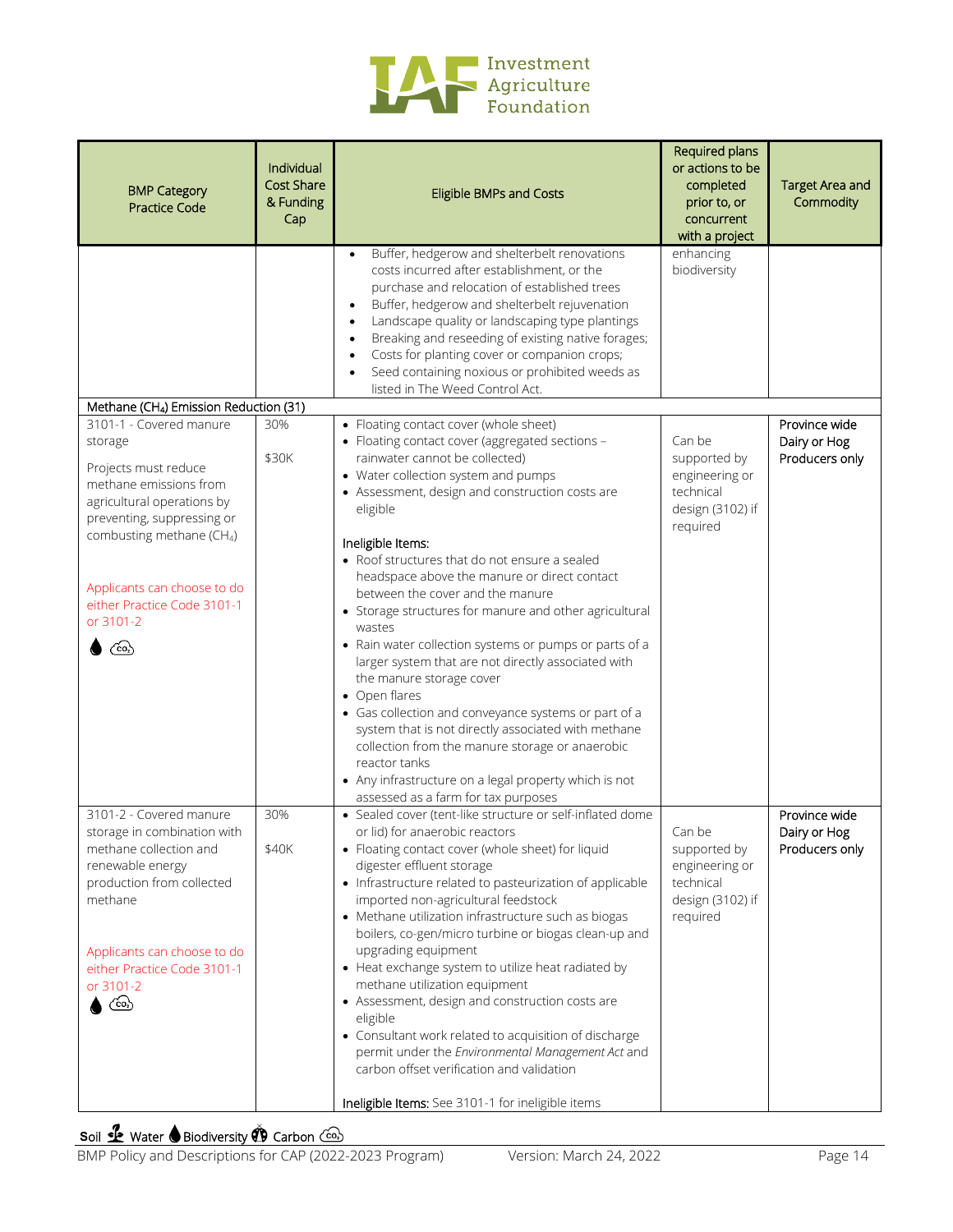

| <b>BMP Category</b><br><b>Practice Code</b>                                                                                    | Individual<br><b>Cost Share</b><br>& Funding<br>Cap | <b>Eligible BMPs and Costs</b>                                                                                                                                                                                                                                                                                                                                                                                                                                                                                                                                                                                                                                                                                                                                                                                                                                                                                                                                                                                                                                     | Required plans<br>or actions to be<br>completed<br>prior to, or<br>concurrent<br>with a project                                                                                            | <b>Target Area and</b><br>Commodity                                                                                                        |
|--------------------------------------------------------------------------------------------------------------------------------|-----------------------------------------------------|--------------------------------------------------------------------------------------------------------------------------------------------------------------------------------------------------------------------------------------------------------------------------------------------------------------------------------------------------------------------------------------------------------------------------------------------------------------------------------------------------------------------------------------------------------------------------------------------------------------------------------------------------------------------------------------------------------------------------------------------------------------------------------------------------------------------------------------------------------------------------------------------------------------------------------------------------------------------------------------------------------------------------------------------------------------------|--------------------------------------------------------------------------------------------------------------------------------------------------------------------------------------------|--------------------------------------------------------------------------------------------------------------------------------------------|
| 3101-3 - Feed additives to<br>ruminant feed that has a<br>proven effect of reducing<br>enteric fermentation trial<br>෬         | 30%<br>\$5K                                         | Examples of eligible additives for investigation:<br>• Microbial and/or by-pass protein<br>• Ionophores or Red Seaweed (Asparagopsis taxiformis)<br>• Dietary fats (may impact milk quality negatively)<br>• Implementing practices: A single year funding can be<br>provided to assist producers wishing to utilize feed<br>additives to reduce enteric fermentation<br>Ineligible Items: Feed efficiency, digestibility or feed<br>additive costs related to non-ruminant animals, any                                                                                                                                                                                                                                                                                                                                                                                                                                                                                                                                                                           |                                                                                                                                                                                            | Province wide                                                                                                                              |
|                                                                                                                                |                                                     | applications for funding subsequent to initial year                                                                                                                                                                                                                                                                                                                                                                                                                                                                                                                                                                                                                                                                                                                                                                                                                                                                                                                                                                                                                |                                                                                                                                                                                            |                                                                                                                                            |
| Nitrous Oxide (N <sub>2</sub> O) Emission Reduction (32)                                                                       |                                                     |                                                                                                                                                                                                                                                                                                                                                                                                                                                                                                                                                                                                                                                                                                                                                                                                                                                                                                                                                                                                                                                                    |                                                                                                                                                                                            |                                                                                                                                            |
| 3201 - Improved drainage<br>on forage corn and forage<br>grass fields as proposed by<br>a water management plan<br>ร่⊵<br>උ- 2 | 50%<br>\$10K                                        | • Additions to existing sub-surface drainage tile<br>systems<br>• Cleaning or repair of existing subsurface drainage<br>systems and associated on-farm surface drainage<br>channels<br>Projects must reduce nitrous oxide emissions from<br>$\bullet$<br>agricultural operations by prevention or<br>suppression                                                                                                                                                                                                                                                                                                                                                                                                                                                                                                                                                                                                                                                                                                                                                   | Water<br>Management<br>Plan                                                                                                                                                                | Strathcona,<br>Comox Valley,<br>Cowichan Valley,<br>Alberni-<br>Clayoquot,<br>Capital,<br>Nanaimo, Metro<br>Vancouver and<br>Fraser Valley |
|                                                                                                                                |                                                     | Ineligible items: Drainage work on parcels not currently<br>in intensive forage grass or forage corn production                                                                                                                                                                                                                                                                                                                                                                                                                                                                                                                                                                                                                                                                                                                                                                                                                                                                                                                                                    |                                                                                                                                                                                            | Regional<br><b>Districts</b>                                                                                                               |
| Carbon Dioxide (CO <sub>2</sub> ) Emission Reduction (33)                                                                      |                                                     |                                                                                                                                                                                                                                                                                                                                                                                                                                                                                                                                                                                                                                                                                                                                                                                                                                                                                                                                                                                                                                                                    |                                                                                                                                                                                            |                                                                                                                                            |
| 3302 - 1 Replacement of<br>fossil-fuel-driven motors<br>with electrical motors<br>෬                                            | 30%<br>\$10K                                        | • High efficiency electrical motors<br>Motors must be rated as energy efficient following<br>"Canada's Energy Efficiency Regulations for Electric<br>Motors"<br>Electrical motors to drive existing PTO equipment<br>and/or any other farm machinery<br>• Starters, switch gear and equipment required for<br>connection to electrical grid<br>Additional eligible items for irrigation motors:<br>High efficient pumping systems<br>Certified designer must sign off on pump efficiency<br>Higher efficiency pump is only applicable if a high<br>$\bullet$<br>efficiency electric motor is also purchased. Pump<br>must be matched to irrigation system specifications<br>as outlined in the certified irrigation plan<br>Ineligible Items:<br>• Replacement or upgrading of already existing<br>electrical motors<br>Motors not rated as energy efficient following<br>$\bullet$<br>Canada's Energy Efficiency Regulations for Electric<br>Motors<br>Motor supports and shed<br>$\bullet$<br>Labour for pumps and motor installation<br>Pump house construction | Energy<br>Assessment<br>(3301) unless<br>part of a<br>Category 18<br>Application a<br>Certified<br>Irrigation Plan<br>(2901) will be<br>required for<br>irrigation<br>motor<br>replacement | Province wide                                                                                                                              |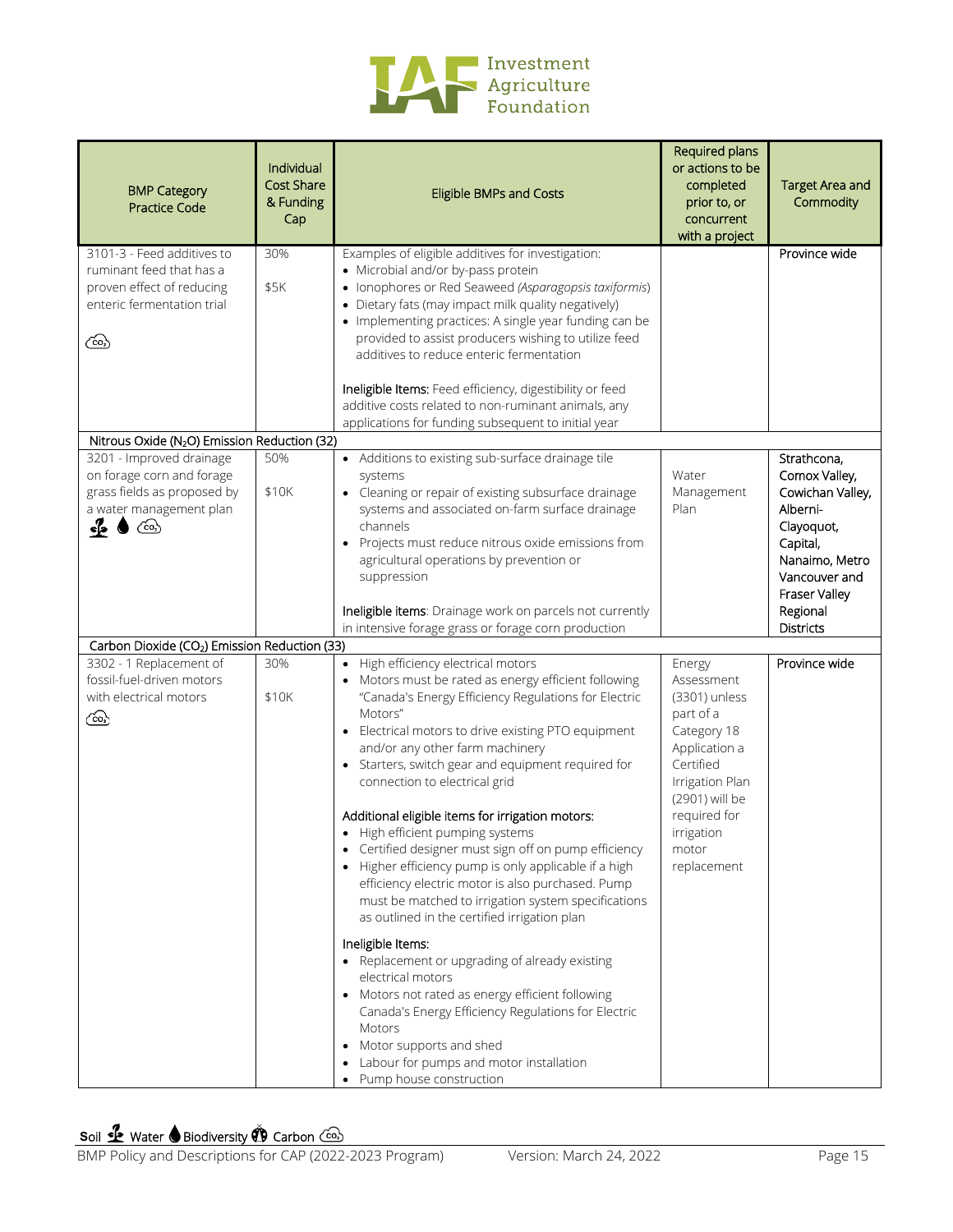

| <b>BMP Category</b><br><b>Practice Code</b>                                                                              | Individual<br><b>Cost Share</b><br>& Funding<br>Cap | <b>Eligible BMPs and Costs</b>                                                                                                                                                                                                                                                                                                                                                                                                                                                                                           | Required plans<br>or actions to be<br>completed<br>prior to, or<br>concurrent<br>with a project                         | <b>Target Area and</b><br>Commodity |
|--------------------------------------------------------------------------------------------------------------------------|-----------------------------------------------------|--------------------------------------------------------------------------------------------------------------------------------------------------------------------------------------------------------------------------------------------------------------------------------------------------------------------------------------------------------------------------------------------------------------------------------------------------------------------------------------------------------------------------|-------------------------------------------------------------------------------------------------------------------------|-------------------------------------|
| 3302-2 - Power line<br>extension for replacement<br>of fossil-fuel driven motors<br>with electrical motors<br><u>ැගි</u> | 30%<br>\$30K                                        | • On farm power line extension to supply highly<br>efficient electric motors<br>• Projects eligible only if linked to an eligible project<br>under Practice Code 3302-1<br>Ineligible items: Funding of power line is only eligible as<br>part of costs to convert to electric from a fossil fuel<br>motor                                                                                                                                                                                                               | Energy<br>Assessment<br>(3301)                                                                                          | Province wide                       |
| 3302-3 - Replacement of<br>fossil-fuel-driven motors<br>with electrical motors                                           | 30%<br>\$1K                                         | • Replacement of fossil fuel driven mobile / hand<br>pruners with pruners operating from rechargeable<br>battery packs                                                                                                                                                                                                                                                                                                                                                                                                   |                                                                                                                         | Province wide                       |
| 3303 - Alternative energy<br>technology<br>ැං                                                                            | 30%<br>\$30K                                        | Wind, Solar, & On Farm Hydro for powering previously<br>fossil-fuel dependent farm equipment and replacement<br>of diesel generators<br>• Wind turbines<br>Photovoltaic solar panels<br>٠<br>Rechargeable batteries<br>Electrical conveyance and connection infrastructure<br>Assessment, design and/or construction<br>• On-farm hydro production<br>Ineligible Items:<br>Projects that will not be replacing fossil-fuel<br>dependent farm activities<br>Projects designed specifically to generate energy<br>for sale | Energy<br>Assessment<br>(3301)<br>Can be<br>supported by<br>engineering or<br>technical<br>design (3309) if<br>required | Province wide                       |
| 3304 - Replacement of<br>fossil-fuel dependent space<br>heating with renewable<br>heating<br><u>ිං.</u>                  | 30%<br>\$30K                                        | Alternate space heating systems to replacement of<br>fossil fuel space heaters<br>• Solar thermal infrastructure<br>Geothermal infrastructure<br>Heat pumps<br>$\bullet$<br>Biomass boilers<br>$\bullet$<br>Heat exchangers and heat conveyance<br>infrastructure<br>• Warm water tanks<br>Ineligible Items: Any warm water tanks, heat exchange<br>and heat conveyance infrastructure that will not be<br>connected to a new renewable heat source                                                                      | Energy<br>Assessment<br>(3301)<br>Can be<br>supported by<br>engineering or<br>technical<br>design (3309) if<br>required | Province wide                       |
| 3305 - Low Disturbance<br>Placement of Seed and<br>Fertilizer<br>$\frac{q}{2}$<br>$\widehat{(\infty)}$                   | 30%<br>\$30K                                        | • Equipment modification on seeding implements for<br>reduced tillage seeding and post seeding<br>implements for low disturbance placement of seed<br>and fertilizer<br>• Modifying seeding and post-seeding implements for<br>low-disturbance placement of seed and fertilizer;<br>applicants may claim value of eligible components<br>when purchasing equipment (coulters, openers,<br>trash clearance devices, furrow closers, and liquid or<br>row crop fertilizer banders).<br>· Eligible items include:           |                                                                                                                         | Province wide                       |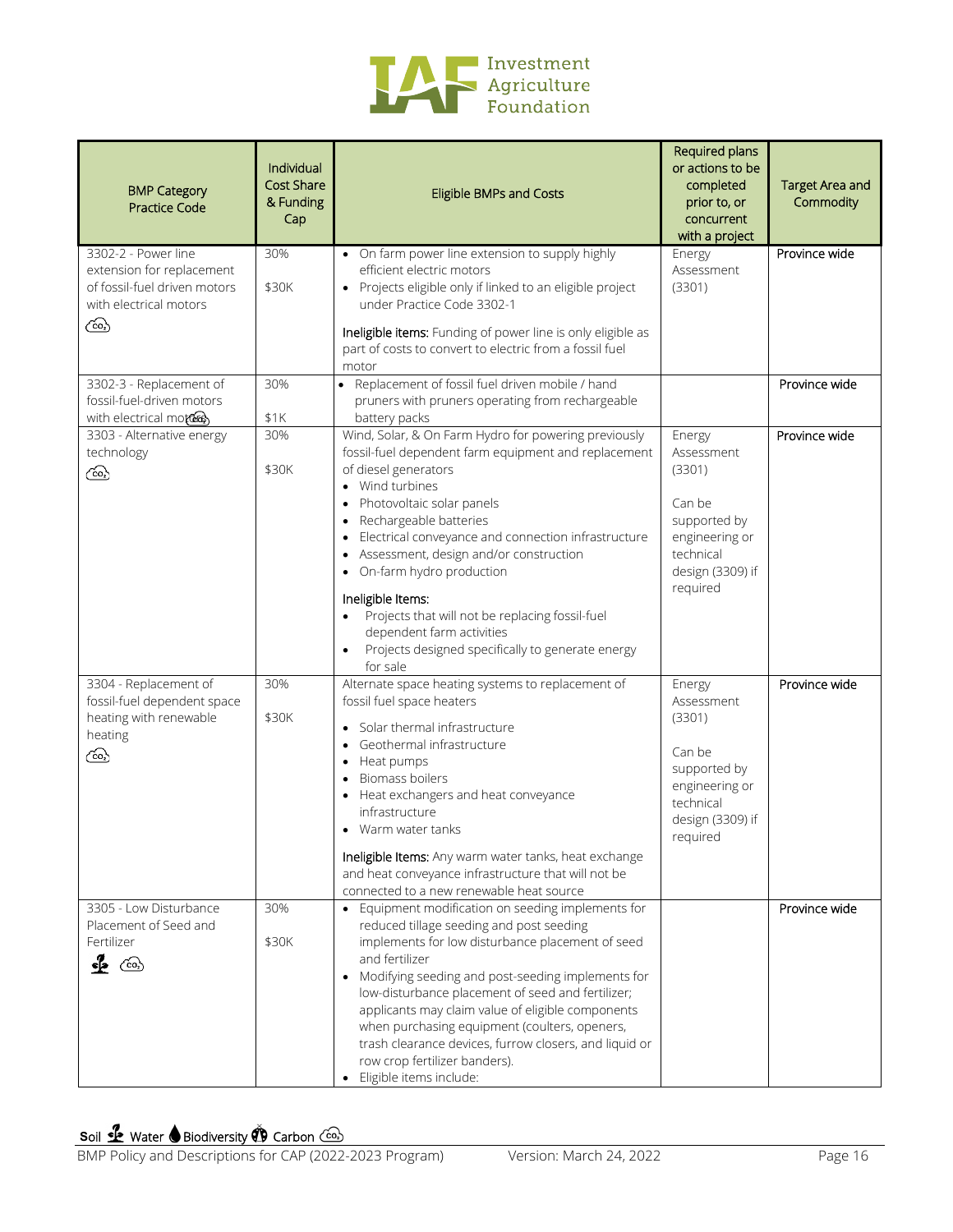

| <b>BMP Category</b><br><b>Practice Code</b>                                            | Individual<br><b>Cost Share</b><br>& Funding<br>Cap | <b>Eligible BMPs and Costs</b>                                                                                                                                                                                                                                                                                                                                                                                                                                                                                                                                                                                      | Required plans<br>or actions to be<br>completed<br>prior to, or<br>concurrent<br>with a project | <b>Target Area and</b><br>Commodity |
|----------------------------------------------------------------------------------------|-----------------------------------------------------|---------------------------------------------------------------------------------------------------------------------------------------------------------------------------------------------------------------------------------------------------------------------------------------------------------------------------------------------------------------------------------------------------------------------------------------------------------------------------------------------------------------------------------------------------------------------------------------------------------------------|-------------------------------------------------------------------------------------------------|-------------------------------------|
|                                                                                        |                                                     | Single disc openers (e.g. coulters), residue<br>$\circ$<br>clearance devices and additional toolbars as<br>required<br>Openers for fertilizer placement on specialized<br>$\circ$<br>planters and drills<br>o Cover crop crimper (if part of a one-pass seeding<br>operation)<br>• Liquid or dry fertilizer placement systems for high<br>residue conditions                                                                                                                                                                                                                                                        |                                                                                                 |                                     |
|                                                                                        |                                                     | Note: BMP is intended to provide support primarily<br>through equipment modification; however, a producer<br>may claim the value of the eligible modification when<br>purchasing an entire equipment unit; the cost of the<br>eligible component must be visibly itemized and<br>broken out on the invoice or on a separate invoice. Or<br>the eligible costs will be calculated at 50% of the value<br>of the tool carrier and bottoms<br>• For applications where a completely new unit is to<br>be purchased, the application must describe how<br>the new equipment provides improved or<br>incremental benefit |                                                                                                 |                                     |
|                                                                                        |                                                     | Ineligible items:<br>• Chaff collectors and chaff spreaders installed on<br>combines are not eligible<br>• seed or fertilizer carts or tanks are not eligible.                                                                                                                                                                                                                                                                                                                                                                                                                                                      |                                                                                                 |                                     |
| 3307 - Thermal energy<br>efficiency improvements<br>that increase insulation<br>( co ) | 30%<br>\$30K                                        | • Thermal curtains and other dividers<br>Improved insulation<br>٠<br>Management optimization systems<br>Other high priority items as specified in an energy<br>$\bullet$<br>conservation plan (3301)<br>Ineligible items: Thermal dividers and insulation for                                                                                                                                                                                                                                                                                                                                                       | Energy<br>Assessment<br>(3301)                                                                  | Province wide                       |
|                                                                                        |                                                     | structures that are not directly related to agricultural<br>production e.g., offices and residences                                                                                                                                                                                                                                                                                                                                                                                                                                                                                                                 |                                                                                                 |                                     |
| 3308 - Lighting efficiency<br>improvements<br>$\sim$                                   | 30%<br>\$10K                                        | Low energy lighting equipment<br>Other high priority items as specified in an energy<br>conservation plan 3301                                                                                                                                                                                                                                                                                                                                                                                                                                                                                                      | Energy<br>Assessment<br>(3301)                                                                  | Province wide                       |
|                                                                                        |                                                     | Ineligible items: Low energy lighting equipment for<br>structures that are not directly related to agricultural<br>production (e.g., office or equipment/machinery<br>storage)                                                                                                                                                                                                                                                                                                                                                                                                                                      |                                                                                                 |                                     |
| 3310 - Energy Monitoring<br>and Controls<br>⁄∞ි                                        | 30%<br>\$30K                                        | Eligible costs include purchase and installation of:<br>• Electrical / fossil fuel energy metering / monitoring<br>systems<br>• Electronic HVAC controls<br>Moisture monitoring and controllers<br>٠<br>Electric conversion<br>Heat exchangers                                                                                                                                                                                                                                                                                                                                                                      | Energy<br>Assessment<br>(3301)                                                                  | Province wide                       |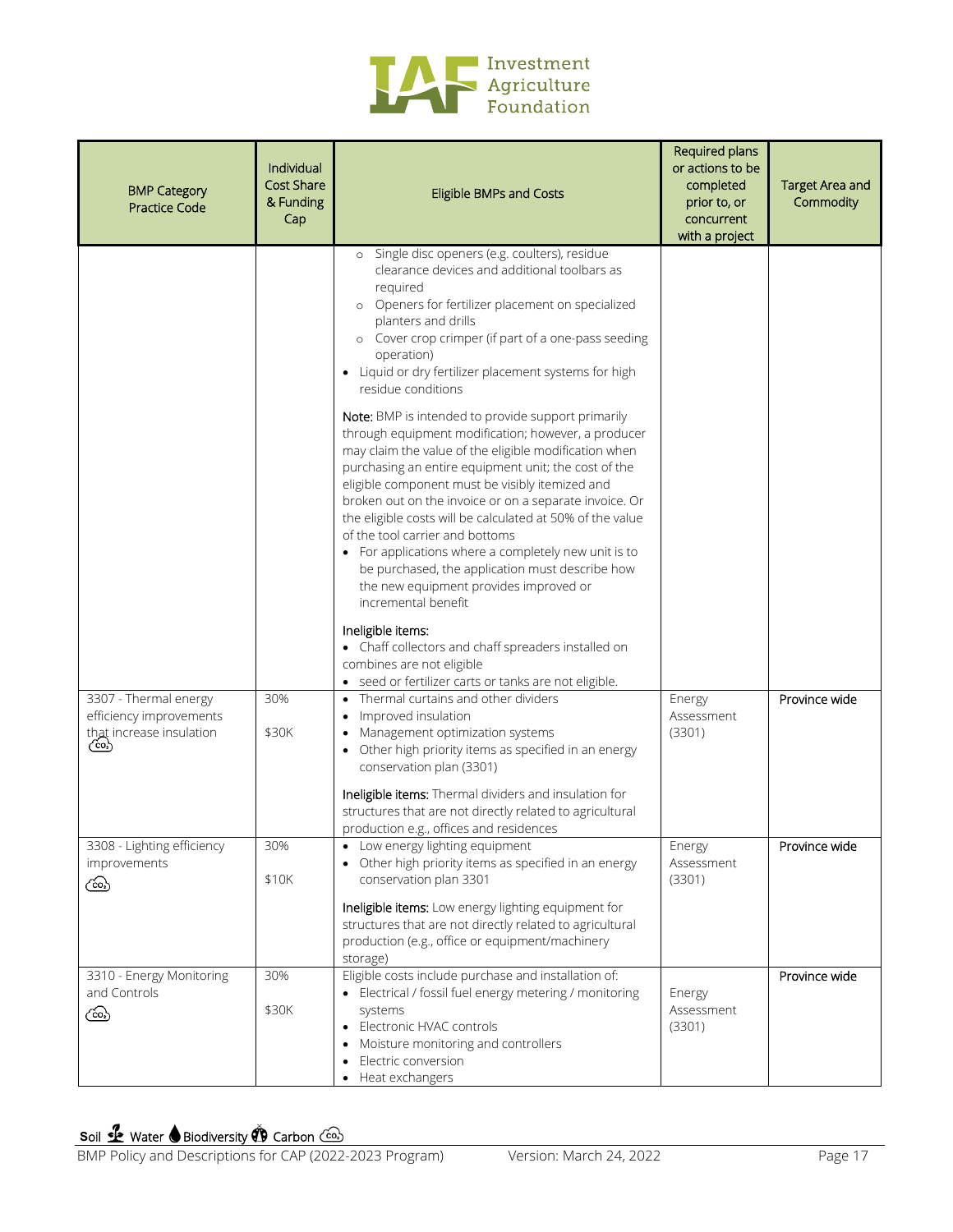

| <b>BMP Category</b><br><b>Practice Code</b>       | Individual<br><b>Cost Share</b><br>& Funding<br>Cap | <b>Eligible BMPs and Costs</b>                                                                                                                                                                                                                                                                                                                                                                                                                                                                                                                                                                                                                                                                                                                                                                                   | Required plans<br>or actions to be<br>completed<br>prior to, or<br>concurrent<br>with a project | <b>Target Area and</b><br>Commodity |
|---------------------------------------------------|-----------------------------------------------------|------------------------------------------------------------------------------------------------------------------------------------------------------------------------------------------------------------------------------------------------------------------------------------------------------------------------------------------------------------------------------------------------------------------------------------------------------------------------------------------------------------------------------------------------------------------------------------------------------------------------------------------------------------------------------------------------------------------------------------------------------------------------------------------------------------------|-------------------------------------------------------------------------------------------------|-------------------------------------|
|                                                   |                                                     | • Thermostats or burner temperature control for<br>energy efficiency<br>• Adaptation of heaters to improve efficiency                                                                                                                                                                                                                                                                                                                                                                                                                                                                                                                                                                                                                                                                                            |                                                                                                 |                                     |
|                                                   |                                                     | Ineligible Items:<br>• Installations on new farm buildings<br>Domestic connections/use<br>Costs normally associated with meeting building<br>code specifications                                                                                                                                                                                                                                                                                                                                                                                                                                                                                                                                                                                                                                                 |                                                                                                 |                                     |
| 3310 (A) - Grain dryer<br>energy efficiency<br>ැං | 30%<br>\$30K                                        | Eligible costs include purchase and installation of the<br>following, specific to retrofit components on old dryers<br>or components identified on an invoice of a new dryer:<br>• Electrical / fossil fuel energy metering / monitoring<br>systems<br>Electronic HVAC controls<br>Moisture monitoring and controllers<br>٠<br>Electric conversion<br>$\bullet$<br>Heat exchangers<br>Thermostats or burner temperature control for<br>energy efficiency<br>• Adaptation of heaters to improve efficiency<br>• Variable speed blowers and thermostat /<br>temperature controls on grain dryers<br>• Preheating tier addition to dryer<br>• High efficiency vapourizer<br>Ineligible Items:<br>Installations on new farm buildings<br>Domestic connections/use<br>Costs normally associated with meeting building |                                                                                                 | Province wide                       |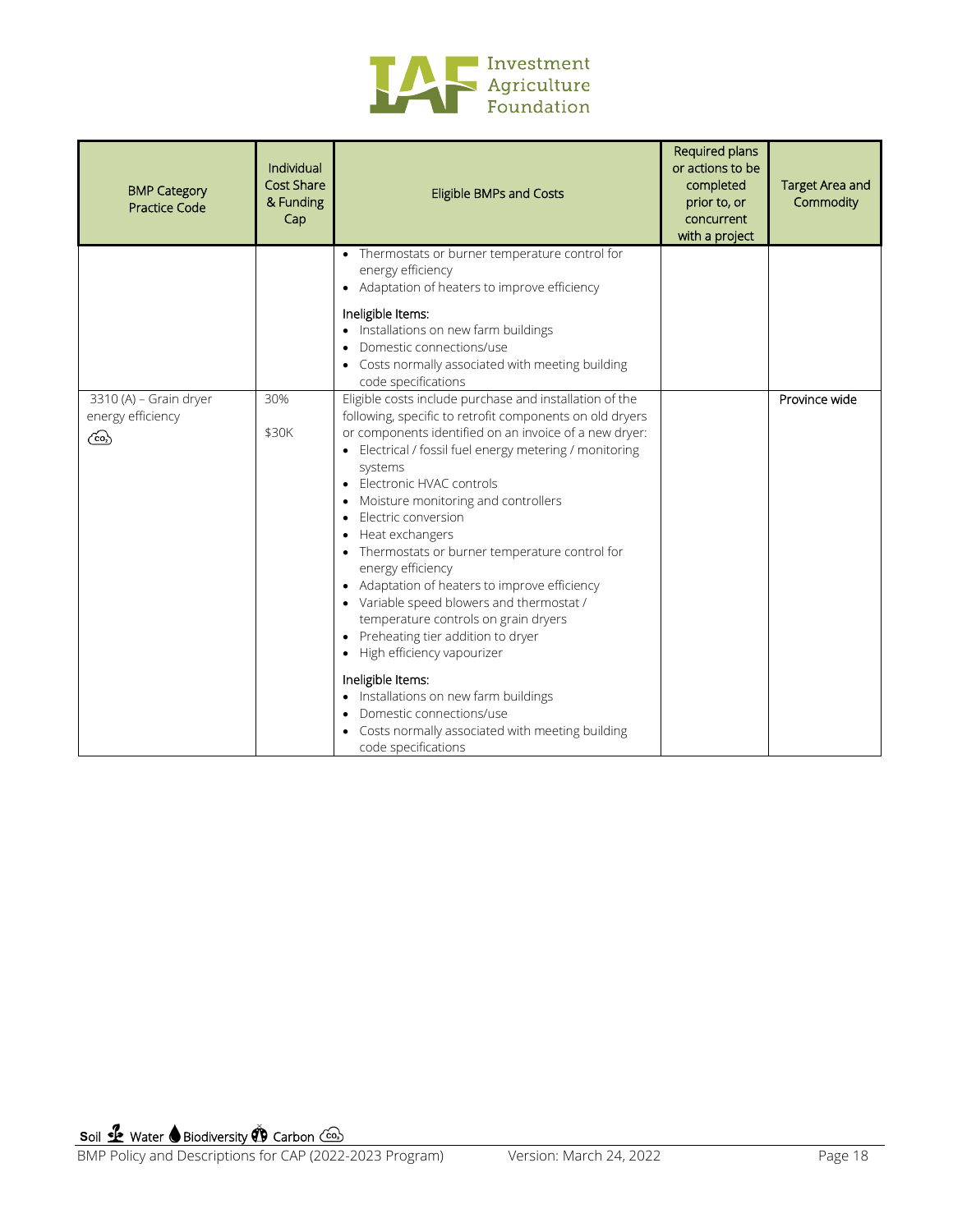

#### Practice Codes:

- 0501 Storm water/runoff management around confined livestock facilities
- 0601 Relocation of livestock confinement (water)
- 0704 Livestock Wintering site management
- 0901 Well Protection (existing wells)
- 0903 Construction of new agricultural water storage dams
- 0904 Construction of new dugouts for farm water use
- 0905 Installation of roof rainwater harvesting systems for farm water use
- 1001 Alternative Watering systems for livestock (riparian)
- 1002 Riparian habitat establishment

• 1004 – Native range restoration or establishment

- 1003 Fencing to improve grazing and improve riparian condition and function
- 1005 Grazing management in uplands surrounding riparian area
- 1006 Improved stream crossings (riparian)
- 1101 Erosion control and riparian habitat structures)
- 1304 Cover cropping
- 2204\* Relocation of livestock confinement (biodiversity)
- 2204 (A)\* -Habitat Structures and Enhancement
- 2206\* Protection of wildlife (flushing bars)
- 2207\* Creation of pollinator habitat
- 2208\* Creation of corridors for connecting habitat

| <b>BMP Category</b><br><b>Practice Code</b>                                                                              | Individual<br>Cost<br>Share &<br><b>Funding</b><br>Cap | <b>Eligible BMPs and Costs</b>                                                                                                                                                                                                                                                                                                                                                                                                                                                                                                                                                                                            | Required<br>plans or<br>actions to be<br>completed<br>prior to or<br>concurrent<br>with a project | <b>Target Area and</b><br>Commodity |
|--------------------------------------------------------------------------------------------------------------------------|--------------------------------------------------------|---------------------------------------------------------------------------------------------------------------------------------------------------------------------------------------------------------------------------------------------------------------------------------------------------------------------------------------------------------------------------------------------------------------------------------------------------------------------------------------------------------------------------------------------------------------------------------------------------------------------------|---------------------------------------------------------------------------------------------------|-------------------------------------|
| Farmyard Runoff Control / Storm water Management (05)                                                                    |                                                        |                                                                                                                                                                                                                                                                                                                                                                                                                                                                                                                                                                                                                           |                                                                                                   |                                     |
| 0501 - Upstream diversion around<br>outdoor confined livestock areas or<br>downstream protection of<br>stewardship areas | 50%<br>\$10K                                           | • Projects may include catch basins, retention<br>ponds, in field diversion works, or constructed<br>wetlands                                                                                                                                                                                                                                                                                                                                                                                                                                                                                                             | Must have<br>technical<br>design (503)                                                            | Province wide<br>livestock only     |
| $\triangle$ $\bullet$                                                                                                    |                                                        | Ineligible items: Gutters and downspouts for<br>farm buildings are not eligible for funding. These<br>are standard building components that are the<br>responsibility of producers                                                                                                                                                                                                                                                                                                                                                                                                                                        |                                                                                                   |                                     |
| Relocation of Livestock Confinement (06)                                                                                 |                                                        |                                                                                                                                                                                                                                                                                                                                                                                                                                                                                                                                                                                                                           |                                                                                                   |                                     |
| 0601 - Relocation of livestock<br>facilities<br>≰                                                                        | 50%<br>\$30K                                           | • Relocation of corrals, paddocks and wintering<br>sites away from riparian areas.<br>• Relocation of fences, powerlines, trails or other<br>infrastructure having negative impacts on<br>species at risk.<br>Notes: Funding is to be used to move operations<br>away from sensitive surface water, riparian areas,<br>critical wildlife habitat and areas of severe<br>erosion potential<br>• Groundwater protection: Proximity to sensitive<br>groundwater is not a rationale for use of this<br><b>BMP</b><br>• Existing site must be decommissioned<br>Ineligible items:<br>• Construction of impermeable surfaces or |                                                                                                   | Province wide                       |
|                                                                                                                          |                                                        | roofs are ineligible unless they existed at the<br>decommissioned site. New water supply<br>infrastructure is ineligible unless it was part of<br>the decommissioned site.                                                                                                                                                                                                                                                                                                                                                                                                                                                |                                                                                                   |                                     |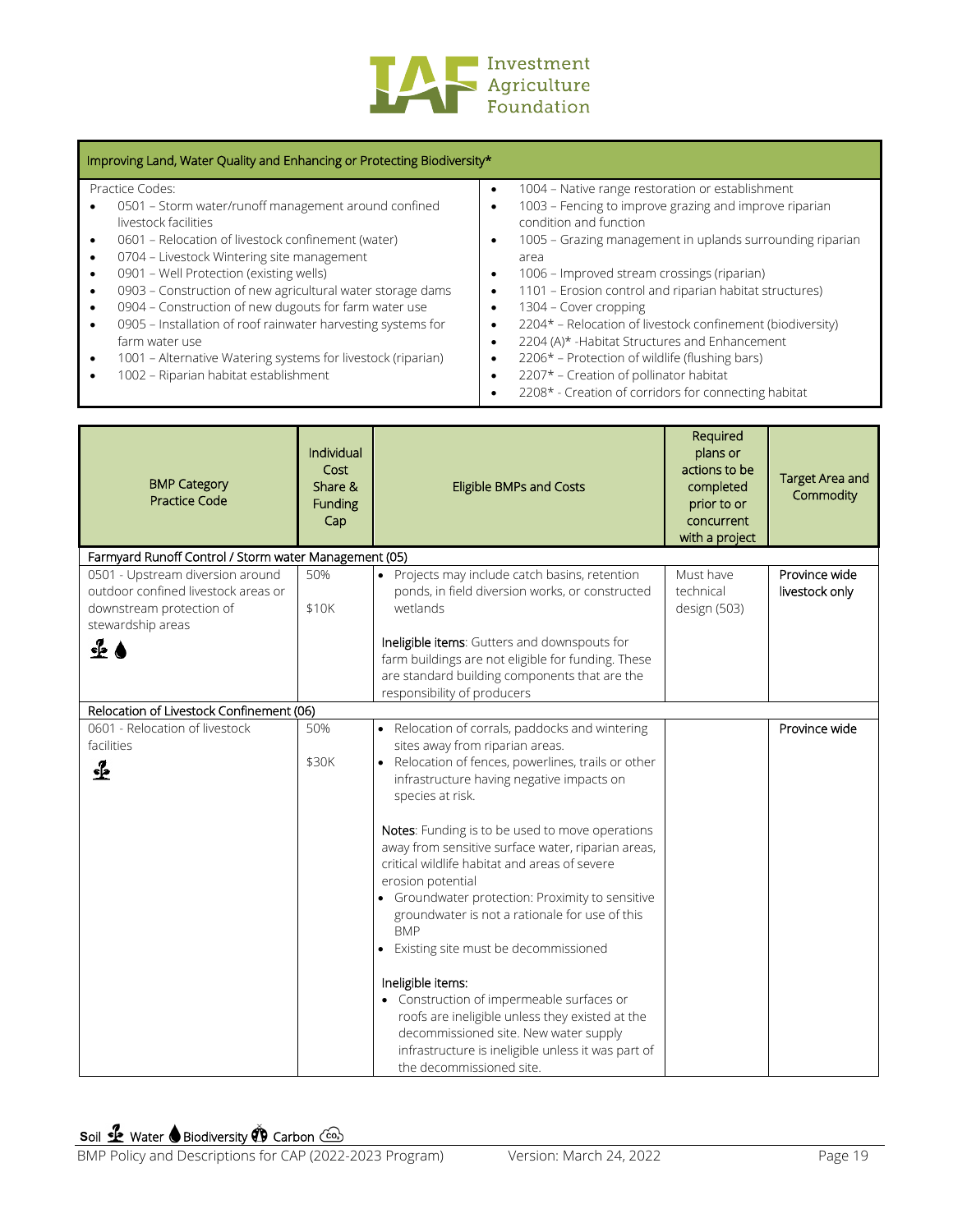

| <b>BMP Category</b><br><b>Practice Code</b>                            | Individual<br>Cost<br>Share &<br>Funding<br>Cap | <b>Eligible BMPs and Costs</b>                                                                                                                                                                                                                                                                                                                                                                                                                                                              | Required<br>plans or<br>actions to be<br>completed<br>prior to or<br>concurrent<br>with a project                                           | <b>Target Area and</b><br>Commodity                                                                    |
|------------------------------------------------------------------------|-------------------------------------------------|---------------------------------------------------------------------------------------------------------------------------------------------------------------------------------------------------------------------------------------------------------------------------------------------------------------------------------------------------------------------------------------------------------------------------------------------------------------------------------------------|---------------------------------------------------------------------------------------------------------------------------------------------|--------------------------------------------------------------------------------------------------------|
| Wintering Site Management (07)                                         |                                                 |                                                                                                                                                                                                                                                                                                                                                                                                                                                                                             |                                                                                                                                             |                                                                                                        |
| 0704 - Field access improvements<br>for livestock winter feeding areas | 50%<br>\$15K                                    | • Examples include alleyway / access lane<br>upgrades to improve distribution of feed and<br>manure away from riparian areas or high-risk<br>ground water areas                                                                                                                                                                                                                                                                                                                             |                                                                                                                                             | Province wide                                                                                          |
| Water Supply Management (09)                                           |                                                 |                                                                                                                                                                                                                                                                                                                                                                                                                                                                                             |                                                                                                                                             |                                                                                                        |
| 0901 - Well Protection                                                 | 50%<br>\$7.5K                                   | • Earthwork at well head or runoff diversion<br>Installation of pitless adaptor<br>• Upgrading or maintenance to well head or well<br>casing, fittings, seals, water proof caps and<br>connections to prevent seepage<br>• Flow control for artesian wells and backflow<br>prevention<br>• Casing extensions to elevate well head<br>Ineligible Items: New well construction, wells                                                                                                         |                                                                                                                                             | Flood prone<br>areas of the<br>province                                                                |
|                                                                        |                                                 | without a ground water use license (or submitted<br>application to license)<br>Note: Photo evidence of before and after<br>conditions must be provided with claim                                                                                                                                                                                                                                                                                                                           |                                                                                                                                             |                                                                                                        |
| 0903 - Construction of new<br>agricultural water storage dams          | 30%<br>\$10K                                    | New earthen dam construction on private land<br>for farm use:<br>Machinery cost<br>Construction materials<br>Spillway<br>$\bullet$<br>Head gate and/or valves<br>$\bullet$<br>Piping through dam or siphon<br>$\bullet$<br>Ineligible items:<br>• Water used for non-agricultural purposes<br>Used equipment                                                                                                                                                                                | Must have<br>technical<br>design (1102)<br>Water licence<br>is required for<br>water use<br>A storage<br>licence may<br>also be<br>required | Province wide<br>other than<br>Metro<br>Vancouver and<br>Fraser Valley<br>Regional<br><b>Districts</b> |
|                                                                        |                                                 | Water distribution system<br>Dams designed to be over 7.5 m in height<br>and/or to hold more than 10,000 cubic<br>meters of water<br>Note: Photo evidence of before and after<br>conditions must be provided with claim                                                                                                                                                                                                                                                                     | B.C. Dam<br>Safety<br>Regulations<br>must be<br>followed                                                                                    |                                                                                                        |
| 0904 - Construction of new<br>dugouts for farm water use               | 50%<br>\$10K                                    | New dugout construction for farm use for<br>collection of water not deemed to be vested<br>under the Water Sustainability Act (Section 5)<br>• Machinery cost<br>Liner material<br>Pump, intake and associated fittings and<br>controls<br>Design must follow guidance provided in British<br>Columbia Farm Water Dugouts - October 2016<br>BC Ministry of Agriculture Food and Fisheries,<br>specifically the minimum specifications as<br>follows: side slope to end slope ratio (1.5:1), | Water<br>Management<br>Plan (2902)                                                                                                          | Province wide                                                                                          |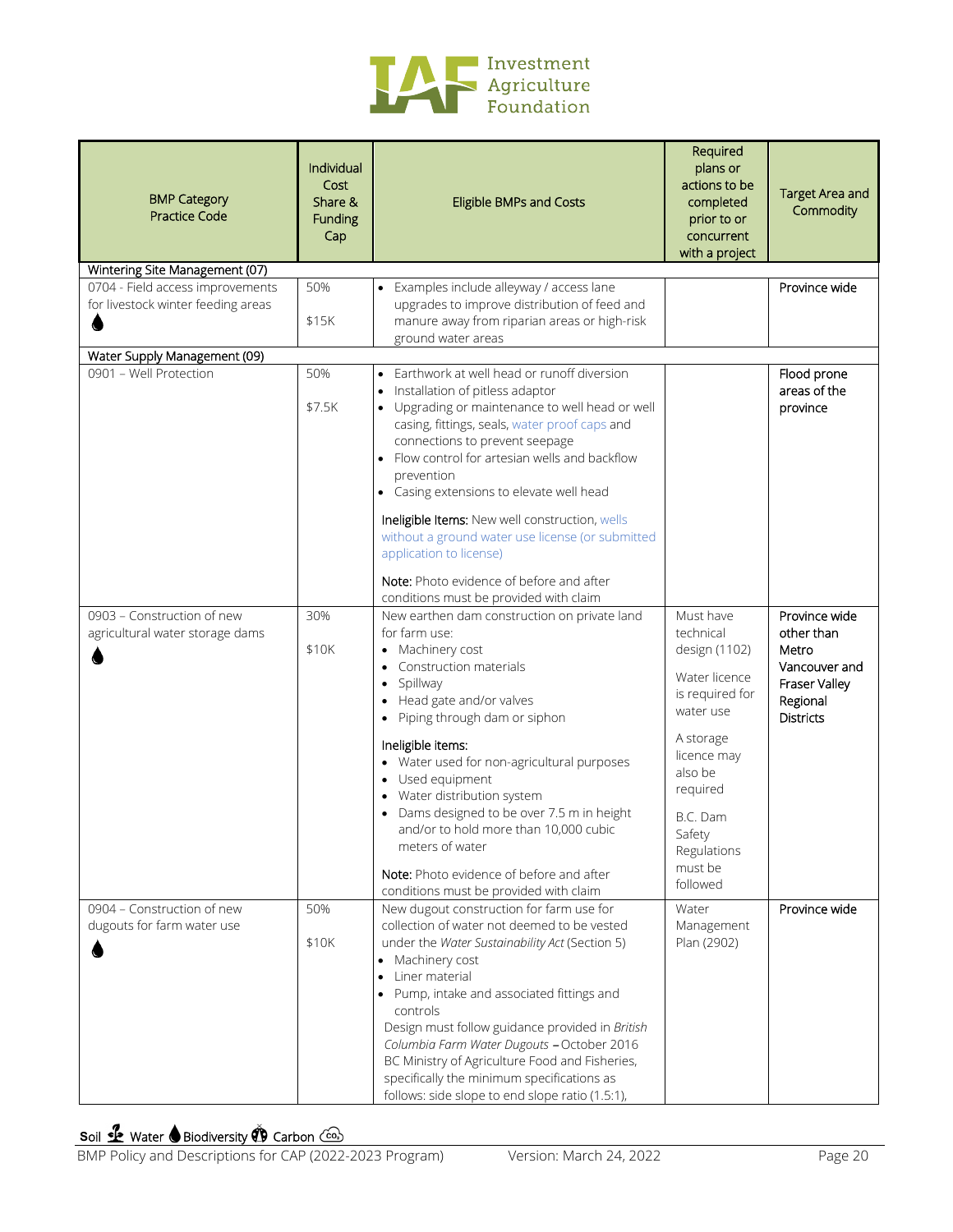

| <b>BMP Category</b><br><b>Practice Code</b>                                       | Individual<br>Cost<br>Share &<br>Funding<br>Cap | <b>Eligible BMPs and Costs</b><br>spoil pile (minimum 5 meter horizontally from                                                                                                                                                                                                                                                                                                                                                                                                                                                                                                                                                                                                                                                                                                                                                                                                                                                                                                                                                                                                                                                                      | Required<br>plans or<br>actions to be<br>completed<br>prior to or<br>concurrent<br>with a project                                                                    | <b>Target Area and</b><br>Commodity |
|-----------------------------------------------------------------------------------|-------------------------------------------------|------------------------------------------------------------------------------------------------------------------------------------------------------------------------------------------------------------------------------------------------------------------------------------------------------------------------------------------------------------------------------------------------------------------------------------------------------------------------------------------------------------------------------------------------------------------------------------------------------------------------------------------------------------------------------------------------------------------------------------------------------------------------------------------------------------------------------------------------------------------------------------------------------------------------------------------------------------------------------------------------------------------------------------------------------------------------------------------------------------------------------------------------------|----------------------------------------------------------------------------------------------------------------------------------------------------------------------|-------------------------------------|
| 0905 - Installation of roof rainwater<br>harvesting systems for farm water<br>use | 30%<br>\$5K                                     | dugout excavated edge), and minimum pond<br>depth (4 meter).<br>• Planting of trees to facilitate snow collection<br>and melt<br>Ineligible items:<br>• Water used for non-agricultural purposes<br>• Used equipment<br>• Water distribution system<br>Dugouts designed to hold greater than 2500<br>cubic meters of water<br>Note: Photo evidence of before and after<br>conditions must be provided with claim<br>New roof capture system for the collection of<br>rainwater or snowmelt water not deemed to be<br>vested under the Water Sustainability Act (Section<br>5)<br>• Machinery cost<br>• Above ground and below ground storage<br>tanks<br>• Construction materials including foundation<br>pad, tanks, pump, collection pipes, filters,<br>valves and plumbing to the point of final<br>distribution<br>Ineligible:<br>• Water used for domestic commercial or<br>industrial use<br>• Used equipment<br>• Any portion of system used to collect waste<br>water or reclaimed water from water<br>treatment system<br>• Water distribution system<br>Note: Photo evidence of before and after<br>conditions must be provided with claim |                                                                                                                                                                      | Province wide                       |
| Riparian Area Management (10)<br>1001 - Alternative Watering Systems              | 60%                                             | For example: solar, gravity-fed, wind, grid or                                                                                                                                                                                                                                                                                                                                                                                                                                                                                                                                                                                                                                                                                                                                                                                                                                                                                                                                                                                                                                                                                                       |                                                                                                                                                                      | Province wide                       |
| to Manage Livestock<br>$\leftrightarrow$ $\bullet$ $\circ$                        | \$30K                                           | alternative power<br>• Pumps<br>Storage<br>Power setup from existing power line<br>Waterlines<br>Construction<br>Protective fencing or portable panels<br>• Monitoring equipment<br>Establishment of off-site watering systems for<br>livestock to minimize negative impacts on habitat<br>for wildlife and species at risk                                                                                                                                                                                                                                                                                                                                                                                                                                                                                                                                                                                                                                                                                                                                                                                                                          | Riparian<br>Management<br>Plan (3001) an<br>Engineering or<br>technical<br>design may be<br>required<br>(1007) if<br>watering<br>system<br>construction<br>occurs in |                                     |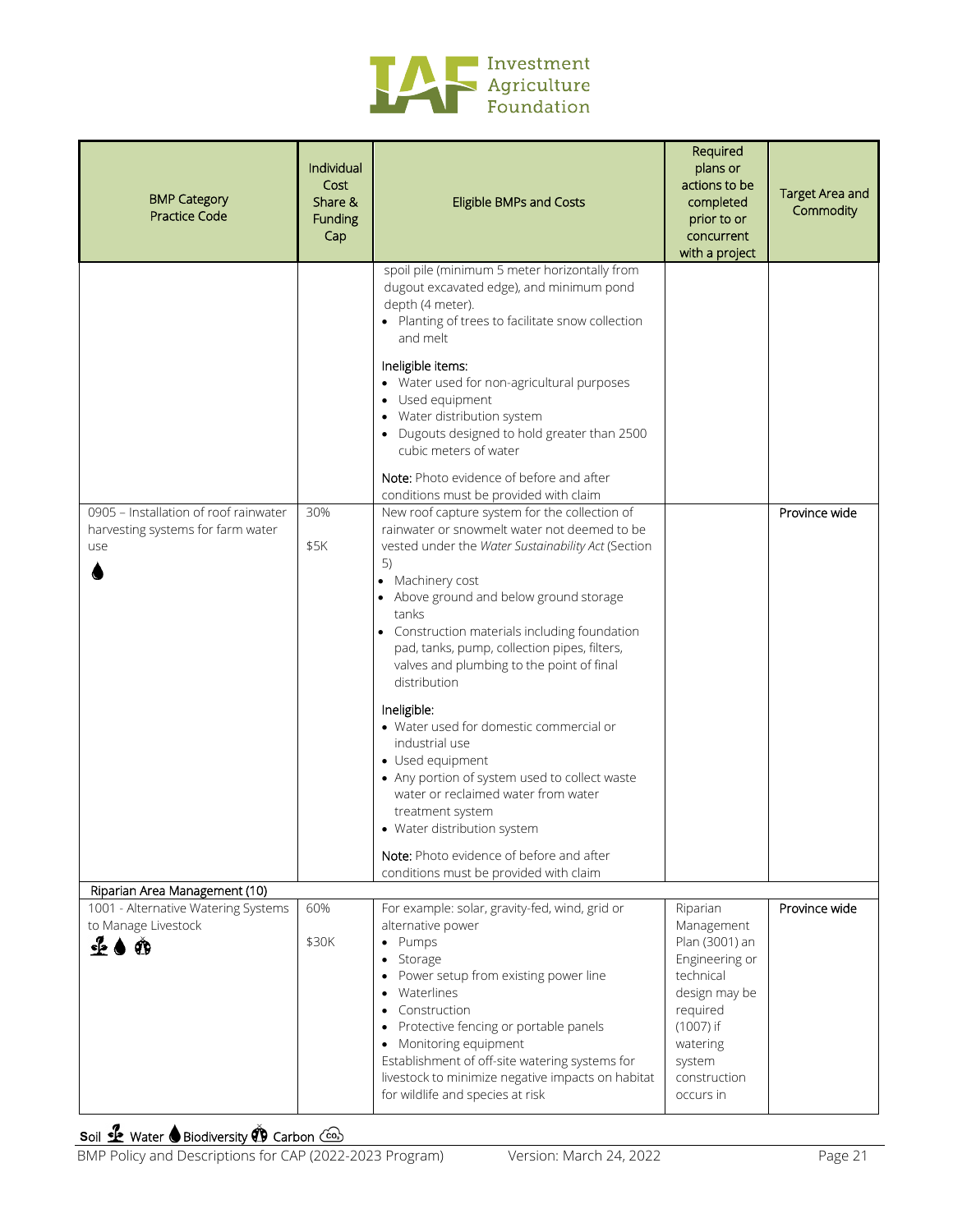

| <b>BMP Category</b><br><b>Practice Code</b>                                       | Individual<br>Cost<br>Share &<br><b>Funding</b><br>Cap | <b>Eligible BMPs and Costs</b>                                                                                                                                                                                                                                                                                                                                                                                                                                                                                                                                                                                                                                                                                                                                                                                                                                                                                                                                                                                                                                                                                                                                                                                                                                                                                                                                                                                                                            | Required<br>plans or<br>actions to be<br>completed<br>prior to or<br>concurrent<br>with a project                                                                                 | <b>Target Area and</b><br>Commodity |
|-----------------------------------------------------------------------------------|--------------------------------------------------------|-----------------------------------------------------------------------------------------------------------------------------------------------------------------------------------------------------------------------------------------------------------------------------------------------------------------------------------------------------------------------------------------------------------------------------------------------------------------------------------------------------------------------------------------------------------------------------------------------------------------------------------------------------------------------------------------------------------------------------------------------------------------------------------------------------------------------------------------------------------------------------------------------------------------------------------------------------------------------------------------------------------------------------------------------------------------------------------------------------------------------------------------------------------------------------------------------------------------------------------------------------------------------------------------------------------------------------------------------------------------------------------------------------------------------------------------------------------|-----------------------------------------------------------------------------------------------------------------------------------------------------------------------------------|-------------------------------------|
|                                                                                   |                                                        | Ineligible items:<br>• Repair and maintenance of existing riparian<br>pasture management systems and equipment<br>• On-going maintenance costs of existing<br>equipment<br>• Opportunity costs associated with payments<br>for land taken out of production<br>Installation costs of main electrical service<br>Note: Approval of projects will be contingent<br>upon adherence to all federal, provincial, and<br>municipal guidelines and regulations for project<br>design and implementation.                                                                                                                                                                                                                                                                                                                                                                                                                                                                                                                                                                                                                                                                                                                                                                                                                                                                                                                                                         | within the<br>riparian area<br>Or<br>Biodiversity<br>Management<br>Plan (2801) is<br>required if the<br>intent is to<br>minimize<br>impacts to<br>wildlife and<br>species at risk |                                     |
| 1002 - Riparian Habitat<br>Establishment<br>$\bullet$ $\bullet$ $\bullet$ $\circ$ | 60%<br>\$30K                                           | For example: establishment / planting of<br>adaptable, hardy, permanent native and/or non-<br>invasive introduced species of grasses, forbs,<br>trees and shrubs<br>• Pre-planting site preparation and plant<br>purchase costs prior to the year of planting if<br>needed<br>• Establishment year site preparation including<br>weed control, irrigation (trickle or drip), or<br>temporary fencing<br>• Purchase / planting / establishment costs for<br>grasses from certified seed, forbs, trees and<br>shrubs for the year of planting<br>Development of pollinator habitat<br>• Consultative service for suitable species,<br>composition and maintenance<br>Establishment of fences for improved livestock<br>grazing systems to minimize negative impacts on<br>habitat for wildlife and species at risk.<br>Ineligible Items:<br>• On-going maintenance<br>• Costs associated with acquiring / planting<br>invasive plant species<br>• Opportunity costs associated with payments<br>for land taken out of production<br>• Landscape quality or landscaping type<br>plantings<br>• Commercial fruit trees, Christmas trees,<br>ornamentals, afforestation, woodlot<br>establishment and reforestation.<br>• Purchase and relocation of established trees<br>Note: Maintenance one year after the planting<br>year can be included as part of the project<br>proposal but is subject to the availability of<br>funding in following program year. | Riparian<br>Management<br>Plans (3001)<br>Or<br>Biodiversity<br>Management<br>Plan (2801) if<br>the intent is to<br>improve<br>habitat for<br>wildlife and<br>species at risk     | Province wide                       |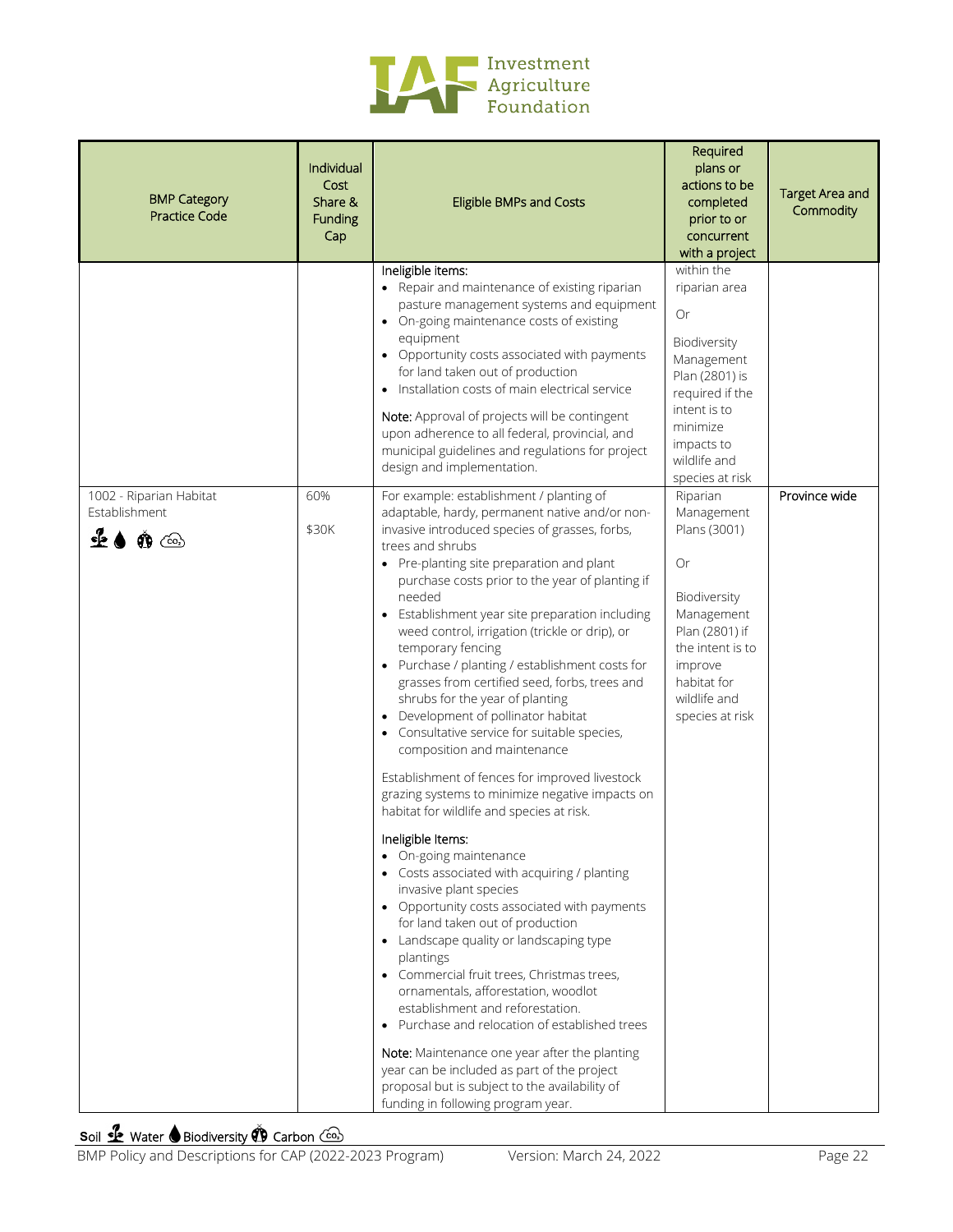

| <b>BMP Category</b><br><b>Practice Code</b>                                                                         | Individual<br>Cost<br>Share &<br>Funding<br>Cap | <b>Eligible BMPs and Costs</b>                                                                                                                                                                                                                                                                                                                                                                                                                                                                                                                                                                                                                                                                                                                                                                                                                                                                                                                                                         | Required<br>plans or<br>actions to be<br>completed<br>prior to or<br>concurrent<br>with a project                                                                                                                                                                                                                                   | <b>Target Area and</b><br>Commodity |
|---------------------------------------------------------------------------------------------------------------------|-------------------------------------------------|----------------------------------------------------------------------------------------------------------------------------------------------------------------------------------------------------------------------------------------------------------------------------------------------------------------------------------------------------------------------------------------------------------------------------------------------------------------------------------------------------------------------------------------------------------------------------------------------------------------------------------------------------------------------------------------------------------------------------------------------------------------------------------------------------------------------------------------------------------------------------------------------------------------------------------------------------------------------------------------|-------------------------------------------------------------------------------------------------------------------------------------------------------------------------------------------------------------------------------------------------------------------------------------------------------------------------------------|-------------------------------------|
| 1003 - Fencing to Manage and<br>Improve Riparian Condition and<br>Function<br>£♦ �� ⓒ                               | 60%<br>\$30K                                    | To cover a portion of the costs for:<br>• Fencing parallel to water's edge to exclude<br>livestock in order to maintain or improve<br>riparian conditions and function. Eligible<br>permanent fencing inclusive of all costs<br>including in-kind labour<br>• Protection of newly established or enhanced<br>riparian buffers (Practice Code 1002)<br>Livestock out of stream water source<br>Costs associated with improving or removing<br>stream/creek crossings to improve fish and<br>wildlife habitat.<br>Ineligible Items:<br>• Repair and maintenance of existing riparian<br>pasture management systems and equipment<br>(e.g. can't be used to repair existing fence)<br>• On-going maintenance costs<br>• Opportunity costs associated with payments<br>for land taken out of production<br>Note: Approval of projects will be contingent<br>upon adherence to all applicable guidelines and<br>regulations for project design and<br>implementation                        | Riparian<br>Management<br>Plans (3001)<br>an<br>Engineering or<br>technical<br>design may be<br>required<br>(1007) if<br>construction<br>other than<br>fencing occurs<br>in riparian<br>area<br>Or<br>Biodiversity<br>Management<br>Plan (2801) if<br>the intent is to<br>improve<br>habitat for<br>wildlife and<br>species at risk | Province wide                       |
| 1004 - Native Range and<br>Restoration or Establishment<br>$\mathbf{P} \spadesuit \spadesuit \spadesuit \spadesuit$ | 60%<br>\$30K                                    | To cover a portion of the cost for:<br>Seeding and planting of native plant<br>$\bullet$<br>material (grasses, legumes, forbs, shrubs,<br>and trees) and on-going maintenance of an<br>established or restored site<br>Ineligible Items:<br>• Tame or agronomic pasture seeding and<br>establishment or renovation costs<br>• Pasture renovation<br>Altering native species plant balance<br>Routine forage management practices<br>• Costs associated with acquiring / planting<br>invasive plant species<br>• Opportunity costs associated with payments<br>for land taken out of production<br>• Establishing forages as part of the operation's<br>normal crop rotation<br>• Seeding and planting of native plants to<br>establish native perennial forage cover to<br>provide wildlife habitat.<br>Note:<br>• Native vegetation refers to plant species<br>indigenous to the area.<br>Restoration refers to improving the ecological<br>integrity of disturbed or degraded sites. | Grazing<br>Management<br>Plan (2601)                                                                                                                                                                                                                                                                                                | Province wide                       |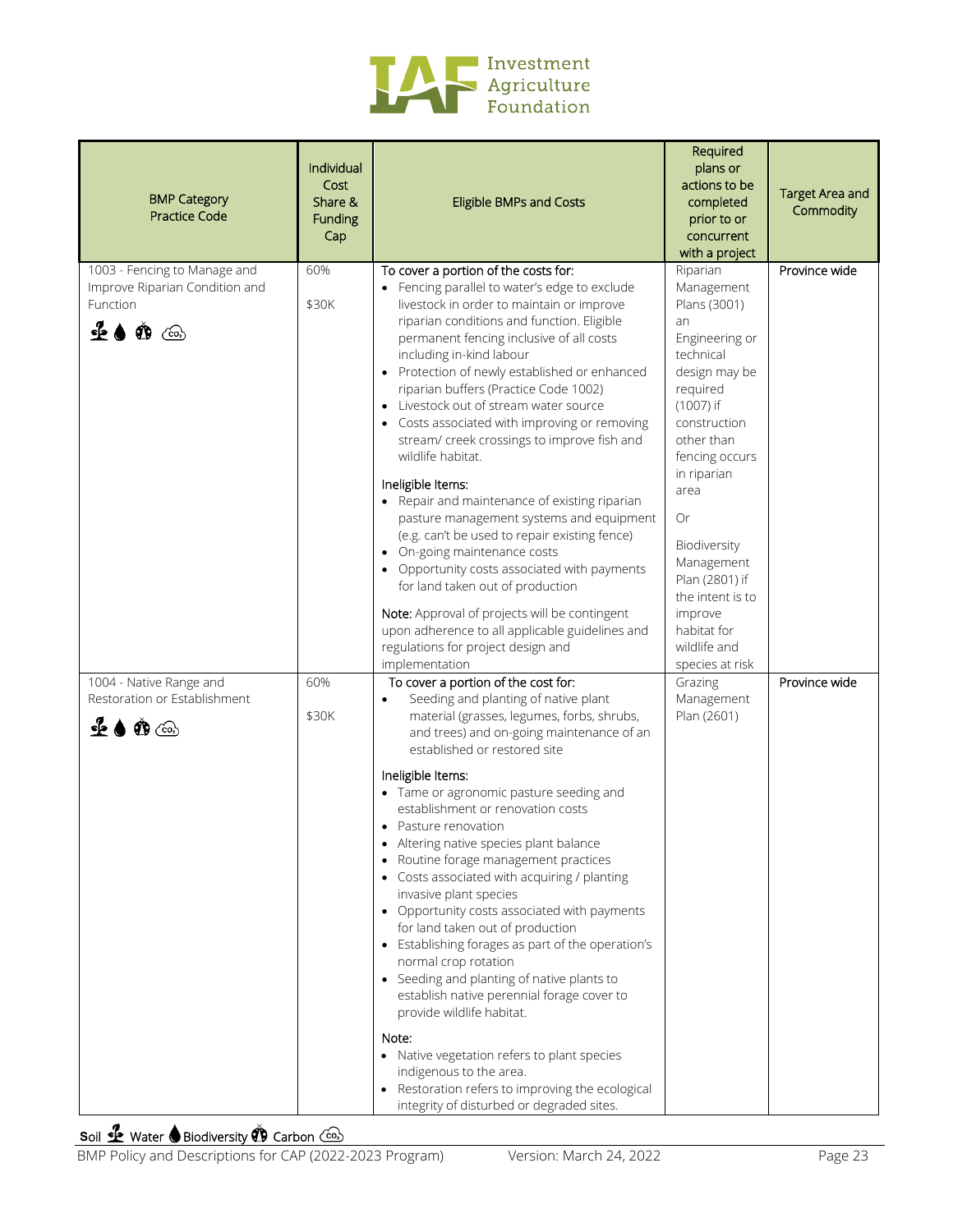

| <b>BMP Category</b><br><b>Practice Code</b>                        | Individual<br>Cost<br>Share &<br>Funding<br>Cap | <b>Eligible BMPs and Costs</b>                                                                                                                                                                                                                                                                                                                                                                                                                                                                                                                                                                                                                                                                                                                                                                                                                                                                                                                                                                                                                                                                                                                                                                                                                                                                                                                                          | Required<br>plans or<br>actions to be<br>completed<br>prior to or<br>concurrent<br>with a project                                                          | <b>Target Area and</b><br>Commodity |
|--------------------------------------------------------------------|-------------------------------------------------|-------------------------------------------------------------------------------------------------------------------------------------------------------------------------------------------------------------------------------------------------------------------------------------------------------------------------------------------------------------------------------------------------------------------------------------------------------------------------------------------------------------------------------------------------------------------------------------------------------------------------------------------------------------------------------------------------------------------------------------------------------------------------------------------------------------------------------------------------------------------------------------------------------------------------------------------------------------------------------------------------------------------------------------------------------------------------------------------------------------------------------------------------------------------------------------------------------------------------------------------------------------------------------------------------------------------------------------------------------------------------|------------------------------------------------------------------------------------------------------------------------------------------------------------|-------------------------------------|
|                                                                    |                                                 | Establishment refers to an area under<br>$\bullet$<br>different land use and the native species must<br>be planted                                                                                                                                                                                                                                                                                                                                                                                                                                                                                                                                                                                                                                                                                                                                                                                                                                                                                                                                                                                                                                                                                                                                                                                                                                                      |                                                                                                                                                            |                                     |
| 1005 - Grazing Management in<br>Surrounding Uplands<br>⊲∤้∍<br>ැගි | 60%<br>\$30K                                    | To cover a portion of the costs for:<br>Cross fencing to implement rotational,<br>seasonal, rest, swath, and extended grazing<br>systems<br>Eligible permanent fencing inclusive of all<br>$\bullet$<br>costs including in-kind labour<br>Portable electric fencing, set-ups, including<br>solar battery chargers, battery and initial line<br>and post purchases<br>• Cross fencing: Eligibility for funding must be<br>based on required plan(s) that identifies the<br>importance and value of cross fencing in<br>dealing with identified environmental risks<br>and achieving environmental benefits<br>Livestock out of stream water source<br>$\bullet$<br>Monitoring and management equipment<br>Costs associated with improving or removing<br>stream/creek crossings to improve fish and<br>wildlife habitat.<br>Ineligible Items:<br>Perimeter fencing<br>Pasture seeding and establishment costs<br>$\bullet$<br>Pasture renovation<br>Repair and maintenance of existing riparian<br>$\bullet$<br>erosion control or riparian pasture<br>management systems and equipment (e.g.<br>can't be used to repair existing fence)<br>On-going maintenance costs<br>$\bullet$<br>Opportunity costs associated with payments<br>for land taken out of production<br>Note: Approval of projects will be contingent<br>upon adherence to all federal, provincial, and | Grazing<br>Management<br>Plan (2601)                                                                                                                       | Province wide                       |
|                                                                    |                                                 | municipal guidelines and regulations for project<br>design and implementation                                                                                                                                                                                                                                                                                                                                                                                                                                                                                                                                                                                                                                                                                                                                                                                                                                                                                                                                                                                                                                                                                                                                                                                                                                                                                           |                                                                                                                                                            |                                     |
| 1006 - Improved Stream Crossings<br>$-26$                          | 60%<br>\$30K                                    | Costs associated with structures that<br>demonstrate improved riparian conditions:<br>• new structures<br>• improvements and/or repairs to existing<br>structures<br>• removal or re-location of existing structures<br>• structures may include bridges or culverts<br>Eligible expenses include materials, labour, and<br>equipment rental associated with earthwork,<br>installation of structures, and re-vegetation work<br>in addition to the constructed works.                                                                                                                                                                                                                                                                                                                                                                                                                                                                                                                                                                                                                                                                                                                                                                                                                                                                                                  | Riparian<br>Management<br>Plans (3001)<br>and an<br>Engineering or<br>technical<br>design (1102)<br>may be<br>required if<br>construction<br>occurs within | Province wide                       |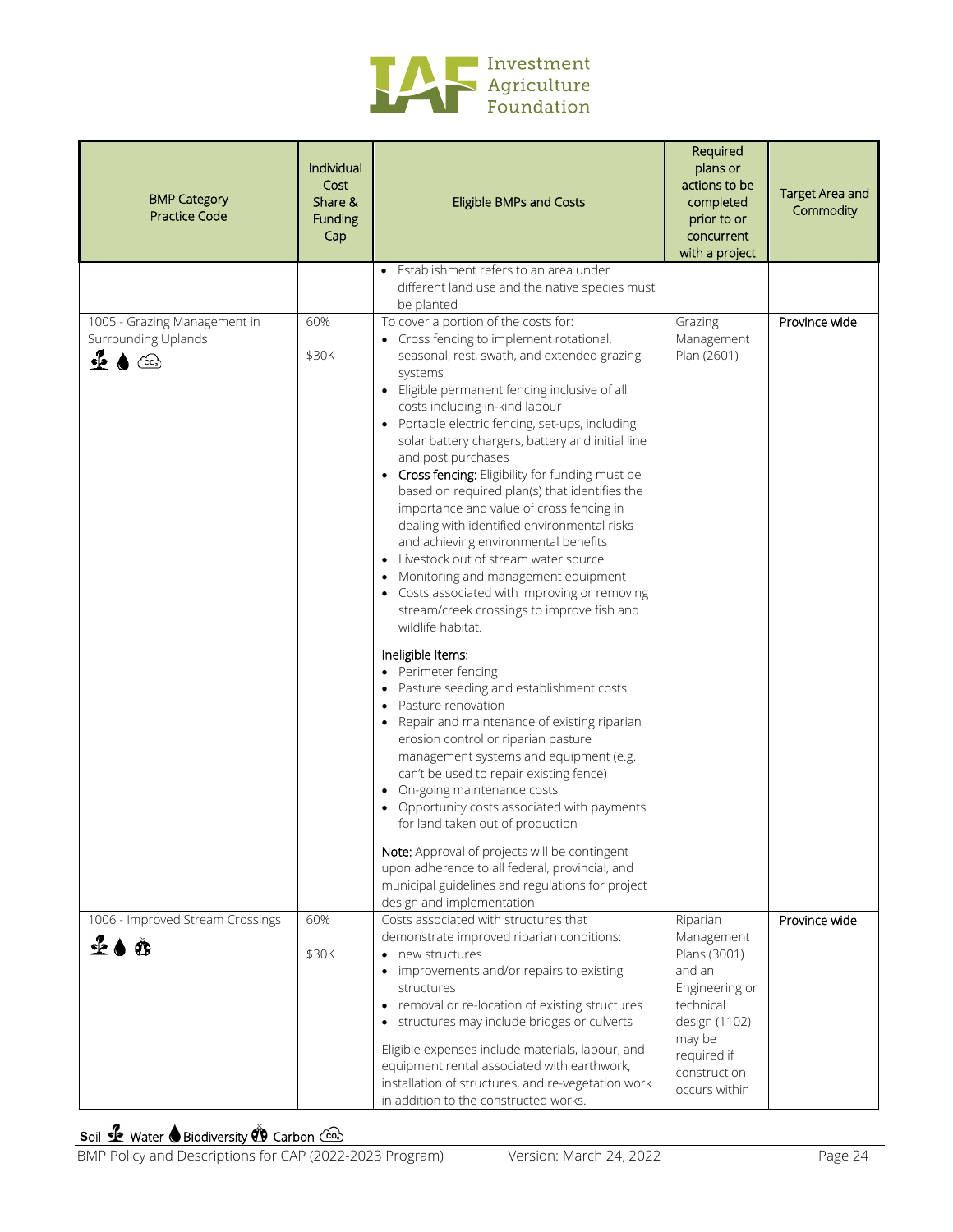

| <b>BMP Category</b><br><b>Practice Code</b>                                                                                                              | Individual<br>Cost<br>Share &<br><b>Funding</b><br>Cap | <b>Eligible BMPs and Costs</b>                                                                                                                                                                                                                                                                                                                                                                                                                                                                                                                                                                                                                                                                                                                                                                                                                                                                                                                                                                                                                                                                                                                                                                                                                                                                                                                                                      | Required<br>plans or<br>actions to be<br>completed<br>prior to or<br>concurrent<br>with a project                                                                                                                                           | <b>Target Area and</b><br>Commodity |
|----------------------------------------------------------------------------------------------------------------------------------------------------------|--------------------------------------------------------|-------------------------------------------------------------------------------------------------------------------------------------------------------------------------------------------------------------------------------------------------------------------------------------------------------------------------------------------------------------------------------------------------------------------------------------------------------------------------------------------------------------------------------------------------------------------------------------------------------------------------------------------------------------------------------------------------------------------------------------------------------------------------------------------------------------------------------------------------------------------------------------------------------------------------------------------------------------------------------------------------------------------------------------------------------------------------------------------------------------------------------------------------------------------------------------------------------------------------------------------------------------------------------------------------------------------------------------------------------------------------------------|---------------------------------------------------------------------------------------------------------------------------------------------------------------------------------------------------------------------------------------------|-------------------------------------|
|                                                                                                                                                          |                                                        | Ineligible items:<br>• On-going maintenance costs<br>• Stream crossing projects that are associated<br>with a new or expanded agricultural activity-<br>where no crossing has existed previously<br>• Projects that include culverts must meet same<br>requirements as bridges in terms of design<br>and regulations<br>Note: All projects must be properly designed by<br>an accredited engineering consultant or a<br>qualified professional in accordance with federal,<br>provincial and local government regulations and<br>specifications                                                                                                                                                                                                                                                                                                                                                                                                                                                                                                                                                                                                                                                                                                                                                                                                                                     | water riparian<br>area                                                                                                                                                                                                                      |                                     |
| Erosion Control Structures (Riparian) (11)<br>1101 - Erosion Control and Riparian<br><b>Habitat Structures</b><br>$\frac{q}{2}$<br>$\mathbf{\Phi} \odot$ | 60%<br>\$30K                                           | • Contour Terraces (e.g., earthwork, seedbed<br>preparation, seed)<br>• Gully Stabilization/Grassed Waterways (e.g.,<br>earthwork, erosion control matting, silt fencing,<br>seedbed preparation, seed, outlet structure)<br>• Bank Stabilization (e.g., bank shaping,<br>revetment, gabions, riprap, crib walls, re-<br>vegetation, blanketing and combinations<br>• Drop Inlet Structures and In Channel Control<br>(e.g., drop structures)<br>• Improved Infiltration of Concentrated Water<br>Flow (e.g., filter trenches, filter wells, diffusing<br>wells, etc.)<br>• Retention Ponds and Erosion Control Dams (in<br>riparian areas)<br>• Wetland Restoration -earthworks, ditch plugs,<br>equipment rentals. The intent of funding<br>wetland restoration will not be directed at<br>projects that are principally intended to be<br>used for water sources (i.e.; dams and<br>dugouts). The wetland must be restored to as<br>close as the original size, depth and ecological<br>function as possible. In addition, A one-time<br>payment for the restoration of wetlands will be<br>issued to individuals<br>• Surface water diversion on slopes<br>Eligible expenses will include site assessment,<br>materials, labour, equipment rental associated<br>with earthwork, installation of structures, and re-<br>vegetation work in addition to the constructed<br>works. | Riparian<br>Management<br>Plans (3001)<br>and an<br>Engineering or<br>technical<br>design will be<br>required<br>(1102) when<br>construction<br>occurs within<br>wetted portion<br>of the riparian<br>area or within<br>a stream<br>channel | Province wide                       |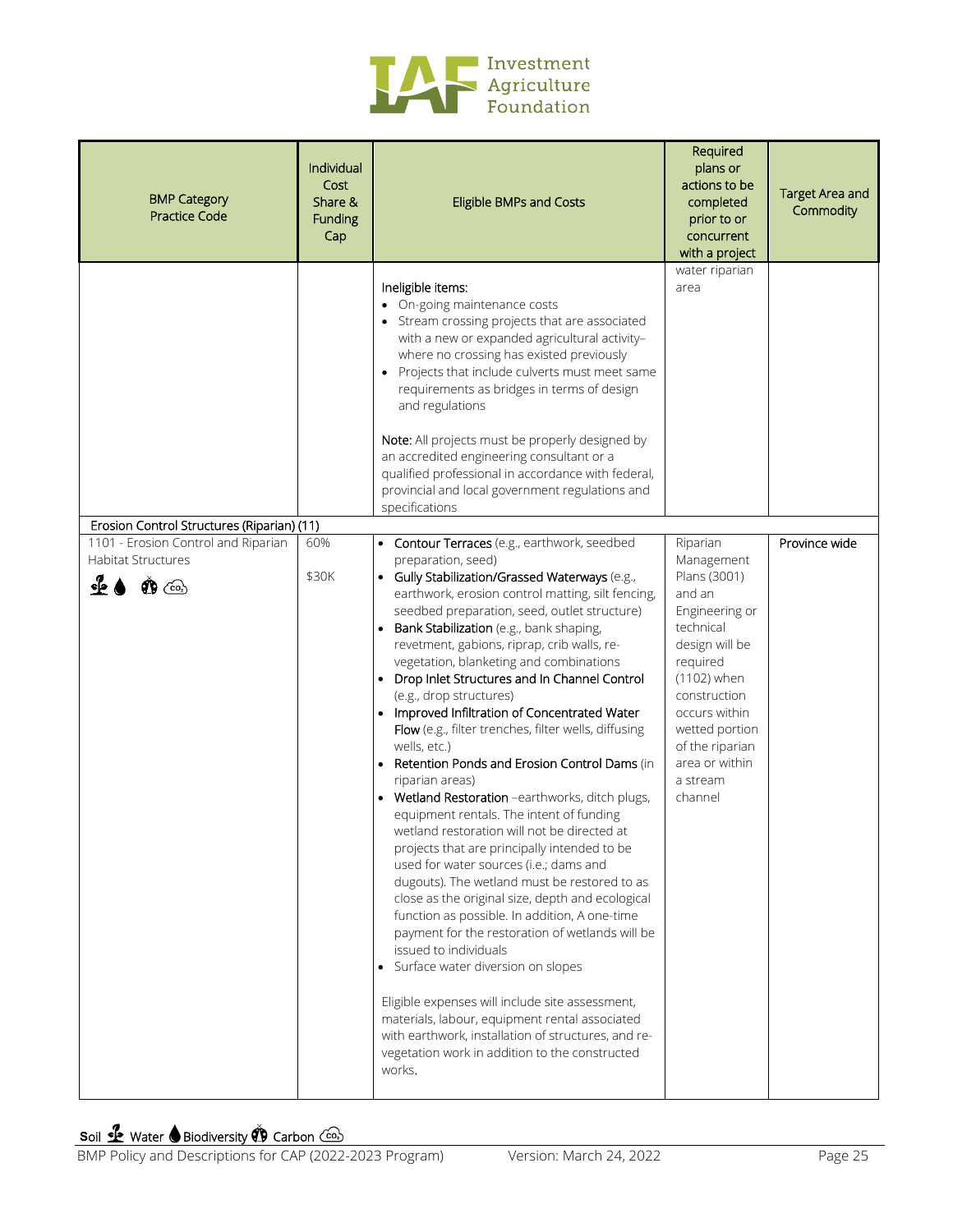

| <b>BMP Category</b><br><b>Practice Code</b> | Individual<br>Cost<br>Share &<br>Funding<br>Cap | <b>Eligible BMPs and Costs</b>                                                                                                                                                                                                                                                                                                                                                                                                                                                                                                                                                                                                                                                                                                                                                                                                                                                                                                                                                                                                                                                                                                                                                                                                                                                                                                                                                                                                                                                                                                                                                                  | Required<br>plans or<br>actions to be<br>completed<br>prior to or<br>concurrent<br>with a project | <b>Target Area and</b><br>Commodity |
|---------------------------------------------|-------------------------------------------------|-------------------------------------------------------------------------------------------------------------------------------------------------------------------------------------------------------------------------------------------------------------------------------------------------------------------------------------------------------------------------------------------------------------------------------------------------------------------------------------------------------------------------------------------------------------------------------------------------------------------------------------------------------------------------------------------------------------------------------------------------------------------------------------------------------------------------------------------------------------------------------------------------------------------------------------------------------------------------------------------------------------------------------------------------------------------------------------------------------------------------------------------------------------------------------------------------------------------------------------------------------------------------------------------------------------------------------------------------------------------------------------------------------------------------------------------------------------------------------------------------------------------------------------------------------------------------------------------------|---------------------------------------------------------------------------------------------------|-------------------------------------|
| Soils at Risk (cover Cropping) (13)         |                                                 | Ineligible items:<br>• Systematic tile and other subsurface drainage<br>systems that are not an integral part of<br>erosion control structure<br>• Activities related to constructing or repairing<br>drainage systems, where the purpose is to<br>remove ponded water or draining saturated<br>soils, are not eligible for funding<br>• Converting open channels to closed drainage<br>systems<br>• Construction of new drainage channels or<br>repair of existing drainage systems (e.g.<br>drainage ditch clean-outs)<br>• Costs of tile and installation that exceeds 30<br>meters for riparian drop inlet structure<br>projects<br>• Installation of drop inlets for drainage of<br>ponded surface water (e.g. not associated with<br>an erosion control structure)<br>• Header tile systems<br>• Tile outlet structures associated with new tile<br>drainage installations<br>• Retrieving topsoil from areas of deposition and<br>transporting it upslope to eroded hillsides<br>• Construction and land improvement activities<br>not associated with soil erosion control<br>• There will be no provision for ongoing<br>payments for maintenance of wetlands and/or<br>other infrastructure associated with wetlands<br>• Funding in this category will not extend to<br>cover pothole/wetland consolidation or<br>deepening existing functioning wetlands<br>Note: All projects must be properly designed by<br>an accredited engineering consultant or a<br>qualified professional in accordance with federal,<br>provincial and local government regulations and<br>specifications |                                                                                                   |                                     |
| 1304 - Cover Cropping                       | 50%                                             | • Adapting equipment for seeding such as drill                                                                                                                                                                                                                                                                                                                                                                                                                                                                                                                                                                                                                                                                                                                                                                                                                                                                                                                                                                                                                                                                                                                                                                                                                                                                                                                                                                                                                                                                                                                                                  |                                                                                                   | Province wide                       |
|                                             |                                                 | seeder                                                                                                                                                                                                                                                                                                                                                                                                                                                                                                                                                                                                                                                                                                                                                                                                                                                                                                                                                                                                                                                                                                                                                                                                                                                                                                                                                                                                                                                                                                                                                                                          |                                                                                                   |                                     |
|                                             | \$20K                                           | Mechanical crop termination i.e. roller<br>$\bullet$<br>crimpers                                                                                                                                                                                                                                                                                                                                                                                                                                                                                                                                                                                                                                                                                                                                                                                                                                                                                                                                                                                                                                                                                                                                                                                                                                                                                                                                                                                                                                                                                                                                |                                                                                                   |                                     |
|                                             |                                                 | Ineligible items:<br>• There will be no ongoing payments for annual<br>seed after initial application<br>• Equipment or components directly related to<br>cutting or harvest of forage.                                                                                                                                                                                                                                                                                                                                                                                                                                                                                                                                                                                                                                                                                                                                                                                                                                                                                                                                                                                                                                                                                                                                                                                                                                                                                                                                                                                                         |                                                                                                   |                                     |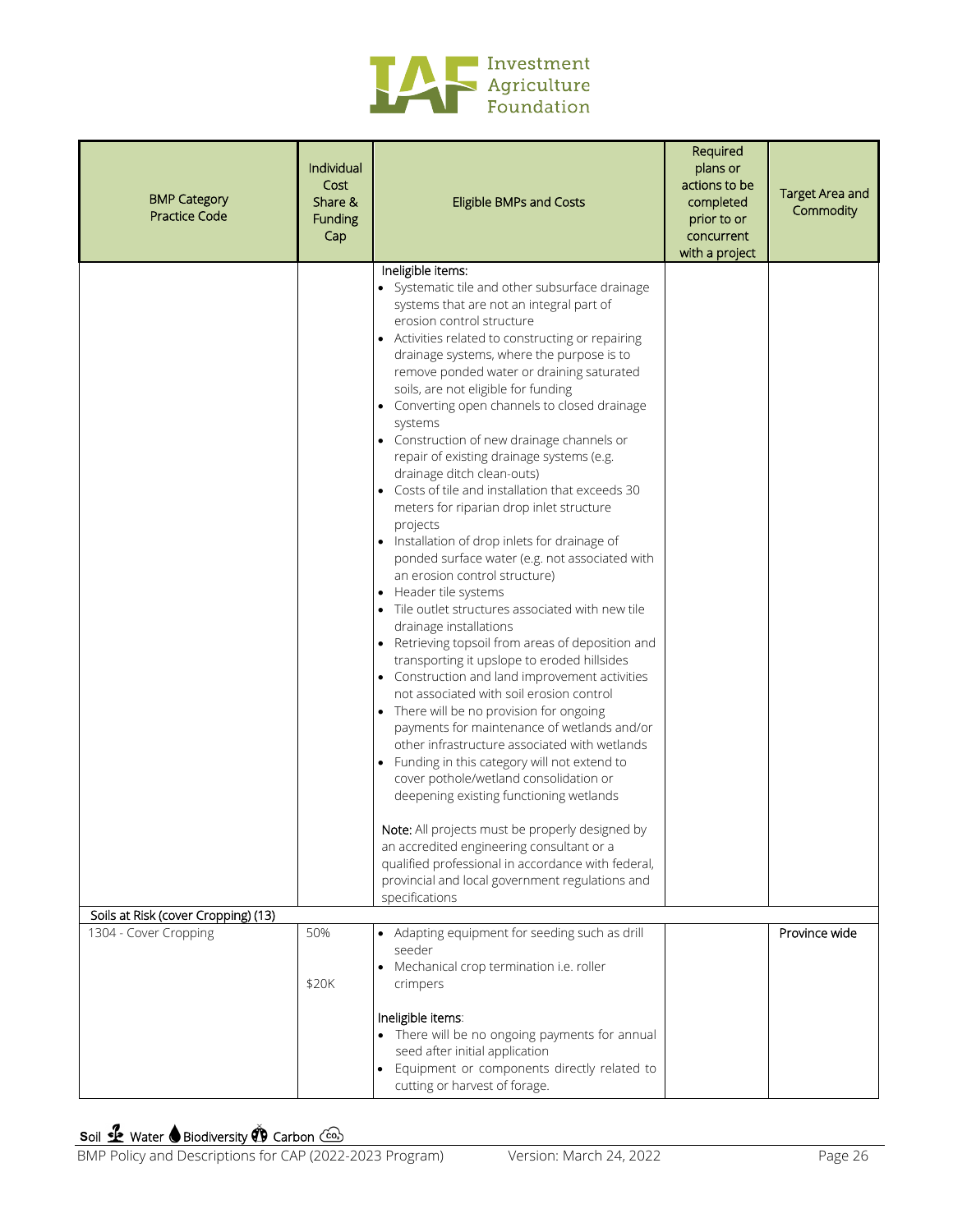

| <b>BMP Category</b><br><b>Practice Code</b>                                                         | Individual<br>Cost<br>Share &<br><b>Funding</b><br>Cap | <b>Eligible BMPs and Costs</b>                                                                                                                                                                                                                                                                                                                                                                                                                                                                                                                                                                                | Required<br>plans or<br>actions to be<br>completed<br>prior to or<br>concurrent<br>with a project                                                              | <b>Target Area and</b><br>Commodity |
|-----------------------------------------------------------------------------------------------------|--------------------------------------------------------|---------------------------------------------------------------------------------------------------------------------------------------------------------------------------------------------------------------------------------------------------------------------------------------------------------------------------------------------------------------------------------------------------------------------------------------------------------------------------------------------------------------------------------------------------------------------------------------------------------------|----------------------------------------------------------------------------------------------------------------------------------------------------------------|-------------------------------------|
| Enhancing Habitat for Species at Risk and Biodiversity (22)                                         |                                                        |                                                                                                                                                                                                                                                                                                                                                                                                                                                                                                                                                                                                               |                                                                                                                                                                |                                     |
| 2204 - Relocation of livestock<br>facilities and creation of biodiversity<br>enhancements<br>4்≜ @் | 60%<br>\$35K                                           | Construction and installation of nests/nest<br>platforms, protective structures (i.e. cattle<br>guards), to prevent nest relocation<br>• See: "Relocation of Livestock Facilities Practice<br>Code 0601" for information on details of<br>eligible an ineligible items<br>Note: Funding is to be used to move operations<br>away from sensitive surface water, riparian areas,<br>critical wildlife habitat and areas of severe<br>erosion potential                                                                                                                                                          | Biodiversity<br>Plan 2801 with<br>details noted<br>under<br>Relocation of<br>Livestock<br>Facilities<br>described<br>under Practice<br>Codes 0601,<br>and 1005 | Province wide                       |
| 2204 (A) - Habitat Structures and<br>Enhancement<br>Ŏ                                               | 60%<br>\$2.5K                                          | Funding to support the purchase, construction<br>and installation of species-specific habitat<br>structures and enhancements to natural habitat<br>for wildlife and specific species at risk. These<br>include, but are not limited to:<br>• Bat houses and/or bat roosts<br>• Specialized nest boxes for birds (e.g. barn owl,<br>barn swallow, prothonotary warbler)<br>Winter bird roosts<br>Turtle sunning platforms<br>Snake hibernacula (overwintering sites)<br>Turtle nesting sites<br>• Protective structures (i.e. cattle guards) to<br>prevent nest relocation.                                    |                                                                                                                                                                |                                     |
| 2206 - Hay land Management to<br>Enhance Wildlife Survival<br>Ŏ                                     | 60%<br>\$1.5K                                          | • Flushing bars on haying/silage cutting<br>equipment to reduce wildlife mortality<br>Ineligible Items: Equipment or components<br>directly related to cutting or harvest of forage.                                                                                                                                                                                                                                                                                                                                                                                                                          |                                                                                                                                                                | Province wide                       |
| 2207 - Creating Pollinator Habitat<br>Ô                                                             | 60%<br>\$5K                                            | • Development of pollinator habitat<br>• Development of pollinator nesting sites to<br>support pollinators and plant species at risk<br>• Consultative service for suitable species,<br>composition and maintenance<br>Ineligible Items:<br>On-going maintenance<br>Costs associated with acquiring / planting<br>invasive plant species<br>• Opportunity costs associated with payments<br>for land taken out of production<br>• Landscape quality or landscaping type<br>plantings<br>• Commercial fruit trees, Christmas trees,<br>ornamentals, afforestation, woodlot<br>establishment and reforestation. |                                                                                                                                                                | Province wide                       |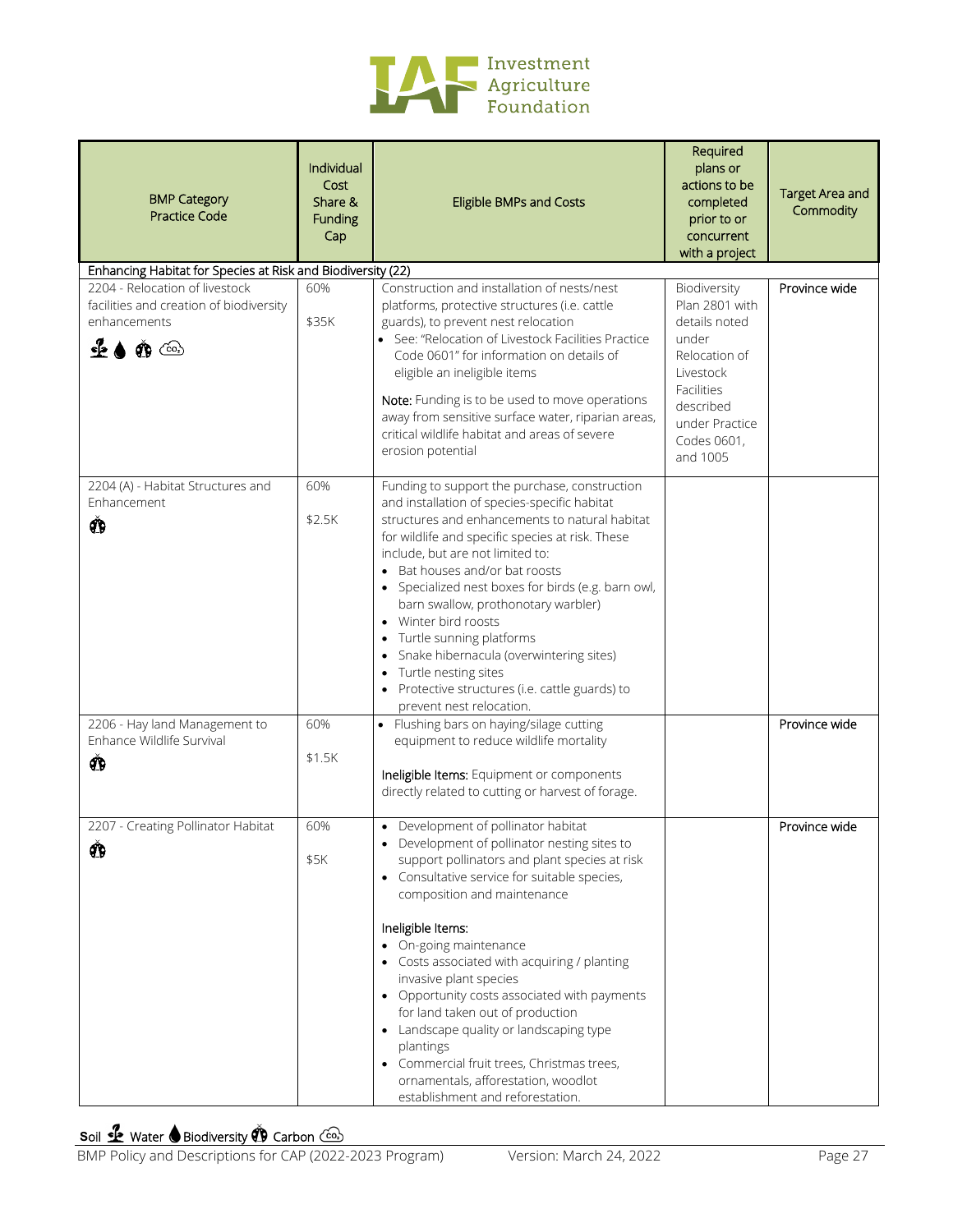

| <b>BMP Category</b><br><b>Practice Code</b>                                                | Individual<br>Cost<br>Share &<br><b>Funding</b><br>Cap | <b>Eligible BMPs and Costs</b>                                                                                                                                                                                                                                                                                                                                                                                                                                                                                                                                                                                                                                                                                                                                                                                                                                                                                                                                                                                                                                                                                                                                                                               | Required<br>plans or<br>actions to be<br>completed<br>prior to or<br>concurrent<br>with a project | <b>Target Area and</b><br>Commodity |
|--------------------------------------------------------------------------------------------|--------------------------------------------------------|--------------------------------------------------------------------------------------------------------------------------------------------------------------------------------------------------------------------------------------------------------------------------------------------------------------------------------------------------------------------------------------------------------------------------------------------------------------------------------------------------------------------------------------------------------------------------------------------------------------------------------------------------------------------------------------------------------------------------------------------------------------------------------------------------------------------------------------------------------------------------------------------------------------------------------------------------------------------------------------------------------------------------------------------------------------------------------------------------------------------------------------------------------------------------------------------------------------|---------------------------------------------------------------------------------------------------|-------------------------------------|
| 2208 - Creation of Corridors for<br>Connecting Habitat<br>$\bigcirc$ $\bigcirc$ $\bigcirc$ | 60%<br>\$20K                                           | Funding to support improving or creating<br>connectivity of fragmented habitat for plant and<br>animal species through plantings. Corridors<br>include protected areas of tall grass, shrubs,<br>and/or trees and may be composed of existing<br>fencerows, field edges, and marginal lands that<br>effectively connect natural areas.<br>Eligible costs:<br>• Planting of native grasses, legumes,<br>herbaceous plants, trees, and/or shrubs<br>Provision of species shelter through brush<br>piles, rock piles, or logs integrated with<br>plantings<br>Ineligible costs:<br>• Ongoing maintenance costs (including<br>maintenance and renovation of existing<br>plantings)<br>Planting invasive or non-native plants<br>$\bullet$<br>Opportunity costs associated with payments<br>$\bullet$<br>for land taken out of production<br>Trees, shrubs or other plantings for<br>$\bullet$<br>landscaping or around buildings<br>Establishment of trees, shrubs, or other<br>plantings that are intended for harvest for<br>economic benefit within 15 years, such as<br>fruit orchards, Christmas trees, ornamental<br>nursery stock, etc<br>• Tree spaded stock or the transplant of large<br>caliper trees | Biodiversity<br>Plan 2801                                                                         |                                     |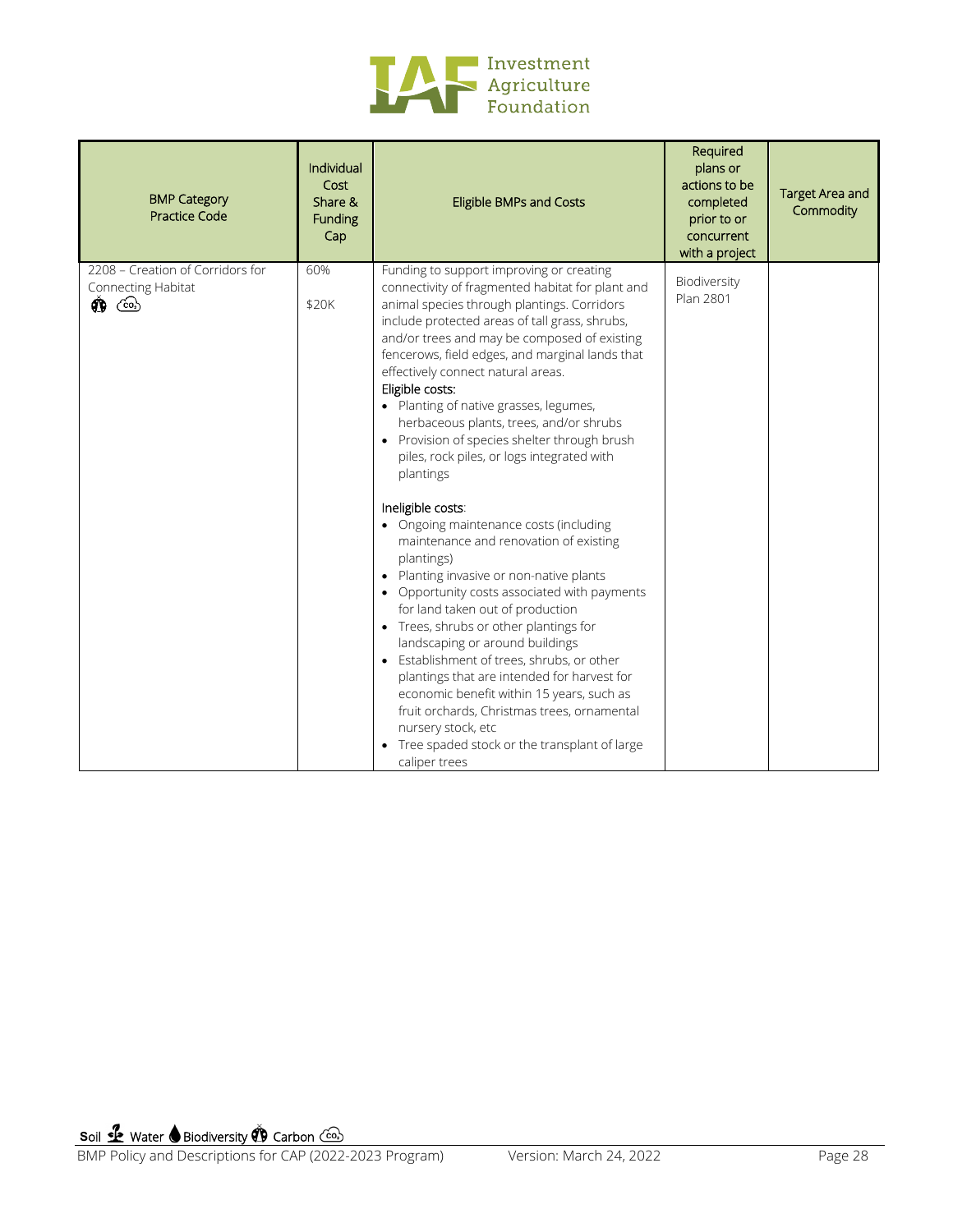

| Improving Management of Nutrients (manure and wastewater) |                                                   |  |  |  |  |
|-----------------------------------------------------------|---------------------------------------------------|--|--|--|--|
| Practice Codes:                                           |                                                   |  |  |  |  |
| 0105 – Assessment and monitoring of existing manure       | 0301 - Improved land application of manure        |  |  |  |  |
| storages                                                  | 1701 - Recycling of wastewater streams            |  |  |  |  |
| 0201 - Manure treatment systems                           | 3203 - Improved fertilizer application technology |  |  |  |  |

| <b>BMP Category</b><br><b>Practice Code</b>                                                                                                                                                                         | Individual<br>Cost<br>Share &<br><b>Funding</b><br>Cap | <b>Eligible BMPs and Costs</b>                                                                                                                                                                                                                                                                                                                                                                                                                                                                                                                                                                                                                                              | Required plans<br>or actions to be<br>completed<br>prior to or<br>concurrent with<br>project | <b>Target Area and</b><br>Commodity            |
|---------------------------------------------------------------------------------------------------------------------------------------------------------------------------------------------------------------------|--------------------------------------------------------|-----------------------------------------------------------------------------------------------------------------------------------------------------------------------------------------------------------------------------------------------------------------------------------------------------------------------------------------------------------------------------------------------------------------------------------------------------------------------------------------------------------------------------------------------------------------------------------------------------------------------------------------------------------------------------|----------------------------------------------------------------------------------------------|------------------------------------------------|
| Improved Manure Storage and Handling (01)                                                                                                                                                                           |                                                        |                                                                                                                                                                                                                                                                                                                                                                                                                                                                                                                                                                                                                                                                             |                                                                                              |                                                |
| 0105 - Assessment and<br>monitoring of existing<br>manure storage<br>infrastructure<br>$\bullet$ $\bullet$ $\circ$                                                                                                  | 50%<br>\$5K                                            | Purchase and installation of monitoring devices, such<br>as piezometers or shallow observation wells to identify<br>potential impacts of manure leaks and spills on<br>surface or ground water.<br>Ineligible items:<br>• Increased volume of storage facilities                                                                                                                                                                                                                                                                                                                                                                                                            |                                                                                              | Province wide<br>Poultry and<br>livestock only |
|                                                                                                                                                                                                                     |                                                        | • Improved features to prevent leaks and spills                                                                                                                                                                                                                                                                                                                                                                                                                                                                                                                                                                                                                             |                                                                                              |                                                |
| Manure Treatment (02)                                                                                                                                                                                               |                                                        |                                                                                                                                                                                                                                                                                                                                                                                                                                                                                                                                                                                                                                                                             |                                                                                              |                                                |
| 0201 - Treatment systems<br>for solid or liquid manure<br>$\triangleq$ $\bullet$                                                                                                                                    | 30%<br>\$40K                                           | • Dewatering for liquid manure<br>• Sand recovery lanes<br>• Nutrient and bedding recovery systems for solid<br>and liquid manure<br>• Pathogen and vector attraction reduction treatment<br>systems which would permit solids to meet<br>protocols identified in the BC Good Agricultural<br>Practices Guide (for food safety)<br>Ineligible items: New solid or liquid manure storage<br>facilities or modifications to existing facilities which<br>would increase their capacity, including new or<br>modified reception pits<br>Note:<br>• For anaerobic digesters see 3101-2<br>• For composting of manure see 0803<br>• For non-manure wastewater treatment see 1701 | Nutrient<br>Management<br>Plan (NMP)<br>(2401 A or B)                                        | Province wide<br>Poultry and<br>livestock only |
| Manure Land Application (03)                                                                                                                                                                                        |                                                        |                                                                                                                                                                                                                                                                                                                                                                                                                                                                                                                                                                                                                                                                             |                                                                                              |                                                |
| 0301 - Specific equipment<br>components for land<br>application of agricultural by-<br>products<br>، م]∍<br>$\left(\begin{smallmatrix} \cos\theta & \cos\theta \\ \cos\theta & \cos\theta \end{smallmatrix}\right)$ | 30%<br>\$30K                                           | Projects could include specialized modifications to<br>equipment for improved manure application to land.<br>• Solid manure spreaders: funding may be provided<br>for the incremental costs of cyclone spreading<br>attachments. Other types of spreaders will be<br>reviewed, on a case-by-case basis, to determine<br>components that can be funded from the program<br>• Liquid manure spreaders: funding may be provided<br>for modification to existing spreaders Low<br>trajectory, sleighfoot, band or injection spreading<br>technology is preferred. Eligible items could also<br>include addition of flowmeters and controls for<br>liquid delivery systems.      |                                                                                              | Province wide                                  |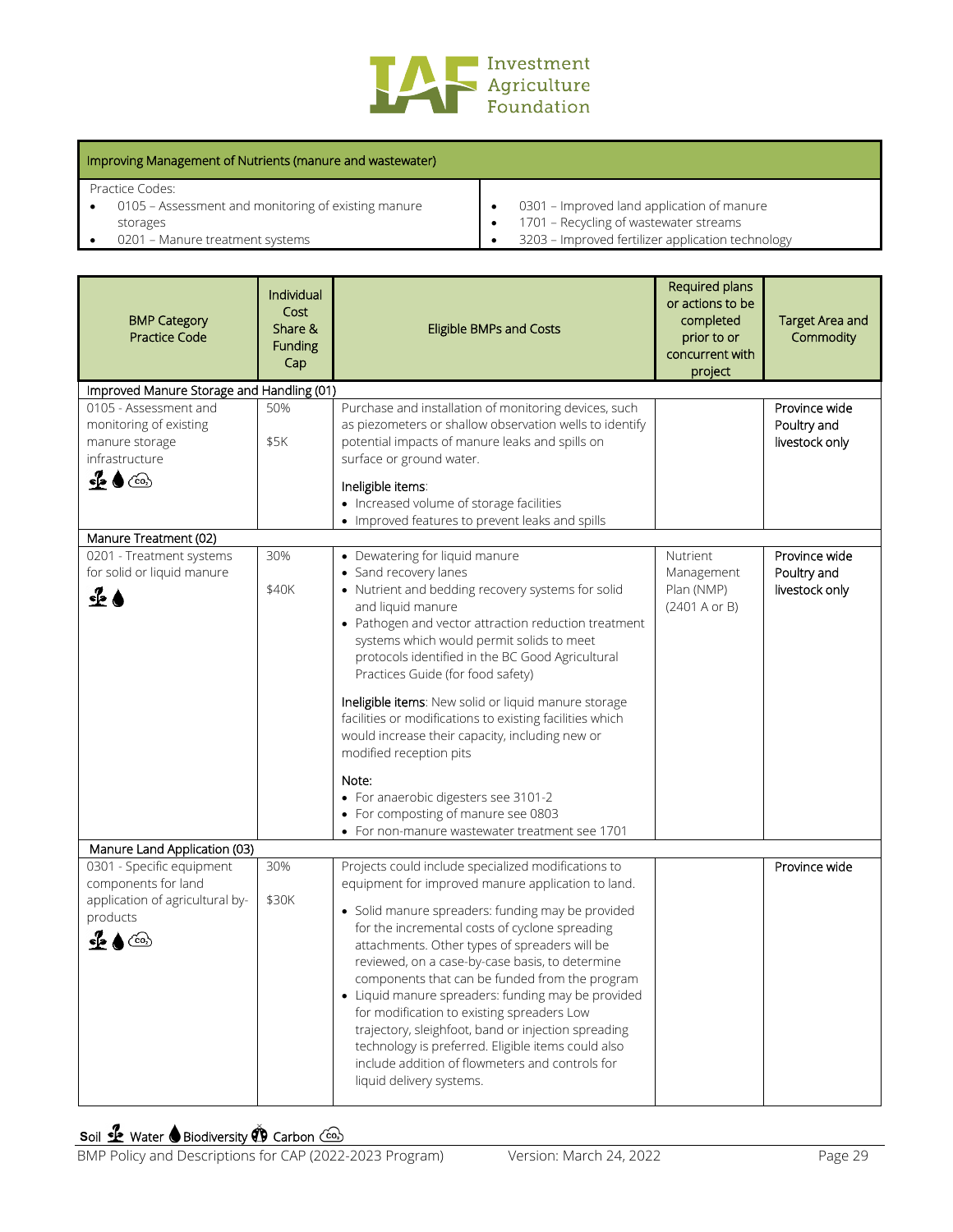

|                                                                                |              | Note: For new manure spreading equipment<br>(complete unit) only the portion of the implement<br>directly related to improved accuracy of rate and<br>placement of agricultural by-products for the new<br>spreader will be eligible. This will be determined on a                                                                                                                                                                                                                                                                    |               |
|--------------------------------------------------------------------------------|--------------|---------------------------------------------------------------------------------------------------------------------------------------------------------------------------------------------------------------------------------------------------------------------------------------------------------------------------------------------------------------------------------------------------------------------------------------------------------------------------------------------------------------------------------------|---------------|
|                                                                                |              | case-by-case basis.                                                                                                                                                                                                                                                                                                                                                                                                                                                                                                                   |               |
| Nutrient Recovery from Wastewater (17)                                         |              |                                                                                                                                                                                                                                                                                                                                                                                                                                                                                                                                       |               |
| 1701 - Recycling of<br>wastewater streams                                      | 30%<br>\$20K | • This could include wastewater streams from milk<br>houses, fruit and vegetable washing facilities, and<br>greenhouses to recover nutrients or reduce water<br>use                                                                                                                                                                                                                                                                                                                                                                   | Province wide |
| Nitrous Oxide (N <sub>2</sub> O) Emission Reduction (32)                       |              |                                                                                                                                                                                                                                                                                                                                                                                                                                                                                                                                       |               |
| 3203 - Specific equipment<br>components for land<br>application of fertilizer. | 30%<br>\$20K | Projects could include specialized modification which<br>improve the accuracy of rate and or placement of<br>fertilizer.                                                                                                                                                                                                                                                                                                                                                                                                              | Province wide |
| $\bullet$ $\bullet$ $\circ$                                                    |              | Funding may be provided for the incremental costs<br>$\bullet$<br>of attachments or funding may be provided for<br>modification to existing application equipment or a<br>portion of the components of the new application<br>equipment<br>For new fertilizer application equipment (complete<br>unit) only the portion of the implement directly<br>related to improved accuracy of rate and or<br>placement of commercial fertilizer for the new<br>applicator will be eligible. This will be determined on<br>a case-by-case basis |               |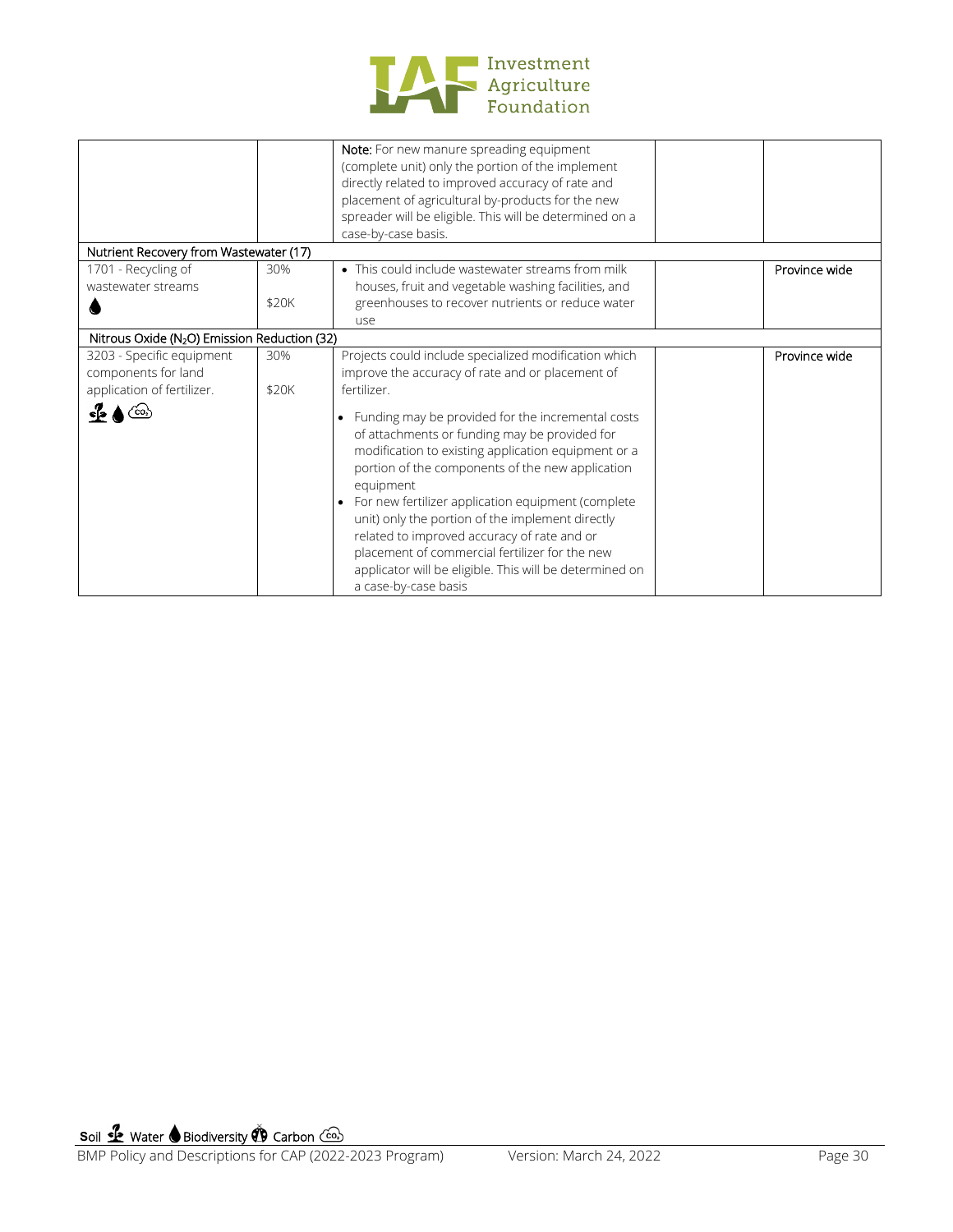

#### Agricultural Input & Waste (Residuals) Management

Practice Codes:

- 0801 (B) Improved fuel storage
- 0801 (C) Improved pesticide storage
- 0802 (A/B) improved residuals management (mortalities/pruning's)
- 0803 composting of agricultural wastes (residuals)
- 0805 Wood residue management (chippers or forced air burners)
- 1601 (A/B/C) Improved pesticide management (sprayers/movers)
- 1602 Pest monitoring to enhance pest management planning
- 3202 Precision guidance applications (GPS nutrients/pesticides/residuals)

| <b>BMP Category</b><br><b>Practice Code</b>                                                                                                                                               | Individual<br>Cost<br>Share &<br><b>Funding</b><br>Cap | <b>Eligible BMPs and Costs</b>                                                                                                                                                                                                                                                                                                                                                                                                              | Required plans<br>or actions to be<br>completed prior<br>to or concurrent<br>with project | <b>Target Area</b><br>and<br>Commodity |
|-------------------------------------------------------------------------------------------------------------------------------------------------------------------------------------------|--------------------------------------------------------|---------------------------------------------------------------------------------------------------------------------------------------------------------------------------------------------------------------------------------------------------------------------------------------------------------------------------------------------------------------------------------------------------------------------------------------------|-------------------------------------------------------------------------------------------|----------------------------------------|
| Product and Waste Management (08)                                                                                                                                                         |                                                        |                                                                                                                                                                                                                                                                                                                                                                                                                                             |                                                                                           |                                        |
| 0801(B) - Improved on-farm<br>fuel storage<br>$\frac{a}{2}$                                                                                                                               | 30%<br>\$5K                                            | • Improved fuel storage by providing a roof and<br>containment for a single walled tank or replacement<br>of a single walled tank with a double walled tank<br>• Concrete slab and bollards for a double walled tank<br>• Fuel storage structures are to be designed to<br>minimize water collection in the containment<br>structure<br>Ineligible items:<br>• Roof and containment for a double walled tank                                |                                                                                           | Province wide                          |
| 0801(C) - Improved on-farm<br>pesticide storage<br>$\frac{a}{2}$                                                                                                                          | 30%<br>\$5K                                            | • Improved pesticide storage by improving existing<br>storage structure by providing a concrete, non-<br>permeable floor, sill or curb to contain spills<br>• Installation of solid metal shelves to restrict<br>absorption of spilled pesticides<br>• Installation of lighting<br>Ineligible items:<br>• Locks, vent, and signage (minimum legislative<br>requirement)<br>• Construction or purchase of a storage building or<br>structure |                                                                                           | Province wide                          |
| 0802 - Improved on-farm<br>storage, handling, and<br>disposal of agricultural waste<br>$\left(\begin{smallmatrix} \cos\theta_1 \\ \cos\theta_2 \end{smallmatrix}\right)$<br>$\frac{q}{2}$ |                                                        | Improved storages or handling for livestock mortalities,<br>culled fruit and vegetables, crop residue and wood<br>waste.<br>Note: Conditions for specific waste handling practices<br>by sector                                                                                                                                                                                                                                             |                                                                                           |                                        |
|                                                                                                                                                                                           | 30%<br>\$3K                                            | 0802 (A) Poultry mortality incinerators<br>• These are eligible if the incinerator uses best<br>available technology and meets appropriate air<br>emission standards                                                                                                                                                                                                                                                                        |                                                                                           | Province wide<br>Poultry only          |
|                                                                                                                                                                                           | 30%<br>\$1.5K                                          | 0802 (B) Orchard and vineyard mulching mowers<br>• Heavy duty mulching mowers for dealing with<br>pruning residue. Application must describe how the<br>new equipment provides an improved or<br>incremental benefit                                                                                                                                                                                                                        |                                                                                           | Province wide                          |
| 0803 - Composting of<br>agricultural waste<br>≰<br>დ.\                                                                                                                                    | 30%<br>\$25K                                           | Composting technologies that are appropriate for<br>$\bullet$<br>the composting of on-farm generated agricultural<br>wastes including livestock mortalities, manure, fruit<br>and vegetable culls, on-farm processing, crop<br>residues, wood, and straw                                                                                                                                                                                    | Technical or<br>engineering<br>design (0804)<br>may be required                           | Province wide                          |

# **Soil Se** Water **S** Biodiversity **O** Carbon Co<sub>2</sub>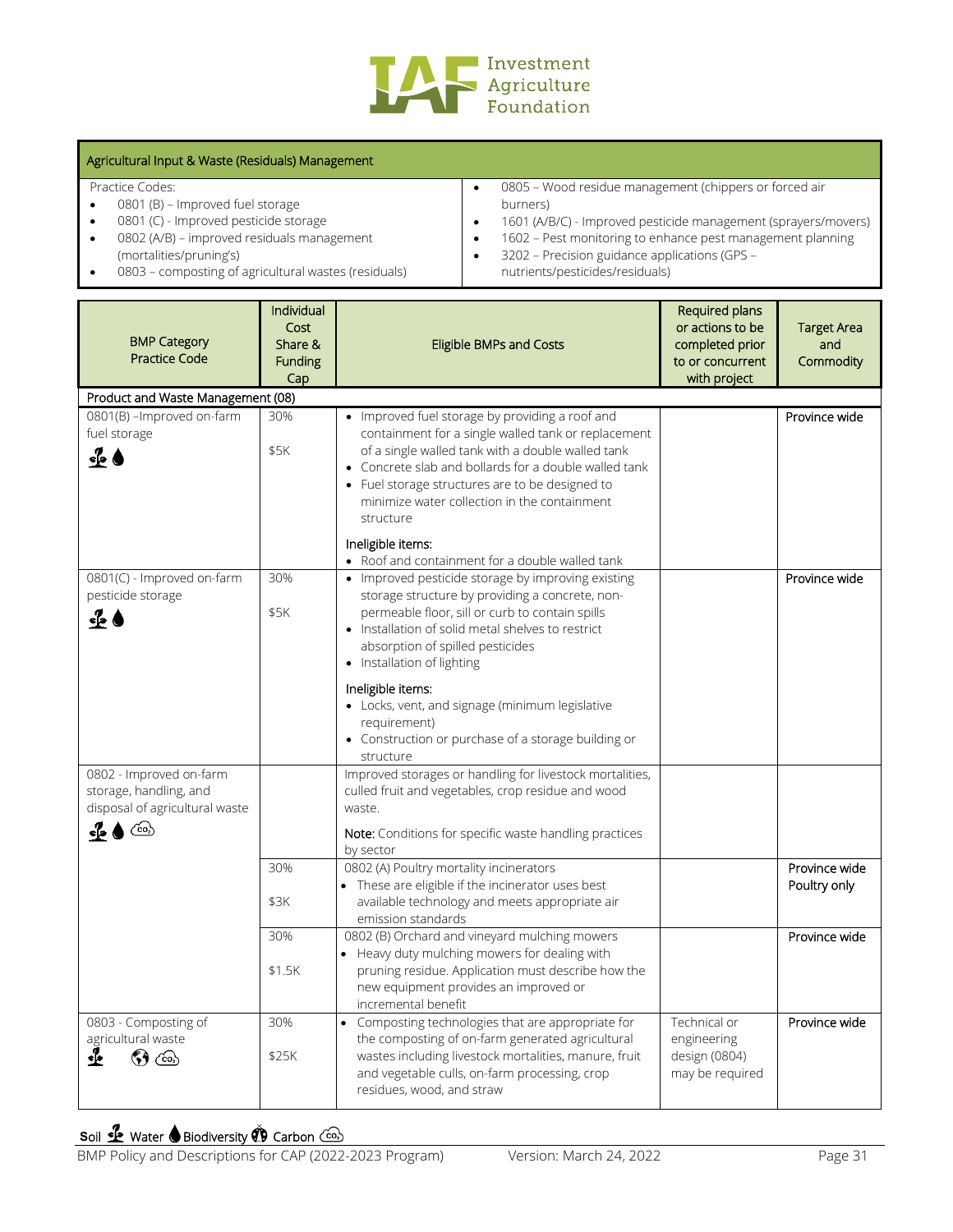

| <b>BMP Category</b><br><b>Practice Code</b>             | Individual<br>Cost<br>Share &<br>Funding<br>Cap | <b>Eligible BMPs and Costs</b>                                                                                                                                                                                                                                                                                                                                                                                         | Required plans<br>or actions to be<br>completed prior<br>to or concurrent<br>with project | <b>Target Area</b><br>and<br>Commodity |
|---------------------------------------------------------|-------------------------------------------------|------------------------------------------------------------------------------------------------------------------------------------------------------------------------------------------------------------------------------------------------------------------------------------------------------------------------------------------------------------------------------------------------------------------------|-------------------------------------------------------------------------------------------|----------------------------------------|
|                                                         |                                                 | Note: A technical or engineering design (0804) must be<br>completed and included with the project application<br>unless the facility is a preassembled package operation<br>with manufacturer design and operation specifications                                                                                                                                                                                      |                                                                                           |                                        |
| 0805 - Wood residue<br>management<br>ซื้ ♦ (∞ิ)         | 30%<br>\$10K                                    | • On-farm or portable chippers or forced air<br>assistance burners.<br>Ineligible items: Rental or contracted services for wood<br>residue management unless project is part of a group<br>based EFP.<br>Note: Burners must meet the conditions and<br>appropriate air emission standards of the BC Ministry                                                                                                           |                                                                                           | Province wide                          |
| Improved Pest Management (16)                           |                                                 | of Environment and Climate Change                                                                                                                                                                                                                                                                                                                                                                                      |                                                                                           |                                        |
| 1601 - Improved Pest<br>Management Equipment<br>- 2 A ① |                                                 | Alteration or purchase of new or alternations to<br>pesticide application equipment and purchase mowing<br>equipment to reduce pesticide use.<br>• Application must describe how the new equipment<br>provides an improved or incremental benefit.<br>Ineligible items: Funding will not be provided to assist<br>with the control of non-wildlife, pest species that are<br>commonly found on farms and ranches in BC |                                                                                           |                                        |
|                                                         | 50%<br>\$1.5K                                   | 1601 (A) Alterations to sprayers                                                                                                                                                                                                                                                                                                                                                                                       |                                                                                           | Province wide                          |
|                                                         | 30%<br>\$10K                                    | 1601 (B) New Sprayers                                                                                                                                                                                                                                                                                                                                                                                                  |                                                                                           | Province wide                          |
|                                                         | 30%<br>\$1.5K                                   | 1601 (C) Rotary or flail mowers, in row mowers and<br>tillers<br>• These implements must have side discharge or<br>swinging arms that are designed to reduce pesticide<br>use and target grass clipping management.                                                                                                                                                                                                    |                                                                                           | Province wide                          |
| 1602 - Information Collection<br>& Monitoring           | 30%<br>\$5K                                     | • Equipment & materials such as prediction, trapping<br>devices and sampling equipment<br>Ineligible items: Pest management practices common<br>to the industry and well understood will not be funded                                                                                                                                                                                                                 |                                                                                           | Province wide                          |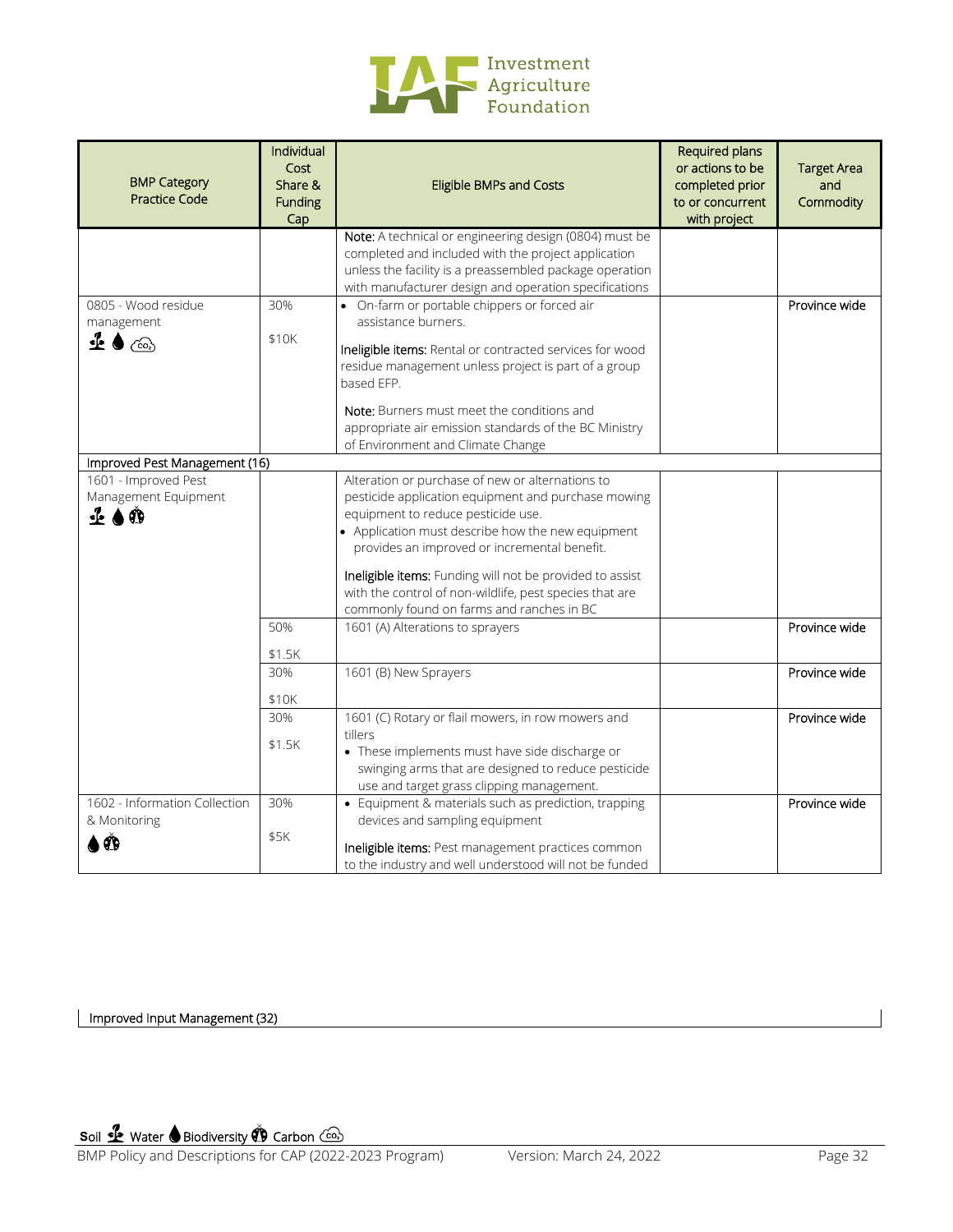

| <b>BMP Category</b><br><b>Practice Code</b>                  | Individual<br>Cost<br>Share &<br><b>Funding</b><br>Cap | <b>Eligible BMPs and Costs</b>                                                                                                                                                                                                                                                                                                                                                                                                                                                                                                                                                          | Required plans<br>or actions to be<br>completed prior<br>to or concurrent<br>with project | <b>Target Area</b><br>and<br>Commodity |
|--------------------------------------------------------------|--------------------------------------------------------|-----------------------------------------------------------------------------------------------------------------------------------------------------------------------------------------------------------------------------------------------------------------------------------------------------------------------------------------------------------------------------------------------------------------------------------------------------------------------------------------------------------------------------------------------------------------------------------------|-------------------------------------------------------------------------------------------|----------------------------------------|
| 3202 - Precision guidance<br>applications (GPS)<br>$\bf 100$ | 30%<br>\$10K                                           | Precision farming applications that reduce input<br>application and overlap of fertilizer, pesticides or<br>organic residuals (manure/compost)<br>• GPS guidance systems and installation<br>• On-line field mapping equipment<br>• On-line input application control systems guided by<br>high resolution electronic field maps and GPS<br>Ineligible items:<br>• Any precision farming applications in areas where<br>field size and distribution, ditch layout and/or lay of<br>land prevent significant utility from use of GPS -<br>guided equipment<br>• Annual subscription fees |                                                                                           | Province-wide                          |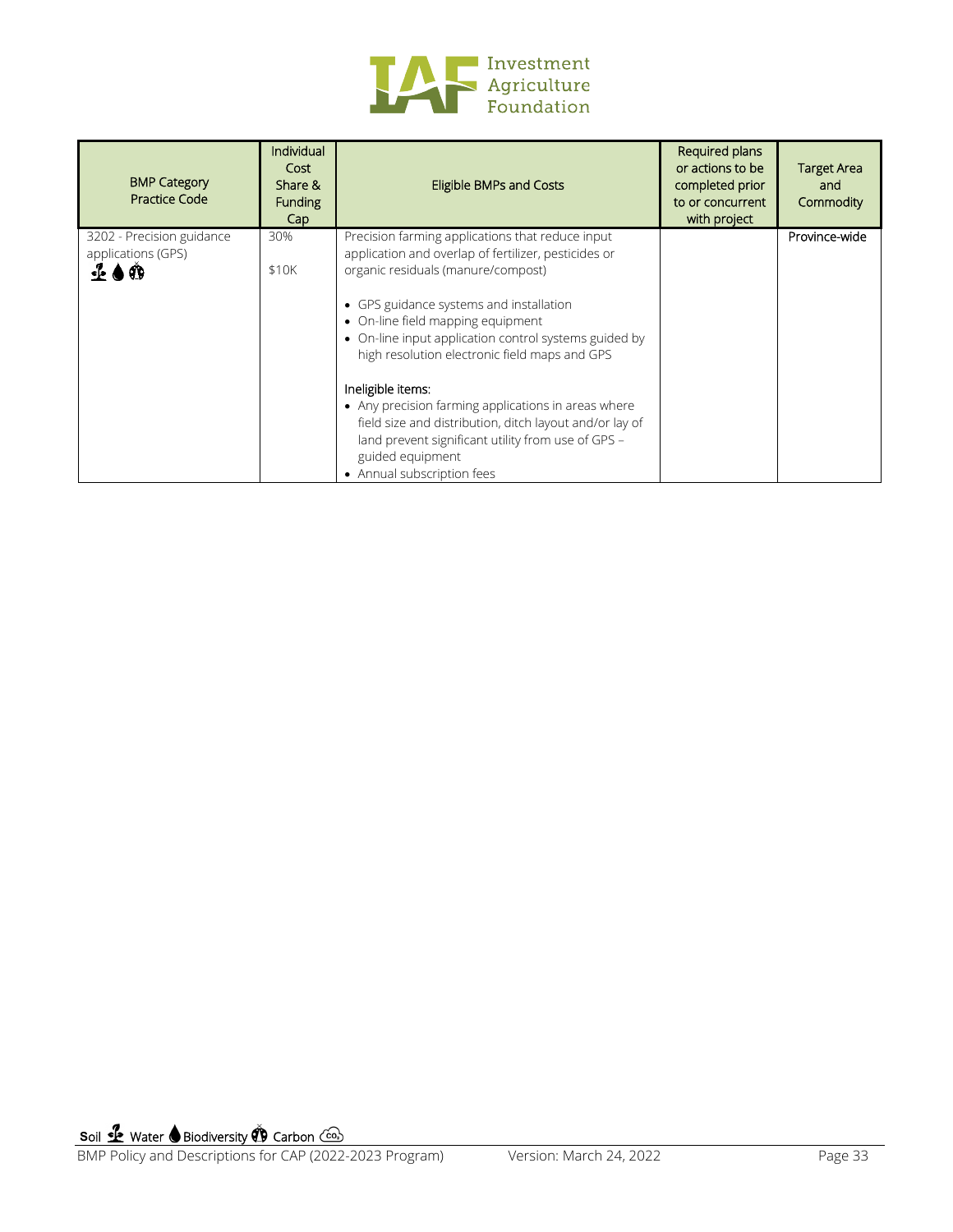

#### Irrigation Water Management

Practice Codes:

• 1802 – Weather stations or improved irrigation system management tools

• 1804 (A) – Irrigation infrastructure improvements

- 1804 (B) Irrigation Infrastructure Improvement -mainline • 1805 – Irrigation system replacement
- 
- 1806 Improved irrigation water conveyance (ditch to pipe)

| <b>BMP Category</b><br><b>Practice Code</b>                                                                                                   | Individual<br>Cost<br>Share &<br><b>Funding</b><br>Cap | <b>Eligible BMPs and Costs</b>                                                                                                                                                                                                                                                                                                                                                                                                                                                                                                                                                                                                                                                                                                                                                                                                                                                                                                                                                                                                 | Required plans<br>or actions to be<br>completed prior<br>to or concurrent<br>with project            | <b>Target Area</b><br>and<br>Commodity |
|-----------------------------------------------------------------------------------------------------------------------------------------------|--------------------------------------------------------|--------------------------------------------------------------------------------------------------------------------------------------------------------------------------------------------------------------------------------------------------------------------------------------------------------------------------------------------------------------------------------------------------------------------------------------------------------------------------------------------------------------------------------------------------------------------------------------------------------------------------------------------------------------------------------------------------------------------------------------------------------------------------------------------------------------------------------------------------------------------------------------------------------------------------------------------------------------------------------------------------------------------------------|------------------------------------------------------------------------------------------------------|----------------------------------------|
| Irrigation Management (18)                                                                                                                    |                                                        |                                                                                                                                                                                                                                                                                                                                                                                                                                                                                                                                                                                                                                                                                                                                                                                                                                                                                                                                                                                                                                |                                                                                                      |                                        |
| 1802 - Weather stations or<br>improved irrigation system<br>management control<br>components<br>ื้≱                                           | 50%<br>\$5K                                            | Irrigation scheduling equipment such as soil moisture<br>sensors and moisture meters<br>• Controllers, electric valves and low voltage wiring to<br>valves when identified as part of an improved<br>irrigation system management project that is<br>installed in combination with soil moisture probes<br>and/or a weather station<br>• Weather station with a data transmission unit using<br>cellular, internet or satellite. Station must be<br>connected to Farmwest.com website or similar web<br>network as approved by BC Ministry of Agriculture,<br>Food and Fisheries. The stations must be located in<br>an area of the farm that is not directly impacted by<br>farm operations (e.g., station cannot be located<br>where irrigation water may interfere with the rain<br>sensor). Costs to connect station to Farmwest,<br>transmit data to Farmwest, and regular station<br>maintenance of approved systems will be paid for by<br>BC Ministry of Agriculture, Food and Fisheries unless<br>otherwise notified. |                                                                                                      | Province wide                          |
|                                                                                                                                               |                                                        | Ineligible items: Labour to install systems or<br>improvements to systems                                                                                                                                                                                                                                                                                                                                                                                                                                                                                                                                                                                                                                                                                                                                                                                                                                                                                                                                                      |                                                                                                      |                                        |
| 1804 (A) - Irrigation<br>Infrastructure Improvement-<br>nozzles, gaskets, sprinklers,<br>suction screens and intake<br>pipes<br>$\triangle$ ( | 50%<br>\$12.5K                                         | An existing operational irrigation system must be in<br>place<br>• Proof of existing water license and use of irrigation<br>system in previous cropping year must be provided<br>· Eligible items include (if identified in plan):<br>Replacement of aluminum and nozzles, gaskets,<br>$\circ$<br>sprinklers, suction screen, and intake pipes<br>• Irrigation management plan (2901) must indicate<br>how and to what level irrigation water use efficiency<br>will be increased<br>Ineligible items:                                                                                                                                                                                                                                                                                                                                                                                                                                                                                                                         |                                                                                                      | Province wide                          |
|                                                                                                                                               |                                                        | Used irrigation systems parts<br>• Irrigation systems under glass or poly greenhouses<br>or enclosures                                                                                                                                                                                                                                                                                                                                                                                                                                                                                                                                                                                                                                                                                                                                                                                                                                                                                                                         |                                                                                                      |                                        |
| 1804 (B) - Irrigation<br>Infrastructure Improvement<br>- mainline<br>20                                                                       | 50%<br>\$12.5K                                         | An existing operational irrigation system must be in<br>place<br>• Proof of existing water license and use of irrigation<br>system in previous cropping year must be provided<br>· Eligible items include (if identified in plan):                                                                                                                                                                                                                                                                                                                                                                                                                                                                                                                                                                                                                                                                                                                                                                                             | Refer to General<br><b>Policy Statement</b><br>24 for<br>information<br>required with the<br>project | Province wide                          |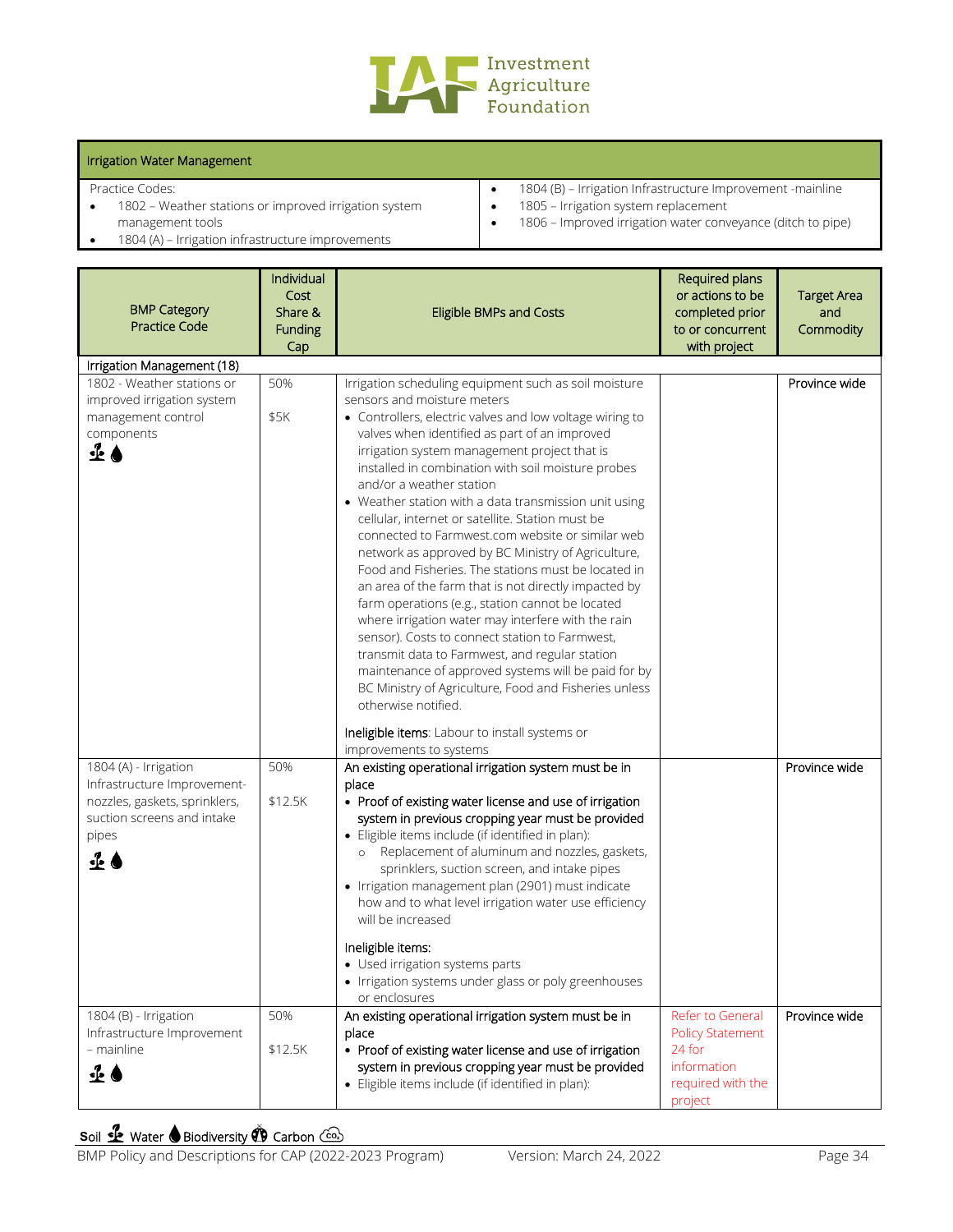

| <b>BMP Category</b><br><b>Practice Code</b>                                   | Individual<br>Cost<br>Share &<br>Funding<br>Cap | <b>Eligible BMPs and Costs</b>                                                                                                                                                                                                                                                                                                                                                                                                                                                                                                                                                                                                                                                                          | Required plans<br>or actions to be<br>completed prior<br>to or concurrent<br>with project                                                                                                     | <b>Target Area</b><br>and<br>Commodity                                                                                                                                                                                                                                                           |
|-------------------------------------------------------------------------------|-------------------------------------------------|---------------------------------------------------------------------------------------------------------------------------------------------------------------------------------------------------------------------------------------------------------------------------------------------------------------------------------------------------------------------------------------------------------------------------------------------------------------------------------------------------------------------------------------------------------------------------------------------------------------------------------------------------------------------------------------------------------|-----------------------------------------------------------------------------------------------------------------------------------------------------------------------------------------------|--------------------------------------------------------------------------------------------------------------------------------------------------------------------------------------------------------------------------------------------------------------------------------------------------|
|                                                                               |                                                 | replacement of aluminum and/or steel<br>$\circ$<br>mainlines<br>· Irrigation management plan (2901) must indicate<br>how and to what level irrigation water use efficiency<br>will be increased<br>Ineligible items:<br>• Used irrigation systems parts<br>• Irrigation systems under glass or poly greenhouses<br>or enclosures                                                                                                                                                                                                                                                                                                                                                                        | application. All<br>applications will<br>be reviewed on a<br>merit-based<br>approach.                                                                                                         |                                                                                                                                                                                                                                                                                                  |
| 1805 - Irrigation System<br>Replacement<br>ื้ั้∙                              | 30%<br>\$20K                                    | An existing operational irrigation system must be in<br>place<br>• Proof of existing water license and use of irrigation<br>system in previous cropping year must be provided<br>• Any type of irrigation system may be upgraded to<br>improve application efficiency.<br>• Upgrades must be identified in an irrigation<br>management plan.<br>• Irrigation management plan (2901) must indicate<br>how and to what level irrigation water use efficiency<br>will be increased for the entire irrigation system<br>Ineligible items:<br>• Used irrigation systems, unless purchased from an<br>authorized irrigation supplier<br>• New systems designed for the purpose of changing<br>cropping system | Refer to General<br><b>Policy Statement</b><br>24 for<br>information<br>required with the<br>project<br>application. All<br>applications will<br>be reviewed on a<br>merit-based<br>approach. | Province wide                                                                                                                                                                                                                                                                                    |
| 1806 - Irrigation System<br>Improvement - Conveyance<br>Ditch<br>$\mathbf{r}$ | 50%<br>\$10K                                    | • This category is solely for replacing a ditched<br>irrigation supply to a piped irrigation supply<br>• An existing conveyance ditch authorized by a water<br>licence must be in place<br>• Forests, Lands, Natural Resource Operations and<br>Rural Development, Water Management Branch<br>must be informed of change in the diversion and<br>associated works                                                                                                                                                                                                                                                                                                                                       | Refer to General<br><b>Policy Statement</b><br>24 for<br>information<br>required with the<br>project<br>application.                                                                          | Eligible<br>Regional<br>Districts:<br>Bulkley-<br>Nechako,<br>Fraser-Fort<br>George,<br>Cariboo,<br>Thompson-<br>Nicola,<br>Columbia-<br>Shuswap, North<br>Okanagan,<br>Central<br>Okanagan,<br>Okanagan-<br>Similkameen,<br>Kootenay-<br>Boundary,<br>Central<br>Kootenay, and<br>East Kootenay |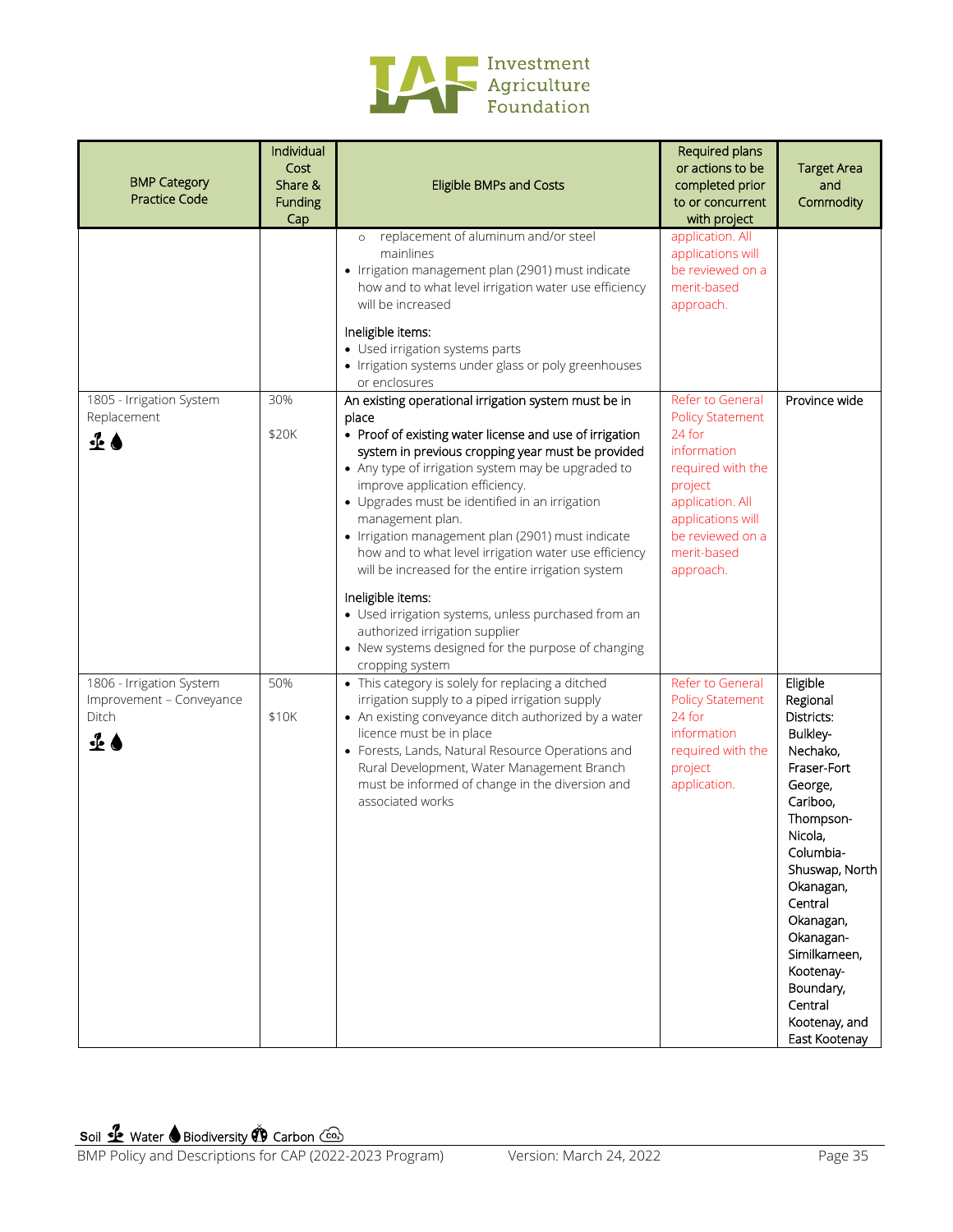

#### Proposal Based Applications

Practice Codes: 3501 – Creative environmental regenerative solutions

| <b>BMP Category</b><br>Practice Code                                                                                            | Individual<br>Cost<br>Share &<br><b>Funding</b><br>Cap | <b>Eligible BMPs and Costs</b>                                                                                                                                                                                                                                                          | Required plans<br>or actions to be<br>completed prior<br>to or<br>concurrent with<br>project       | Target Area and<br>Commodity |
|---------------------------------------------------------------------------------------------------------------------------------|--------------------------------------------------------|-----------------------------------------------------------------------------------------------------------------------------------------------------------------------------------------------------------------------------------------------------------------------------------------|----------------------------------------------------------------------------------------------------|------------------------------|
| Innovation (35)                                                                                                                 |                                                        |                                                                                                                                                                                                                                                                                         |                                                                                                    |                              |
| 3501 - Creative<br>Environmental Regenerative<br>Agriculture Solutions<br>$\mathbf{\Phi} \bullet \mathbf{\Phi} \quad \text{on}$ | 30%<br>\$30K                                           | • This category is open to applications that address<br>projects or situations identified in an EFP but not<br>represented by any other BMP Categories.<br>• Applications will be accepted and reviewed on a<br>"proposal driven basis" and be reviewed by an<br>adjudication committee | Applicable<br>planning,<br>engineering or<br>technical design<br>must<br>accompany<br>application. | Province wide                |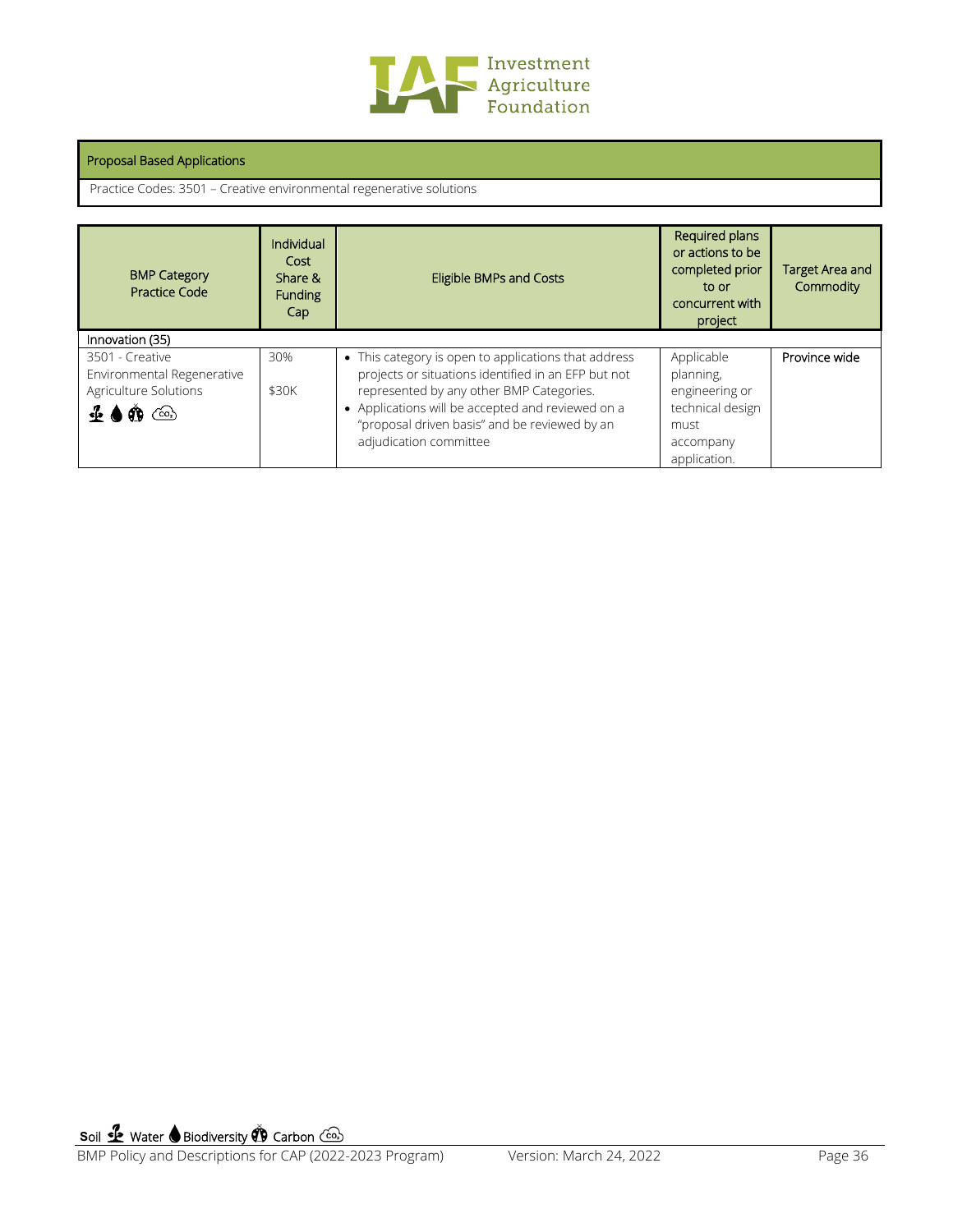

| Planning, Technical Assessments and Engineered Designs                                                                                                                                                                                                                                                                                                                                                                                                                                       |
|----------------------------------------------------------------------------------------------------------------------------------------------------------------------------------------------------------------------------------------------------------------------------------------------------------------------------------------------------------------------------------------------------------------------------------------------------------------------------------------------|
| For all plans, technical assessments or engineering designs a quote and a CV is required from the plan/design writer.                                                                                                                                                                                                                                                                                                                                                                        |
| Basic Plans (100% up to identified limit)                                                                                                                                                                                                                                                                                                                                                                                                                                                    |
| 2401 (A) - Nutrient management planning (Voluntary) (\$3K)<br>$\bullet$<br>2501 - Integrated pest management planning (\$1K)<br>$\bullet$<br>2601 - Grazing management planning (\$1K)<br>$\bullet$<br>2801 - Biodiversity planning (\$2K)<br>$\bullet$<br>2901 - Irrigation management planning (\$1.5K)<br>٠<br>2902 - Storm water or drainage management plans (\$3K)<br>$\bullet$<br>3001 - Riparian management planning (\$1K)<br>$\bullet$<br>3401 - Vegetative buffer planning (\$2K) |
| <b>Complex Plans</b> (100% of first \$3K and 80% to max program payment of \$10K)                                                                                                                                                                                                                                                                                                                                                                                                            |
| 0106 - Engineering or technical design work by a qualified professional (earthen manure storage structure assessment) (As per Section<br>$\bullet$<br>24: Code of Agricultural Practice for Environmental Management)<br>0804 - Engineering or technical design work by a qualified professional (organic residuals - composting)<br>$\bullet$<br>3301 - Energy Assessments completed by a qualified professional<br>$\bullet$                                                               |
| Complex Plans (100% of first \$3K and 50% to max program payment of \$6K)                                                                                                                                                                                                                                                                                                                                                                                                                    |
| 2401 (B) - Nutrient management planning<br>$\bullet$<br>(As per Sections 56 and 57: Code of Agricultural Practice for Environmental Management)                                                                                                                                                                                                                                                                                                                                              |
| Basic Designs (100% of first \$5K and 80% to max program payment of \$15K)                                                                                                                                                                                                                                                                                                                                                                                                                   |
| 0204 - Engineering or technical design work by a qualified professional (manure treatment)<br>$\bullet$<br>0503 - Engineering or technical design work by a qualified professional (confined livestock area runoff)<br>$\bullet$<br>0603 - Engineering or technical design work by a qualified professional (confined livestock relocation)<br>$\bullet$<br>1702 - Engineering or technical design work by a qualified professional (wastewater - nutrient recovery)<br>$\bullet$            |
| Intermediate Designs (100% of first \$5K and 80% to max program payment of \$20K)                                                                                                                                                                                                                                                                                                                                                                                                            |
| 1007 - Engineering or technical design work by a qualified professional (riparian areas out of water)<br>$\bullet$<br>1102 - Engineering or technical design work by a qualified professional (riparian areas in water)                                                                                                                                                                                                                                                                      |
| Complex Designs (50% to \$20K)                                                                                                                                                                                                                                                                                                                                                                                                                                                               |

- 3102 Engineering or technical design work or technical feasibility studies (methane emission reduction)
- 3309 Engineering or technical design work or technical feasibility studies (carbon dioxide emission reduction)

| <b>BMP Category</b><br><b>Practice Code</b>                                                                                                                                                                                  | <b>Eligible BMPs and Costs</b>                                                                                                                                                                                                                                                                                                                                                                                                                                                                                                                                                                                                                                                                                                                                                                                                                                                                                         | <b>Target Area</b><br>and<br>Commodity |
|------------------------------------------------------------------------------------------------------------------------------------------------------------------------------------------------------------------------------|------------------------------------------------------------------------------------------------------------------------------------------------------------------------------------------------------------------------------------------------------------------------------------------------------------------------------------------------------------------------------------------------------------------------------------------------------------------------------------------------------------------------------------------------------------------------------------------------------------------------------------------------------------------------------------------------------------------------------------------------------------------------------------------------------------------------------------------------------------------------------------------------------------------------|----------------------------------------|
| <b>Basic Plans</b> (100% up to identified limit)                                                                                                                                                                             |                                                                                                                                                                                                                                                                                                                                                                                                                                                                                                                                                                                                                                                                                                                                                                                                                                                                                                                        |                                        |
| <b>Voluntary Nutrient Management</b><br>Planning (NMP) - 2401 (A)<br>Consultative services to develop<br>nutrient management plans,<br>planning and decision support<br>tools<br>$\bigcirc$ $\bigcirc$ $\bigcirc$ $\bigcirc$ | • First Plan: Up to \$3K for first plan including a maximum of \$800 can be used for<br><b>laboratory analyses</b> (e.g., manure, soil, leaf tissue or compost) as part of the eligible<br>costs of the nutrient management plan<br>• Second Plan: Up to \$1.5K for costs associated with second plan. Producers may be<br>eligible for funding to complete a second nutrient management plan to be<br>completed within the next three subsequent years. Maximum of \$350 can be used<br>for laboratory analyses<br>• NMPs should include required elements (appropriate record keeping and reporting<br>standards - see Information sheet at www.BCEFP.ca)<br>• Estimated actual costs associated with development of plan must be submitted for<br>review and approval<br><b>Note:</b> Raw nutrient data – free of farm identification – will be collected for<br>environmental health indicators reporting purposes | Province<br>wide                       |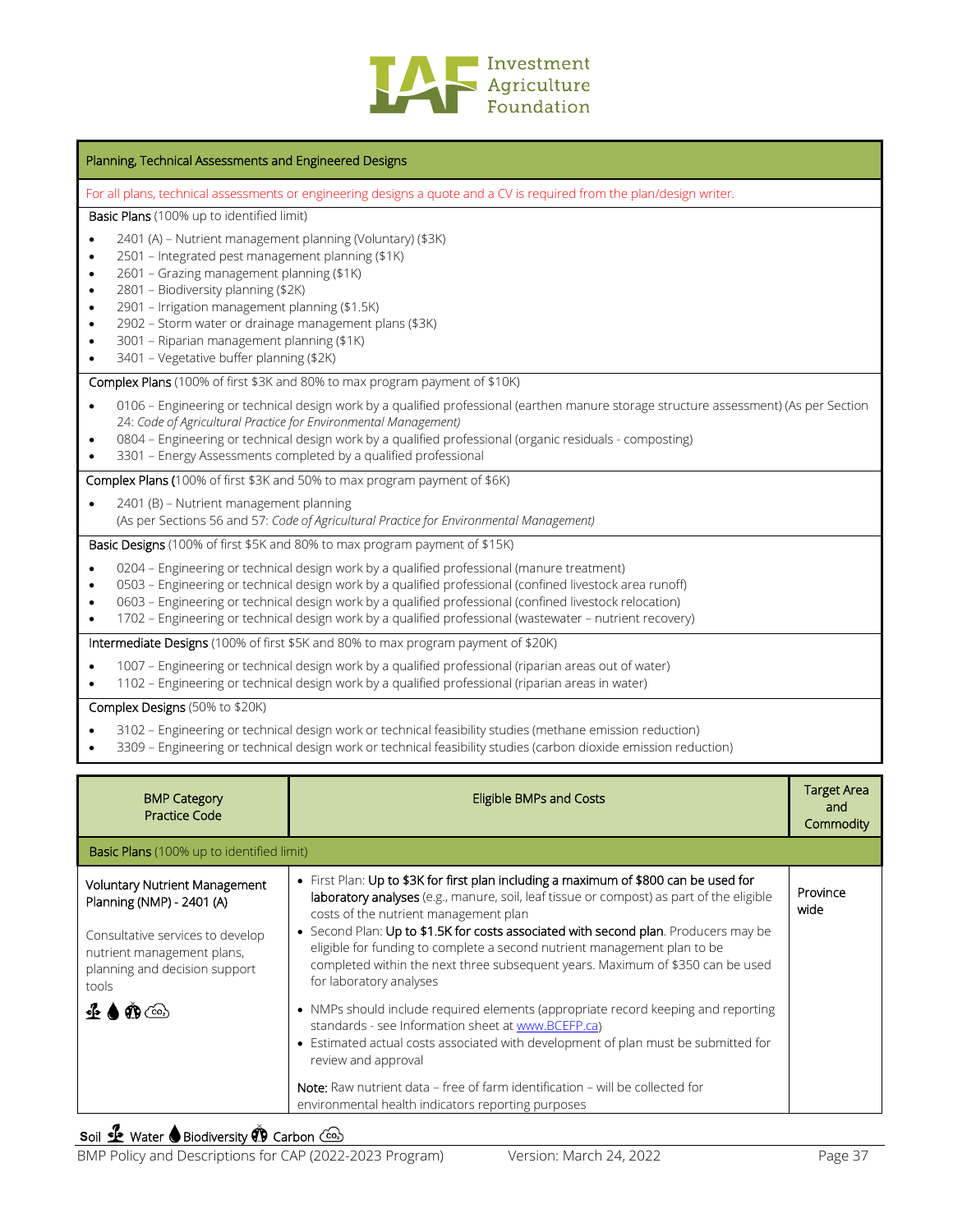

| <b>BMP Category</b><br><b>Practice Code</b>                                                                                                                                    | <b>Eligible BMPs and Costs</b>                                                                                                                                                                                                                                                                                                                                                                                                                                                                                                                                                                                                                                                                                                                                                                                                                                                                                                                                                                                                                                                                                                                                                                                                                                                                                                                                                                                                               | <b>Target Area</b><br>and<br>Commodity                    |
|--------------------------------------------------------------------------------------------------------------------------------------------------------------------------------|----------------------------------------------------------------------------------------------------------------------------------------------------------------------------------------------------------------------------------------------------------------------------------------------------------------------------------------------------------------------------------------------------------------------------------------------------------------------------------------------------------------------------------------------------------------------------------------------------------------------------------------------------------------------------------------------------------------------------------------------------------------------------------------------------------------------------------------------------------------------------------------------------------------------------------------------------------------------------------------------------------------------------------------------------------------------------------------------------------------------------------------------------------------------------------------------------------------------------------------------------------------------------------------------------------------------------------------------------------------------------------------------------------------------------------------------|-----------------------------------------------------------|
| Integrated Pest Management<br>Planning - 2501<br>Consultative services to develop<br>integrated pest management<br>plans, planning and decision<br>support tools.<br>$\bf 400$ | • Up to \$1K per plan<br>• IPM consultant must be approved by IAF to be eligible for reimbursement.<br>• IPM plans must contain required elements of a plan (see information sheet at<br>www.BCEFP.ca)<br>• Actual costs associated with development of plan must be submitted for review and<br>approval<br>Note: Limit of one plan per eligible farm operation                                                                                                                                                                                                                                                                                                                                                                                                                                                                                                                                                                                                                                                                                                                                                                                                                                                                                                                                                                                                                                                                             | Province<br>wide                                          |
| <b>Grazing Management Planning -</b><br>2601<br>Consultative services to develop<br>range and grazing management<br>plans, planning and decision<br>support tools<br>4 ♦ Ф ⓒ   | • Up to \$1K per plan<br>• Linked to Practice Codes 1004 and 1005<br>Note: Limit of two plans per eligible farm operation                                                                                                                                                                                                                                                                                                                                                                                                                                                                                                                                                                                                                                                                                                                                                                                                                                                                                                                                                                                                                                                                                                                                                                                                                                                                                                                    | Province<br>wide                                          |
| <b>Biodiversity Management Planning</b><br>- 2801<br>Consultative services to create a<br>biodiversity management plan<br>$\mathbf{\Phi} \bullet \mathbf{\Phi}$ $\circledcirc$ | • Up to \$2K per plan<br>• Plan must include an opportunities assessment, an action plan, identification of<br>potential activities to be implemented, and a monitoring plan.<br>• Planning and decision support tools (e.g., computer software and aerial photos)<br>• Maps and land resource information costs<br>• Report preparation by consultant<br>• Plan review with producer<br>• Guidance for this BMP is derived from the EFP "Planning for Biodiversity A Guide for<br>BC Farmers and Ranchers"<br>• Linked to BMP Practice Codes 1001, 1002, 1003, 1901, 2204 and 2208<br>Note: Limit of one plan per eligible farm operation                                                                                                                                                                                                                                                                                                                                                                                                                                                                                                                                                                                                                                                                                                                                                                                                   | Province<br>wide<br>Overall<br>program cap<br>of \$30,000 |
| Water Management Planning<br>2901 - Irrigation Design and<br>Management Plans<br>$\bigcirc$ $\bigcirc$                                                                         | • Up to \$1.5K per plan<br>Consultative services by an IIABC Certified Irrigation Designer<br>(https://www.irrigationbc.com/irrigation/certifications/search/) (or equivalent deemed<br>acceptable by BC Ministry of Agriculture, Food and Fisheries) to produce an irrigation<br>management plan (IMP)<br>Plan must include:<br>• Recommendations to increase water use efficiency for both all components of<br>system including delivery and application<br>• A certified design layout, material list, operation and maintenance requirements<br>• Applicable Irrigation System Assessment Worksheets from EFP Planning Workbook<br>or Irrigation System Assessment Guide must be included as with the IMP<br>• Site investigation by certified irrigation designer prior to plan and quote preparation<br>• Designer to identify areas where maintenance required<br>• Certified designer must sign and seal each plan for project to be eligible to program<br>• Certified designer must inspect project after completion and send a signed<br>completion form to program before payment for plan preparation and project costs<br>are made<br>• An invoice from Certified Irrigation Designer must be submitted to producer<br>outlining services<br>Ineligible: Design plans for new systems where an existing system was not in place or<br>for a change in cropping system<br>Note: Limit of two plans per eligible farm operation | Province<br>Wide                                          |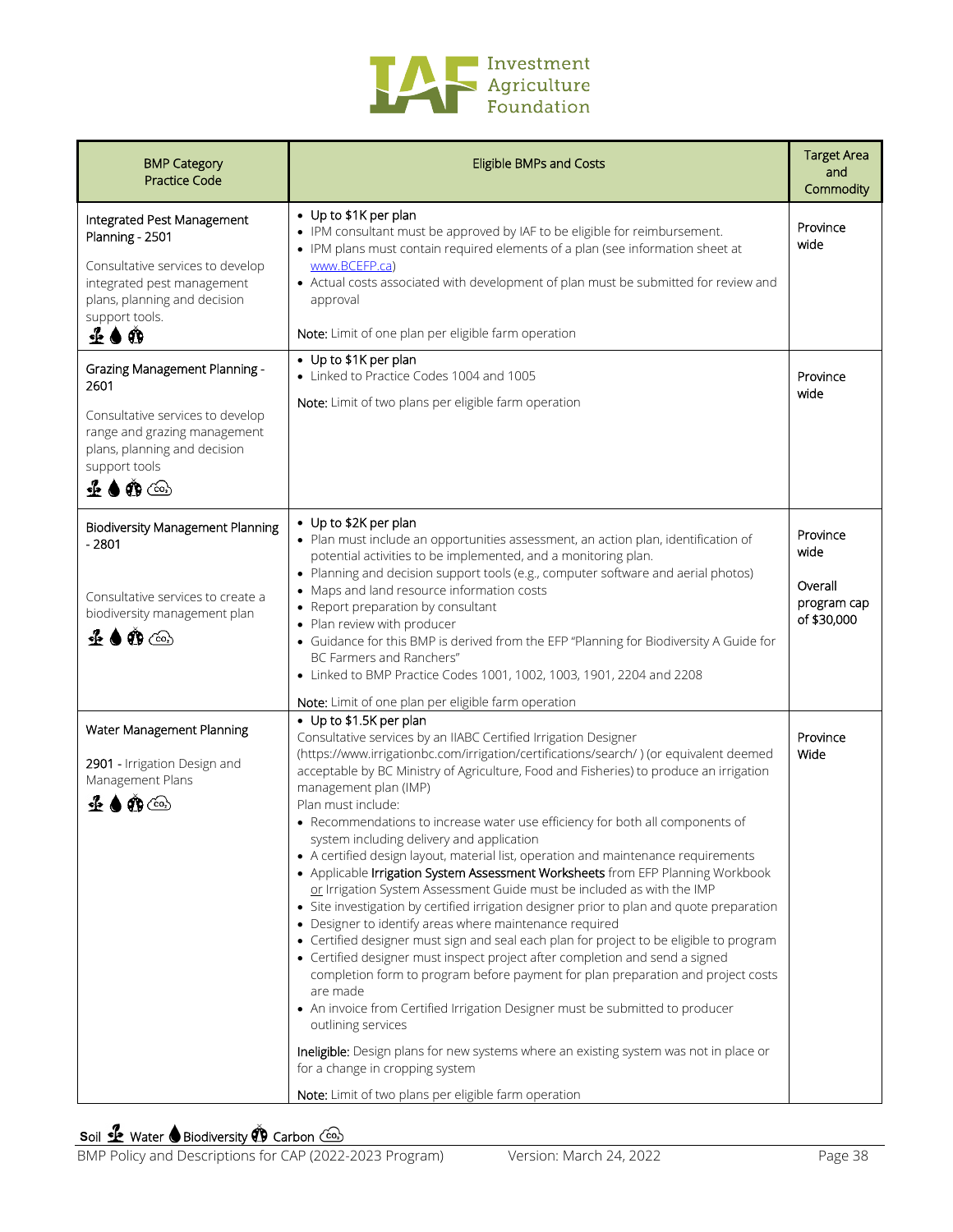

| <b>BMP Category</b><br><b>Practice Code</b>                                                                                                                                                                                                                                   | <b>Eligible BMPs and Costs</b>                                                                                                                                                                                                                                                                                                                                                                                                                                                                                                                                                                                                                                                                                                                                                                                                                                                                                                                                                                                                                                                                                                                                       | <b>Target Area</b><br>and<br>Commodity |
|-------------------------------------------------------------------------------------------------------------------------------------------------------------------------------------------------------------------------------------------------------------------------------|----------------------------------------------------------------------------------------------------------------------------------------------------------------------------------------------------------------------------------------------------------------------------------------------------------------------------------------------------------------------------------------------------------------------------------------------------------------------------------------------------------------------------------------------------------------------------------------------------------------------------------------------------------------------------------------------------------------------------------------------------------------------------------------------------------------------------------------------------------------------------------------------------------------------------------------------------------------------------------------------------------------------------------------------------------------------------------------------------------------------------------------------------------------------|----------------------------------------|
| Water Management Planning<br>2902 - Water Management<br>Planning (Stormwater or Drainage)<br><b>⊈♦@</b>                                                                                                                                                                       | • Up to \$3K per plan<br>• Consultative services for water management planning to deal with issues arising<br>from excess water (including mapping of existing surface and subsurface drainage<br>systems) and other water related issues resulting from climate change<br>• Linked to BMP Category 5 and Practice Code 3201<br>Note: Limit of one plan per eligible farm operation                                                                                                                                                                                                                                                                                                                                                                                                                                                                                                                                                                                                                                                                                                                                                                                  | Province<br>wide                       |
| Riparian Management Plan - 3001<br>Consultant fees to produce a<br>riparian management plan (RMP)<br>report for farmer with BMP<br>recommendations that include a<br>design layout, species list and<br>maintenance protocols<br>$\clubsuit \spadesuit \spadesuit \spadesuit$ | • Up to \$1K per plan<br>• RMP is based on a needs assessment from riparian health assessments (RHA)<br>generated during EFP process<br>• Results of RHA must be included with application for RMP<br>• Planning and decision support tools (e.g. computer software, aerial photos)<br>• Maps and land resource information costs<br>• Data collection, materials and sampling and analysis costs by consultant<br>• Design work by consultant for water course and wetland areas and riparian buffer<br>strip projects. Detailed engineering of bank stability and/or stream crossings should<br>be completed under Practice Codes 1007 or 1102<br>• Report preparation by consultant<br>• Plan review with producer<br>• Linked to BMP Categories 10 and 11<br>Ineligible items:<br>Time, effort and travel by the producer<br>Professional services not directly related to riparian health assessment and buffer<br>strip planning<br>Field-specific agronomic practices (e.g. variable rate application of crop inputs)<br>Costs associated with developing engineer reports for drainage projects<br>٠<br>Note: Limit of two plans per eligible farm operation | Province<br>wide                       |
| Vegetative Buffer Planning - 3401<br>Services of a qualified consultant<br>or EFP Program designate to<br>produce a vegetative buffer plan<br>(VBP) that includes a design layout,<br>species list and maintenance<br>protocols<br>$\mathbf{x}$<br>∲£ \$ি                     | • Up to \$2K per plan<br>• A shelterbelt, buffer or hedgerow VBP based on a needs assessment from a BMP<br>recommendation generated during the EFP process<br>• Services of a qualified consultant or EFP Program designate to produce a vegetative<br>buffer plan (VBP) that includes a design layout, species list and establishment<br>protocols.<br>• A shelterbelt, buffer or hedgerow VBP based on a needs assessment from BMP<br>recommendations generated through the EFP process.<br>• Planning and decision support tools (e.g. computer software, aerial photos)<br>• Maps and land resource information costs<br>• Data collection, materials, sampling and analysis costs by consultant or designate<br>• Design work by consultant for buffer layout, species selection and establishment<br>costs<br>• Report preparation<br>• Plan review with producer<br>• Linked to BMP Practice Code 1901<br>Ineligible items:<br>• Time, effort and travel by the producer<br>• Professional services not directly related to the VBP<br>Note: Limit of one plan per eligible farm operation                                                                    | Province<br>wide                       |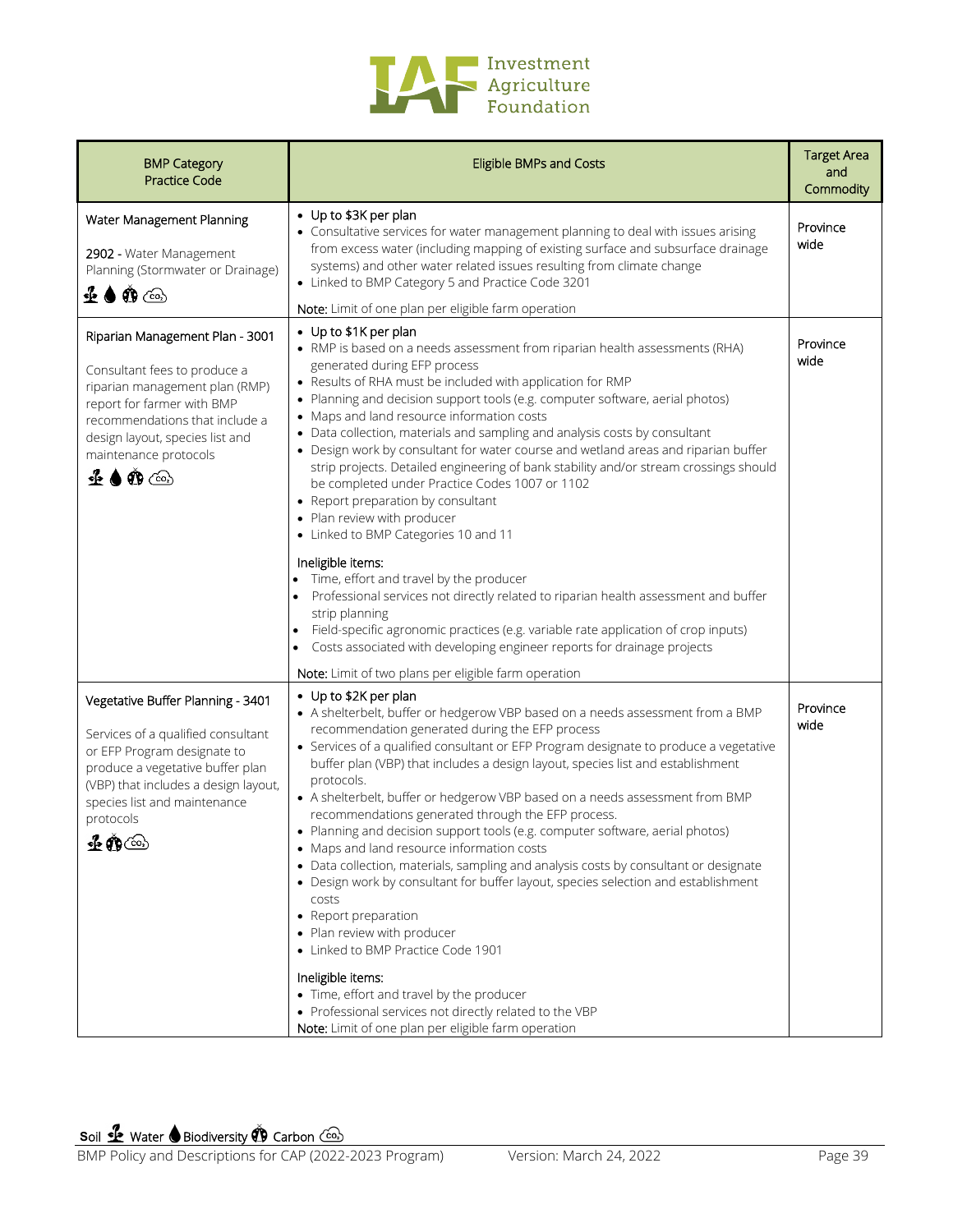

| <b>BMP Category</b><br><b>Practice Code</b>                                                                                                                                                                                                                                                                                      | <b>Eligible BMPs and Costs</b>                                                                                                                                                                                                                                                                                                                                                                                                                                                                                                                                                                                                                                                                                                                                                                                                                                            | <b>Target Area</b><br>and<br>Commodity |
|----------------------------------------------------------------------------------------------------------------------------------------------------------------------------------------------------------------------------------------------------------------------------------------------------------------------------------|---------------------------------------------------------------------------------------------------------------------------------------------------------------------------------------------------------------------------------------------------------------------------------------------------------------------------------------------------------------------------------------------------------------------------------------------------------------------------------------------------------------------------------------------------------------------------------------------------------------------------------------------------------------------------------------------------------------------------------------------------------------------------------------------------------------------------------------------------------------------------|----------------------------------------|
| <b>Complex Plans</b>                                                                                                                                                                                                                                                                                                             | (100% of first \$3K then 80% of any additional plan costs to a maximum program payment of \$10K associated with first plan)                                                                                                                                                                                                                                                                                                                                                                                                                                                                                                                                                                                                                                                                                                                                               |                                        |
| Improved Manure Storage and<br>Handling - 0106<br>Engineering or technical design<br>work by a qualified professional<br>(earthen manure storage structure<br>assessment)<br>$\binom{6}{2}$                                                                                                                                      | • Assessment of existing earthen manure or agricultural by-product storage basins<br>(lagoons) built before February 28th, 2019 by a qualified professional as per Section<br>24: Code of Agricultural Practice for Environmental Management<br>Costs can include site assessment by drilling, analytical costs for soil or water and<br>report preparation<br>Ineligible items:<br>• Permanent monitoring equipment<br>• Leak prevention supplies                                                                                                                                                                                                                                                                                                                                                                                                                        | Province<br>wide                       |
| Product and Waste Management -<br>0804<br>Engineering or technical design<br>work<br>ැං                                                                                                                                                                                                                                          | • Engineering or technical design report and drawings to facilitate construction of<br>composting facility<br>• Compost facility operational planning and monitoring information<br>Ineligible items:<br>Construction materials<br>$\bullet$<br>Monitoring equipment<br>$\bullet$                                                                                                                                                                                                                                                                                                                                                                                                                                                                                                                                                                                         | Province<br>wide                       |
| Carbon Dioxide (CO <sub>2</sub> ) Emission<br>Reduction - 3301<br>Consultative services for on-farm<br>energy efficiency assessment<br>Projects must either reduce<br>agricultural carbon dioxide<br>emissions or reduce the<br>concentration of $CO2$ in the<br>atmosphere<br>෬                                                 | • Assessments must include the use of "Farm Energy Assessment Tool" created by<br>Climate Change Adaptation Program<br>• Assessment may be carried out by any contracted professional recognized by the<br>Program<br>• Assessment Tool is available from ARDCorp office                                                                                                                                                                                                                                                                                                                                                                                                                                                                                                                                                                                                  | Province<br>wide                       |
|                                                                                                                                                                                                                                                                                                                                  | (100% of first \$3K then 50% of any additional plan costs to a maximum program payment of \$6K associated with first plan)                                                                                                                                                                                                                                                                                                                                                                                                                                                                                                                                                                                                                                                                                                                                                |                                        |
| Regulatory Nutrient Management<br>Planning (NMP) - 2401 (B)<br>Consultative services to develop<br>nutrient management plans,<br>planning and decision support<br>tools<br>Designated for Nutrient<br>Management Planning (As per<br>Sections 56 and 57: Code of<br>Agricultural Practice for<br>Environmental Management)<br>ැං | • First Plan: 100% of first \$3K, 50% of additional costs up to a maximum \$6K program<br>payment.<br>• Second Plan: 100% of first \$3K, 50% of additional costs up to a maximum \$5K for a<br>second plan completed within 3 years of any previous NMP funded by the program.<br>Maximum of \$1K can be used for laboratory analyses (e.g. manure, soil, leaf tissue<br>$\bullet$<br>or compost) as part of the eligible costs of the nutrient management plan<br>NMPs should include required elements (appropriate record keeping and reporting<br>$\bullet$<br>standards - see Information sheet at www.BCEFP.ca)<br>• Estimated actual costs associated with development of plan must be submitted for<br>review and approval<br>Note: Raw nutrient data - free of farm identification - will be collected for<br>environmental health indicators reporting purposes | Province<br>wide                       |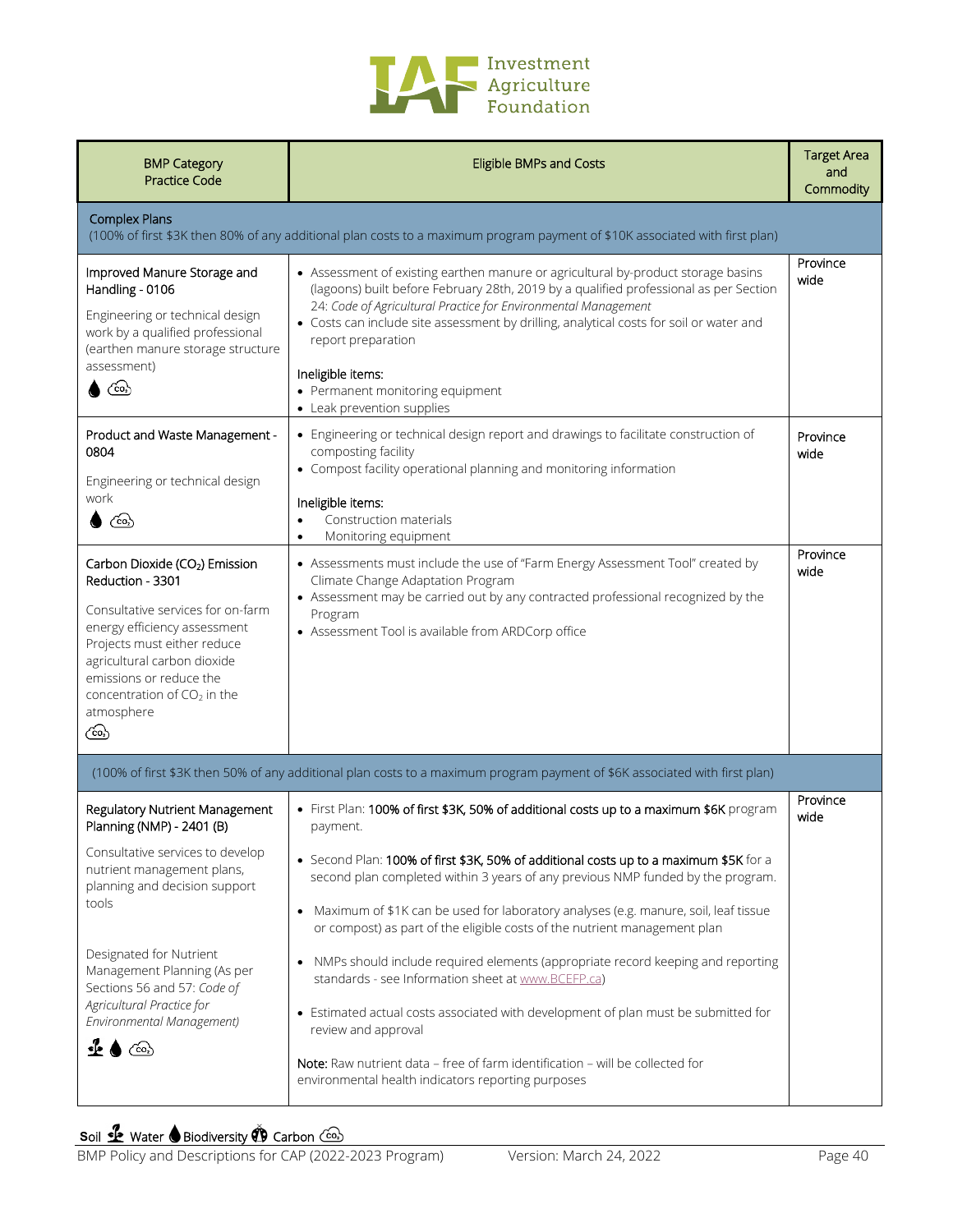

| <b>BMP Category</b><br><b>Practice Code</b>                                                                                                                                                                                                                                                                                               | <b>Eligible BMPs and Costs</b>                                                                                                                                                                                                                                                                                                                                                                                            | <b>Target Area</b><br>and<br>Commodity |
|-------------------------------------------------------------------------------------------------------------------------------------------------------------------------------------------------------------------------------------------------------------------------------------------------------------------------------------------|---------------------------------------------------------------------------------------------------------------------------------------------------------------------------------------------------------------------------------------------------------------------------------------------------------------------------------------------------------------------------------------------------------------------------|----------------------------------------|
|                                                                                                                                                                                                                                                                                                                                           | Basic Designs (100% of first \$5K and 80% to a max program payment of \$15K)                                                                                                                                                                                                                                                                                                                                              |                                        |
| Manure Treatment - 0204<br>Engineering or technical design<br>work.<br>ื้≄<br>$\bigcirc$                                                                                                                                                                                                                                                  | • Eligible projects include assessment and design of agricultural by-product manure<br>treatment<br>• Focus of engineering or technical design should on recovery of nutrients                                                                                                                                                                                                                                            | Province<br>wide                       |
| Farmyard Runoff Control / Storm<br>Water Management - 0503<br>Engineering or technical design<br>work<br>$\clubsuit$ (<br>$\cos$                                                                                                                                                                                                          | • Eligible projects include assessment and design of farmyard run of control and/or<br>management of stormwater to prevent clean water from being contaminated or<br>prevent the release of contaminated water<br>• Consideration should be given to design and operation parameters identified in the<br>BC Agricultural Drainage Manual and/or the EFP Drainage Management Guide                                        | Province<br>wide<br>livestock only     |
| Relocation of Livestock<br>Confinement - 0603<br>Engineering or technical design<br>work<br>$\bullet$ (co.)                                                                                                                                                                                                                               | • Eligible projects include assessment and design of outdoor livestock confinement<br>areas with a view to protecting riparian areas or critical habitat<br>• Focus of engineering or technical design should on both design of new site and the<br>decommissioning of the original site                                                                                                                                  | Province<br>wide                       |
| Nutrient Recovery from<br>Wastewater - 1702<br>Engineering or technical design<br>work<br>ื้≄<br>ැං                                                                                                                                                                                                                                       | • Eligible projects include assessment and design of agricultural by-product<br>wastewater treatment<br>• Focus of engineering or technical design should on recovery of nutrients                                                                                                                                                                                                                                        | Province<br>wide                       |
| <b>Intermediate Designs</b>                                                                                                                                                                                                                                                                                                               | (100% of plan cost for the first \$5K and then 80% of any additional plan costs to a maximum program payment of \$20K)                                                                                                                                                                                                                                                                                                    |                                        |
| Riparian Area Management - 1007<br>1007 - Engineering or technical<br>design by an accredited<br>engineering consultant or a<br>qualified professional in<br>accordance with federal, provincial<br>and local government regulations<br>and specifications<br><b>⊈♦∩</b>                                                                  | • Eligible projects include assessment and design of any riparian area structures (i.e.,<br>fencing, off stream watering, bank stabilization planting) primarily located out of the<br>water<br>• Focus of engineering or technical design should be works directed related to the<br>terrestrial (land) portion of the riparian area                                                                                     | Province<br>wide                       |
| Erosion Control / Water Storage<br>Structures (Riparian) -1102<br>Engineering or technical design by<br>an accredited engineering<br>consultant or a qualified<br>professional in accordance with<br>federal, provincial, and local<br>government regulations and<br>specifications<br>$\mathbf{\Phi} \bullet \mathbf{\Phi} \circledcirc$ | • Eligible projects include assessment and design of any riparian structures (i.e.,<br>culverts, dams, bridges, revetments or root wads) including assessments for<br>licensed water storage structures with an agricultural purpose on the water license<br>• Focus of engineering or technical design should be works directed related to the<br>aquatic (water) portion of the riparian area and dam safety assessment | Province<br>wide                       |